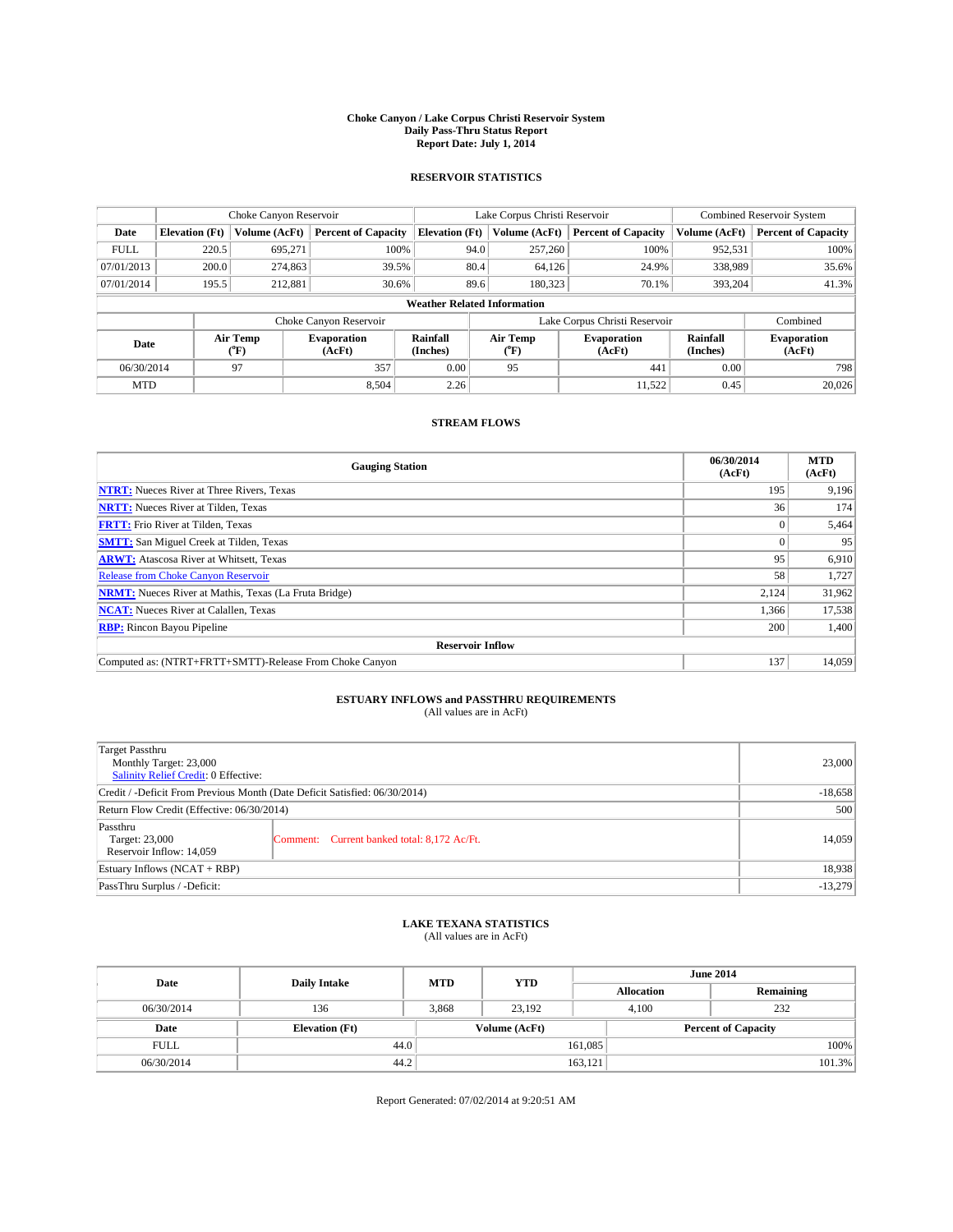#### **Choke Canyon / Lake Corpus Christi Reservoir System Daily Pass-Thru Status Report Report Date: July 2, 2014**

### **RESERVOIR STATISTICS**

|             | Choke Canyon Reservoir             |                  |                              |                       | Lake Corpus Christi Reservoir | <b>Combined Reservoir System</b> |                      |                              |  |
|-------------|------------------------------------|------------------|------------------------------|-----------------------|-------------------------------|----------------------------------|----------------------|------------------------------|--|
| Date        | <b>Elevation</b> (Ft)              | Volume (AcFt)    | <b>Percent of Capacity</b>   | <b>Elevation (Ft)</b> | Volume (AcFt)                 | <b>Percent of Capacity</b>       | Volume (AcFt)        | Percent of Capacity          |  |
| <b>FULL</b> | 220.5                              | 695,271          | 100%                         | 94.0                  | 257,260                       | 100%                             | 952,531              | 100%                         |  |
| 07/02/2013  | 199.9                              | 274,257          | 39.4%                        | 80.5                  | 65,324                        | 25.4%                            | 339,581              | 35.7%                        |  |
| 07/02/2014  | 195.5                              | 212,498          | 30.6%                        | 89.4                  | 178,021                       | 69.2%                            | 390,519              | $41.0\%$                     |  |
|             | <b>Weather Related Information</b> |                  |                              |                       |                               |                                  |                      |                              |  |
|             |                                    |                  | Choke Canyon Reservoir       |                       |                               | Lake Corpus Christi Reservoir    |                      | Combined                     |  |
| Date        |                                    | Air Temp<br>(°F) | <b>Evaporation</b><br>(AcFt) | Rainfall<br>(Inches)  | Air Temp<br>("F)              | <b>Evaporation</b><br>(AcFt)     | Rainfall<br>(Inches) | <b>Evaporation</b><br>(AcFt) |  |
| 07/01/2014  |                                    | 97               | 364                          | 0.00                  | 95                            | 440                              | 0.00                 | 804                          |  |
| <b>MTD</b>  |                                    |                  | 364                          | 0.00                  |                               | 440                              | 0.00                 | 804                          |  |

## **STREAM FLOWS**

| <b>Gauging Station</b>                                       | 07/01/2014<br>(AcFt) | <b>MTD</b><br>(AcFt) |  |  |  |
|--------------------------------------------------------------|----------------------|----------------------|--|--|--|
| <b>NTRT:</b> Nueces River at Three Rivers, Texas             | 139                  | 139                  |  |  |  |
| <b>NRTT:</b> Nueces River at Tilden, Texas                   | 20                   | 20                   |  |  |  |
| <b>FRTT:</b> Frio River at Tilden, Texas                     | 20                   | 20                   |  |  |  |
| <b>SMTT:</b> San Miguel Creek at Tilden, Texas               |                      | $\overline{0}$       |  |  |  |
| <b>ARWT:</b> Atascosa River at Whitsett, Texas               | 75                   | 75                   |  |  |  |
| Release from Choke Canyon Reservoir                          | 58                   | 58                   |  |  |  |
| <b>NRMT:</b> Nueces River at Mathis, Texas (La Fruta Bridge) | 2,164                | 2,164                |  |  |  |
| <b>NCAT:</b> Nueces River at Calallen, Texas                 | 1,336                | 1,336                |  |  |  |
| <b>RBP:</b> Rincon Bayou Pipeline                            | 181                  | 181                  |  |  |  |
| <b>Reservoir Inflow</b>                                      |                      |                      |  |  |  |
| Computed as: (NTRT+FRTT+SMTT)-Release From Choke Canyon      | 101                  | 101                  |  |  |  |

## **ESTUARY INFLOWS and PASSTHRU REQUIREMENTS**<br>(All values are in AcFt)

| Target Passthru<br>Monthly Target: 4,500<br>Salinity Relief Credit: 0 Effective: |                                             | 4,500           |
|----------------------------------------------------------------------------------|---------------------------------------------|-----------------|
| Credit / -Deficit From Previous Month (Date Deficit Satisfied: )                 | $-13,279$                                   |                 |
| Return Flow Credit (Effective: )                                                 |                                             | $\vert 0 \vert$ |
| Passthru<br>Target: 4,500<br>Reservoir Inflow: 101                               | Comment: Current banked total: 8,172 Ac/Ft. | 101             |
| Estuary Inflows (NCAT + RBP)                                                     |                                             | 1,517           |
| PassThru Surplus / -Deficit:                                                     |                                             | $-11,863$       |

## **LAKE TEXANA STATISTICS** (All values are in AcFt)

| Date        | <b>Daily Intake</b>   | <b>MTD</b>    | <b>YTD</b> |                   | <b>July 2014</b>           |  |  |
|-------------|-----------------------|---------------|------------|-------------------|----------------------------|--|--|
|             |                       |               |            | <b>Allocation</b> | Remaining                  |  |  |
| 07/01/2014  | 136                   | 136           | 23,329     | 4,100             | 3,964                      |  |  |
| Date        | <b>Elevation</b> (Ft) | Volume (AcFt) |            |                   | <b>Percent of Capacity</b> |  |  |
| <b>FULL</b> | 44.0                  |               |            | 161,085           | 100%                       |  |  |
| 07/01/2014  | 44.1                  |               |            | 163,121           | 101.3%                     |  |  |

Report Generated: 07/02/2014 at 9:28:35 AM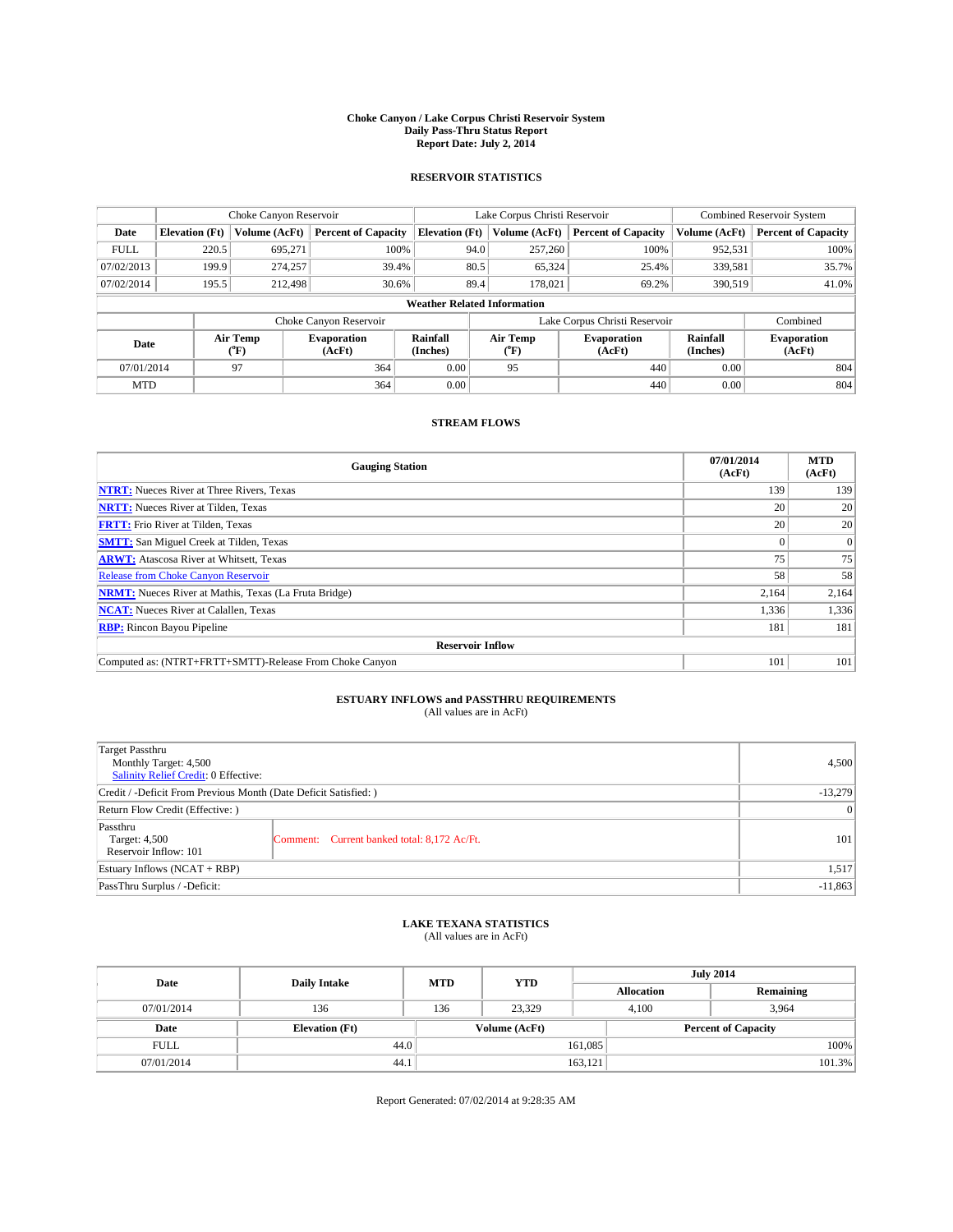#### **Choke Canyon / Lake Corpus Christi Reservoir System Daily Pass-Thru Status Report Report Date: July 3, 2014**

### **RESERVOIR STATISTICS**

|             | Choke Canyon Reservoir             |                  |                              |                       | Lake Corpus Christi Reservoir | <b>Combined Reservoir System</b> |                      |                              |  |
|-------------|------------------------------------|------------------|------------------------------|-----------------------|-------------------------------|----------------------------------|----------------------|------------------------------|--|
| Date        | <b>Elevation</b> (Ft)              | Volume (AcFt)    | <b>Percent of Capacity</b>   | <b>Elevation (Ft)</b> | Volume (AcFt)                 | <b>Percent of Capacity</b>       | Volume (AcFt)        | Percent of Capacity          |  |
| <b>FULL</b> | 220.5                              | 695,271          | 100%                         | 94.0                  | 257,260                       | 100%                             | 952,531              | 100%                         |  |
| 07/03/2013  | 199.9                              | 274,257          | 39.4%                        | 80.6                  | 66,538                        | 25.9%                            | 340,795              | 35.8%                        |  |
| 07/03/2014  | 195.6                              | 213,520          | 30.7%                        | 89.3                  | 176,220                       | 68.5%                            | 389,740              | $40.9\%$                     |  |
|             | <b>Weather Related Information</b> |                  |                              |                       |                               |                                  |                      |                              |  |
|             |                                    |                  | Choke Canyon Reservoir       |                       |                               | Lake Corpus Christi Reservoir    |                      | Combined                     |  |
| Date        |                                    | Air Temp<br>(°F) | <b>Evaporation</b><br>(AcFt) | Rainfall<br>(Inches)  | Air Temp<br>("F)              | <b>Evaporation</b><br>(AcFt)     | Rainfall<br>(Inches) | <b>Evaporation</b><br>(AcFt) |  |
| 07/02/2014  |                                    | 94               | 224                          | 0.00                  | 95                            | 438                              | 0.00                 | 662                          |  |
| <b>MTD</b>  |                                    |                  | 588                          | 0.00                  |                               | 878                              | 0.00                 | 1.466                        |  |

## **STREAM FLOWS**

| <b>Gauging Station</b>                                       | 07/02/2014<br>(AcFt) | <b>MTD</b><br>(AcFt) |  |  |  |
|--------------------------------------------------------------|----------------------|----------------------|--|--|--|
| <b>NTRT:</b> Nueces River at Three Rivers, Texas             | 115                  | 254                  |  |  |  |
| <b>NRTT:</b> Nueces River at Tilden, Texas                   | 46                   | 66                   |  |  |  |
| <b>FRTT:</b> Frio River at Tilden, Texas                     |                      | 20                   |  |  |  |
| <b>SMTT:</b> San Miguel Creek at Tilden, Texas               |                      | $\Omega$             |  |  |  |
| <b>ARWT:</b> Atascosa River at Whitsett, Texas               | 64                   | 139                  |  |  |  |
| <b>Release from Choke Canyon Reservoir</b>                   | 58                   | 115                  |  |  |  |
| <b>NRMT:</b> Nueces River at Mathis, Texas (La Fruta Bridge) | 2,243                | 4,407                |  |  |  |
| <b>NCAT:</b> Nueces River at Calallen, Texas                 | 1,372                | 2,708                |  |  |  |
| <b>RBP:</b> Rincon Bayou Pipeline                            | 215                  | 396                  |  |  |  |
| <b>Reservoir Inflow</b>                                      |                      |                      |  |  |  |
| Computed as: (NTRT+FRTT+SMTT)-Release From Choke Canyon      | 58                   | 159                  |  |  |  |

# **ESTUARY INFLOWS and PASSTHRU REQUIREMENTS**<br>(All values are in AcFt)

| Target Passthru<br>Monthly Target: 4,500<br>Salinity Relief Credit: 0 Effective: |                                             | 4.500     |
|----------------------------------------------------------------------------------|---------------------------------------------|-----------|
| Credit / -Deficit From Previous Month (Date Deficit Satisfied: )                 |                                             | $-13,279$ |
| Return Flow Credit (Effective: )                                                 |                                             | $\vert$ 0 |
| Passthru<br>Target: 4,500<br>Reservoir Inflow: 159                               | Comment: Current banked total: 8,172 Ac/Ft. | 159       |
| Estuary Inflows (NCAT + RBP)                                                     |                                             | 3,103     |
| PassThru Surplus / -Deficit:                                                     |                                             | $-10,335$ |

# **LAKE TEXANA STATISTICS** (All values are in AcFt)

| Date        | <b>Daily Intake</b>   | <b>MTD</b> | <b>YTD</b>    |                   | <b>July 2014</b>           |  |
|-------------|-----------------------|------------|---------------|-------------------|----------------------------|--|
|             |                       |            |               | <b>Allocation</b> | Remaining                  |  |
| 07/02/2014  | 136                   | 272        | 23,465        | 4,100             | 3,828                      |  |
| Date        | <b>Elevation</b> (Ft) |            | Volume (AcFt) |                   | <b>Percent of Capacity</b> |  |
| <b>FULL</b> | 44.0                  |            |               | 161,085           | 100%                       |  |
| 07/02/2014  | 44.1                  |            |               | 162,101           | 100.6%                     |  |

Report Generated: 07/03/2014 at 8:07:07 AM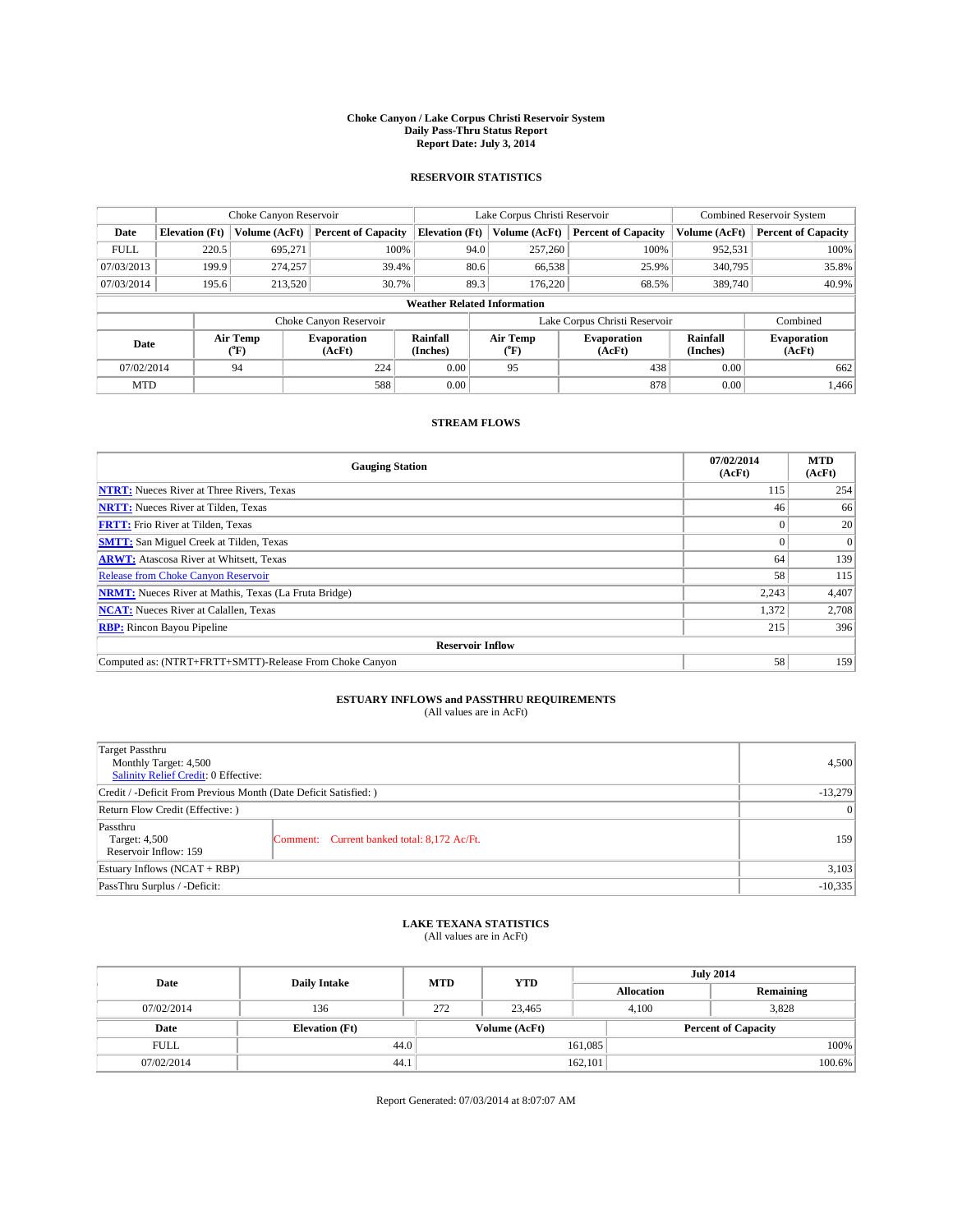#### **Choke Canyon / Lake Corpus Christi Reservoir System Daily Pass-Thru Status Report Report Date: July 4, 2014**

### **RESERVOIR STATISTICS**

|             | Choke Canyon Reservoir |                  |                              |                                    | Lake Corpus Christi Reservoir | <b>Combined Reservoir System</b> |                      |                              |
|-------------|------------------------|------------------|------------------------------|------------------------------------|-------------------------------|----------------------------------|----------------------|------------------------------|
| Date        | <b>Elevation</b> (Ft)  | Volume (AcFt)    | <b>Percent of Capacity</b>   | <b>Elevation (Ft)</b>              | Volume (AcFt)                 | <b>Percent of Capacity</b>       | Volume (AcFt)        | Percent of Capacity          |
| <b>FULL</b> | 220.5                  | 695,271          | 100%                         | 94.0                               | 257,260                       | 100%                             | 952,531              | 100%                         |
| 07/04/2013  | 199.9                  | 274,711          | 39.5%                        | 80.8                               | 68,037                        | 26.4%                            | 342,748              | $36.0\%$                     |
| 07/04/2014  | 195.5                  | 212,753          | 30.6%                        | 89.2                               | 174.263                       | 67.7%                            | 387,016              | $40.6\%$                     |
|             |                        |                  |                              | <b>Weather Related Information</b> |                               |                                  |                      |                              |
|             |                        |                  | Choke Canyon Reservoir       |                                    |                               | Lake Corpus Christi Reservoir    |                      | Combined                     |
| Date        |                        | Air Temp<br>(°F) | <b>Evaporation</b><br>(AcFt) | Rainfall<br>(Inches)               | Air Temp<br>("F)              | <b>Evaporation</b><br>(AcFt)     | Rainfall<br>(Inches) | <b>Evaporation</b><br>(AcFt) |
| 07/03/2014  |                        | 95               | 275                          | 0.00                               | 91                            | 389                              | 0.00                 | 664                          |
| <b>MTD</b>  |                        |                  | 863                          | 0.00                               |                               | 1.267                            | 0.00                 | 2,130                        |

## **STREAM FLOWS**

| <b>Gauging Station</b>                                       | 07/03/2014<br>(AcFt) | <b>MTD</b><br>(AcFt) |  |  |  |  |
|--------------------------------------------------------------|----------------------|----------------------|--|--|--|--|
| <b>NTRT:</b> Nueces River at Three Rivers, Texas             | 101                  | 355                  |  |  |  |  |
| <b>NRTT:</b> Nueces River at Tilden, Texas                   | 647                  | 713                  |  |  |  |  |
| <b>FRTT:</b> Frio River at Tilden, Texas                     |                      | 20                   |  |  |  |  |
| <b>SMTT:</b> San Miguel Creek at Tilden, Texas               |                      | $\Omega$             |  |  |  |  |
| <b>ARWT:</b> Atascosa River at Whitsett, Texas               | 58                   | 197                  |  |  |  |  |
| <b>Release from Choke Canyon Reservoir</b>                   | 58                   | 173                  |  |  |  |  |
| <b>NRMT:</b> Nueces River at Mathis, Texas (La Fruta Bridge) | 2,184                | 6,590                |  |  |  |  |
| <b>NCAT:</b> Nueces River at Calallen, Texas                 | 1,431                | 4,139                |  |  |  |  |
| <b>RBP:</b> Rincon Bayou Pipeline                            | 197                  | 592                  |  |  |  |  |
| <b>Reservoir Inflow</b>                                      |                      |                      |  |  |  |  |
| Computed as: (NTRT+FRTT+SMTT)-Release From Choke Canyon      | 44                   | 203                  |  |  |  |  |

# **ESTUARY INFLOWS and PASSTHRU REQUIREMENTS**<br>(All values are in AcFt)

| Target Passthru<br>Monthly Target: 4,500<br>Salinity Relief Credit: 0 Effective: |                                             | 4.500 |
|----------------------------------------------------------------------------------|---------------------------------------------|-------|
| Credit / -Deficit From Previous Month (Date Deficit Satisfied: )                 | $-13,279$                                   |       |
| Return Flow Credit (Effective: )                                                 | $\vert$ 0                                   |       |
| Passthru<br>Target: 4,500<br>Reservoir Inflow: 203                               | Comment: Current banked total: 8,172 Ac/Ft. | 203   |
| Estuary Inflows (NCAT + RBP)                                                     | 4,731                                       |       |
| PassThru Surplus / -Deficit:                                                     | $-8,751$                                    |       |

## **LAKE TEXANA STATISTICS** (All values are in AcFt)

| Date        | <b>Daily Intake</b>   | <b>MTD</b> | <b>YTD</b>    | <b>July 2014</b>  |                            |           |  |
|-------------|-----------------------|------------|---------------|-------------------|----------------------------|-----------|--|
|             |                       |            |               | <b>Allocation</b> |                            | Remaining |  |
| 07/03/2014  | 137                   | 410        | 23,602        | 4,100             |                            | 3,690     |  |
| Date        | <b>Elevation</b> (Ft) |            | Volume (AcFt) |                   | <b>Percent of Capacity</b> |           |  |
| <b>FULL</b> | 44.0                  |            |               | 161,085           |                            | 100%      |  |
| 07/03/2014  | 44.0                  |            |               | 161,085           |                            | 100.0%    |  |

Report Generated: 07/04/2014 at 7:58:57 AM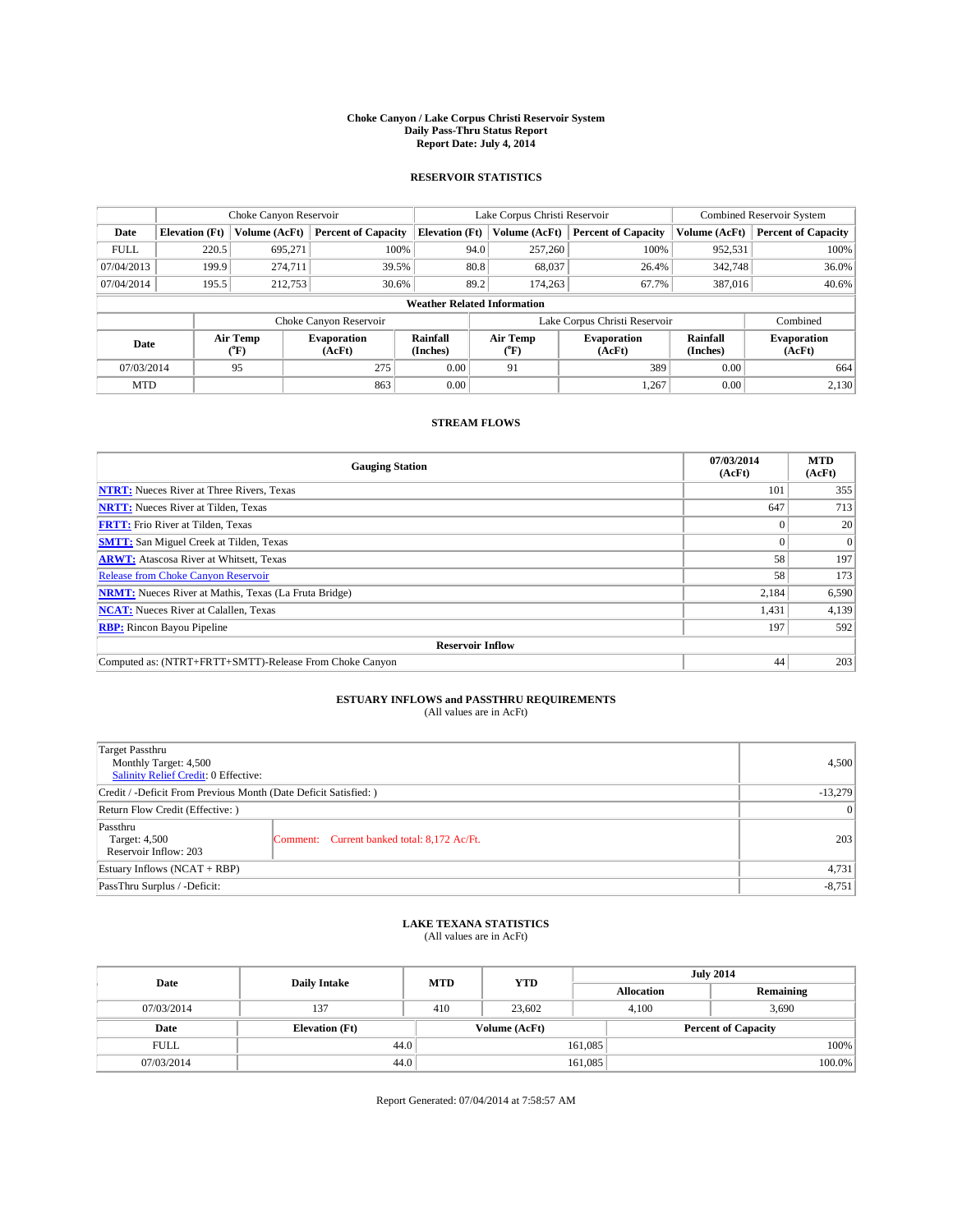#### **Choke Canyon / Lake Corpus Christi Reservoir System Daily Pass-Thru Status Report Report Date: July 5, 2014**

### **RESERVOIR STATISTICS**

|             |                       | Choke Canyon Reservoir |                              |                                    | Lake Corpus Christi Reservoir | <b>Combined Reservoir System</b> |                      |                              |
|-------------|-----------------------|------------------------|------------------------------|------------------------------------|-------------------------------|----------------------------------|----------------------|------------------------------|
| Date        | <b>Elevation</b> (Ft) | Volume (AcFt)          | <b>Percent of Capacity</b>   | <b>Elevation (Ft)</b>              | Volume (AcFt)                 | <b>Percent of Capacity</b>       | Volume (AcFt)        | <b>Percent of Capacity</b>   |
| <b>FULL</b> | 220.5                 | 695,271                | 100%                         | 94.0                               | 257,260                       | 100%                             | 952,531              | 100%                         |
| 07/05/2013  | 199.9                 | 274,105                | 39.4%                        | 81.0                               | 69,744                        | 27.1%                            | 343,849              | 36.1%                        |
| 07/05/2014  | 195.5                 | 212,881                | 30.6%                        | 89.1                               | 172.152                       | 66.9%                            | 385,033              | 40.4%                        |
|             |                       |                        |                              | <b>Weather Related Information</b> |                               |                                  |                      |                              |
|             |                       |                        | Choke Canyon Reservoir       |                                    |                               | Lake Corpus Christi Reservoir    |                      | Combined                     |
| Date        |                       | Air Temp<br>(°F)       | <b>Evaporation</b><br>(AcFt) | Rainfall<br>(Inches)               | Air Temp<br>(°F)              | <b>Evaporation</b><br>(AcFt)     | Rainfall<br>(Inches) | <b>Evaporation</b><br>(AcFt) |
| 07/04/2014  |                       | 95                     | 283                          | 0.00                               | 93                            | 349                              | 0.00                 | 632                          |
| <b>MTD</b>  |                       |                        | 1.146                        | 0.00                               |                               | 1,616                            | 0.00                 | 2,762                        |

## **STREAM FLOWS**

| <b>Gauging Station</b>                                       | 07/04/2014<br>(AcFt) | <b>MTD</b><br>(AcFt) |  |  |  |  |
|--------------------------------------------------------------|----------------------|----------------------|--|--|--|--|
| <b>NTRT:</b> Nueces River at Three Rivers, Texas             | 133                  | 488                  |  |  |  |  |
| <b>NRTT:</b> Nueces River at Tilden, Texas                   | 925                  | 1,638                |  |  |  |  |
| <b>FRTT:</b> Frio River at Tilden, Texas                     |                      | 20                   |  |  |  |  |
| <b>SMTT:</b> San Miguel Creek at Tilden, Texas               |                      | $\Omega$             |  |  |  |  |
| <b>ARWT:</b> Atascosa River at Whitsett, Texas               | 52                   | 248                  |  |  |  |  |
| <b>Release from Choke Canyon Reservoir</b>                   | 58                   | 230                  |  |  |  |  |
| <b>NRMT:</b> Nueces River at Mathis, Texas (La Fruta Bridge) | 2,124                | 8,714                |  |  |  |  |
| <b>NCAT:</b> Nueces River at Calallen, Texas                 | 1,431                | 5,570                |  |  |  |  |
| <b>RBP:</b> Rincon Bayou Pipeline                            | 196                  | 788                  |  |  |  |  |
| <b>Reservoir Inflow</b>                                      |                      |                      |  |  |  |  |
| Computed as: (NTRT+FRTT+SMTT)-Release From Choke Canyon      | 76                   | 278                  |  |  |  |  |

## **ESTUARY INFLOWS and PASSTHRU REQUIREMENTS**<br>(All values are in AcFt)

| Target Passthru<br>Monthly Target: 4,500<br>Salinity Relief Credit: 0 Effective: |                                             | 4,500 |  |  |
|----------------------------------------------------------------------------------|---------------------------------------------|-------|--|--|
| Credit / -Deficit From Previous Month (Date Deficit Satisfied: )                 |                                             |       |  |  |
| Return Flow Credit (Effective: )                                                 |                                             |       |  |  |
| Passthru<br>Target: 4,500<br>Reservoir Inflow: 278                               | Comment: Current banked total: 8,172 Ac/Ft. | 278   |  |  |
| Estuary Inflows (NCAT + RBP)                                                     |                                             |       |  |  |
| PassThru Surplus / -Deficit:                                                     | $-7,199$                                    |       |  |  |

## **LAKE TEXANA STATISTICS** (All values are in AcFt)

| Date        | <b>Daily Intake</b>   | <b>MTD</b> | <b>YTD</b>    | <b>July 2014</b>  |                            |           |  |
|-------------|-----------------------|------------|---------------|-------------------|----------------------------|-----------|--|
|             |                       |            |               | <b>Allocation</b> |                            | Remaining |  |
| 07/04/2014  | 131                   | 541        | 23,733        | 4,100             | 3,559                      |           |  |
| Date        | <b>Elevation</b> (Ft) |            | Volume (AcFt) |                   | <b>Percent of Capacity</b> |           |  |
| <b>FULL</b> | 44.0                  |            |               | 161,085           |                            | 100%      |  |
| 07/04/2014  | 44.0                  |            |               | 161,085           |                            | 100.0%    |  |

Report Generated: 07/05/2014 at 7:35:09 AM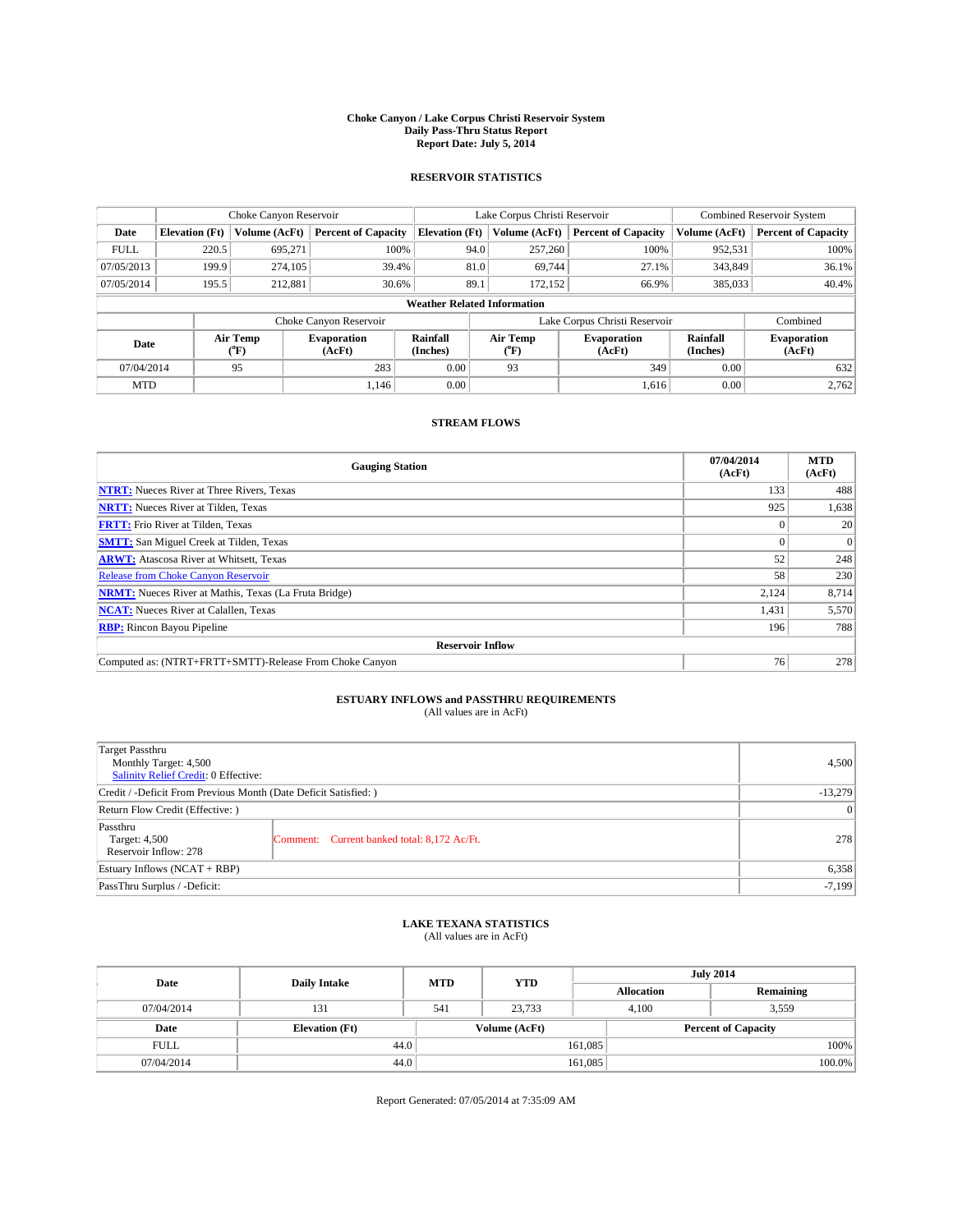#### **Choke Canyon / Lake Corpus Christi Reservoir System Daily Pass-Thru Status Report Report Date: July 6, 2014**

### **RESERVOIR STATISTICS**

|             | Choke Canyon Reservoir             |                  |                              |                       | Lake Corpus Christi Reservoir | <b>Combined Reservoir System</b> |                      |                              |  |
|-------------|------------------------------------|------------------|------------------------------|-----------------------|-------------------------------|----------------------------------|----------------------|------------------------------|--|
| Date        | <b>Elevation</b> (Ft)              | Volume (AcFt)    | <b>Percent of Capacity</b>   | <b>Elevation (Ft)</b> | Volume (AcFt)                 | <b>Percent of Capacity</b>       | Volume (AcFt)        | Percent of Capacity          |  |
| <b>FULL</b> | 220.5                              | 695,271          | 100%                         | 94.0                  | 257,260                       | 100%                             | 952,531              | 100%                         |  |
| 07/06/2013  | 199.8                              | 273,182          | 39.3%                        | 81.2                  | 71,995                        | 28.0%                            | 345,177              | $36.2\%$                     |  |
| 07/06/2014  | 195.5                              | 212,625          | 30.6%                        | 89.0                  | 170,696                       | 66.4%                            | 383,321              | $40.2\%$                     |  |
|             | <b>Weather Related Information</b> |                  |                              |                       |                               |                                  |                      |                              |  |
|             |                                    |                  | Choke Canyon Reservoir       |                       |                               | Lake Corpus Christi Reservoir    |                      | Combined                     |  |
| Date        |                                    | Air Temp<br>(°F) | <b>Evaporation</b><br>(AcFt) | Rainfall<br>(Inches)  | Air Temp<br>("F)              | <b>Evaporation</b><br>(AcFt)     | Rainfall<br>(Inches) | <b>Evaporation</b><br>(AcFt) |  |
| 07/05/2014  |                                    | 91               | 216                          | 0.25                  | 93                            | 292                              | 0.15                 | 508                          |  |
| <b>MTD</b>  |                                    |                  | 1,362                        | 0.25                  |                               | 1.908                            | 0.15                 | 3,270                        |  |

## **STREAM FLOWS**

| <b>Gauging Station</b>                                       | 07/05/2014<br>(AcFt) | <b>MTD</b><br>(AcFt) |  |  |  |  |
|--------------------------------------------------------------|----------------------|----------------------|--|--|--|--|
| <b>NTRT:</b> Nueces River at Three Rivers, Texas             | 641                  | 1,129                |  |  |  |  |
| <b>NRTT:</b> Nueces River at Tilden, Texas                   | 671                  | 2,309                |  |  |  |  |
| <b>FRTT:</b> Frio River at Tilden, Texas                     |                      | 21                   |  |  |  |  |
| <b>SMTT:</b> San Miguel Creek at Tilden, Texas               |                      | $\Omega$             |  |  |  |  |
| <b>ARWT:</b> Atascosa River at Whitsett, Texas               | 48                   | 296                  |  |  |  |  |
| <b>Release from Choke Canyon Reservoir</b>                   | 58                   | 288                  |  |  |  |  |
| <b>NRMT:</b> Nueces River at Mathis, Texas (La Fruta Bridge) | 2,025                | 10,739               |  |  |  |  |
| <b>NCAT:</b> Nueces River at Calallen, Texas                 | 1,435                | 7,005                |  |  |  |  |
| <b>RBP:</b> Rincon Bayou Pipeline                            | 196                  | 984                  |  |  |  |  |
| <b>Reservoir Inflow</b>                                      |                      |                      |  |  |  |  |
| Computed as: (NTRT+FRTT+SMTT)-Release From Choke Canyon      | 584                  | 862                  |  |  |  |  |

## **ESTUARY INFLOWS and PASSTHRU REQUIREMENTS**<br>(All values are in AcFt)

| Target Passthru<br>Monthly Target: 4,500<br>Salinity Relief Credit: 0 Effective: |                                             | 4.500 |
|----------------------------------------------------------------------------------|---------------------------------------------|-------|
| Credit / -Deficit From Previous Month (Date Deficit Satisfied: )                 | $-13,279$                                   |       |
| Return Flow Credit (Effective: )                                                 | $\vert$ 0                                   |       |
| Passthru<br>Target: 4,500<br>Reservoir Inflow: 862                               | Comment: Current banked total: 8,172 Ac/Ft. | 862   |
| Estuary Inflows (NCAT + RBP)                                                     | 7,989                                       |       |
| PassThru Surplus / -Deficit:                                                     | $-6,152$                                    |       |

# **LAKE TEXANA STATISTICS** (All values are in AcFt)

| Date        | <b>Daily Intake</b>   | <b>MTD</b> | <b>YTD</b>    | <b>July 2014</b>  |                            |           |  |
|-------------|-----------------------|------------|---------------|-------------------|----------------------------|-----------|--|
|             |                       |            |               | <b>Allocation</b> |                            | Remaining |  |
| 07/05/2014  | 138                   | 679        | 23,872        | 4,100             | 3,421                      |           |  |
| Date        | <b>Elevation</b> (Ft) |            | Volume (AcFt) |                   | <b>Percent of Capacity</b> |           |  |
| <b>FULL</b> | 44.0                  |            |               | 161,085           |                            | 100%      |  |
| 07/05/2014  | 44.1                  |            |               | 162,101           |                            | 100.6%    |  |

Report Generated: 07/06/2014 at 7:54:33 AM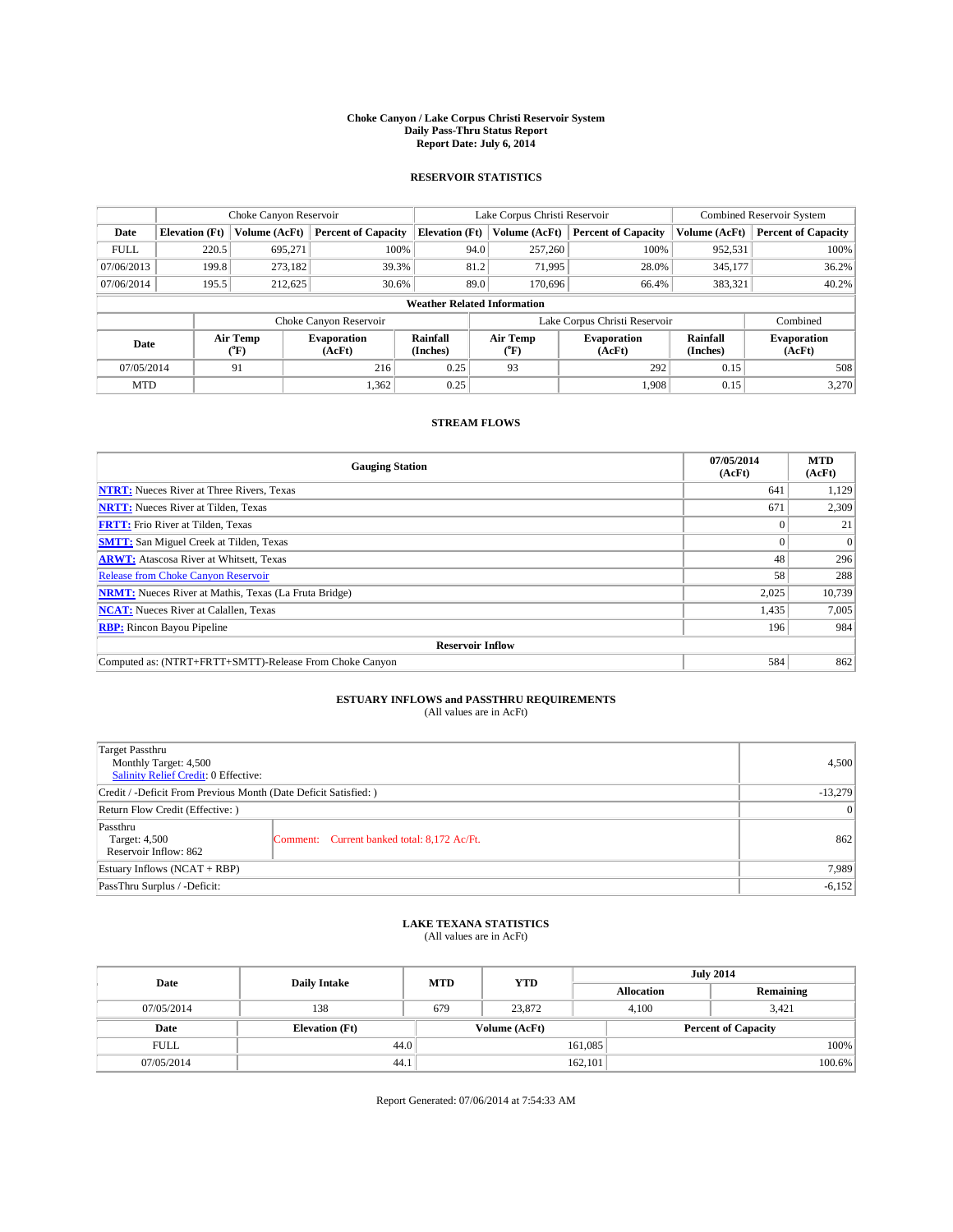#### **Choke Canyon / Lake Corpus Christi Reservoir System Daily Pass-Thru Status Report Report Date: July 7, 2014**

### **RESERVOIR STATISTICS**

|             | Choke Canyon Reservoir |                  |                              |                                    | Lake Corpus Christi Reservoir | <b>Combined Reservoir System</b> |                      |                              |
|-------------|------------------------|------------------|------------------------------|------------------------------------|-------------------------------|----------------------------------|----------------------|------------------------------|
| Date        | <b>Elevation</b> (Ft)  | Volume (AcFt)    | <b>Percent of Capacity</b>   | <b>Elevation (Ft)</b>              | Volume (AcFt)                 | <b>Percent of Capacity</b>       | Volume (AcFt)        | Percent of Capacity          |
| <b>FULL</b> | 220.5                  | 695,271          | 100%                         | 94.0                               | 257,260                       | 100%                             | 952,531              | 100%                         |
| 07/07/2013  | 199.9                  | 273,336          | 39.3%                        | 81.5                               | 74,510                        | 29.0%                            | 347,846              | 36.5%                        |
| 07/07/2014  | 195.4                  | 211,859          | 30.5%                        | 88.9                               | 168,762                       | 65.6%                            | 380,621              | $40.0\%$                     |
|             |                        |                  |                              | <b>Weather Related Information</b> |                               |                                  |                      |                              |
|             |                        |                  | Choke Canyon Reservoir       |                                    |                               | Lake Corpus Christi Reservoir    |                      | Combined                     |
| Date        |                        | Air Temp<br>(°F) | <b>Evaporation</b><br>(AcFt) | Rainfall<br>(Inches)               | Air Temp<br>("F)              | <b>Evaporation</b><br>(AcFt)     | Rainfall<br>(Inches) | <b>Evaporation</b><br>(AcFt) |
| 07/06/2014  |                        | 97               | 312                          | 0.00                               | 96                            | 431                              | 0.00                 | 743                          |
| <b>MTD</b>  |                        |                  | 1.674                        | 0.25                               |                               | 2,339                            | 0.15                 | 4.013                        |

## **STREAM FLOWS**

| <b>Gauging Station</b>                                       | 07/06/2014<br>(AcFt) | <b>MTD</b><br>(AcFt) |  |  |  |  |
|--------------------------------------------------------------|----------------------|----------------------|--|--|--|--|
| <b>NTRT:</b> Nueces River at Three Rivers, Texas             | 578                  | 1.707                |  |  |  |  |
| <b>NRTT:</b> Nueces River at Tilden, Texas                   | 417                  | 2,725                |  |  |  |  |
| <b>FRTT:</b> Frio River at Tilden, Texas                     |                      | 21                   |  |  |  |  |
| <b>SMTT:</b> San Miguel Creek at Tilden, Texas               |                      | $\overline{0}$       |  |  |  |  |
| <b>ARWT:</b> Atascosa River at Whitsett, Texas               | 44                   | 339                  |  |  |  |  |
| Release from Choke Canyon Reservoir                          | 58                   | 345                  |  |  |  |  |
| <b>NRMT:</b> Nueces River at Mathis, Texas (La Fruta Bridge) | 1,945                | 12,684               |  |  |  |  |
| <b>NCAT:</b> Nueces River at Calallen, Texas                 | 1,403                | 8,408                |  |  |  |  |
| <b>RBP:</b> Rincon Bayou Pipeline                            | 195                  | 1,179                |  |  |  |  |
| <b>Reservoir Inflow</b>                                      |                      |                      |  |  |  |  |
| Computed as: (NTRT+FRTT+SMTT)-Release From Choke Canyon      | 520                  | 1,383                |  |  |  |  |

## **ESTUARY INFLOWS and PASSTHRU REQUIREMENTS**<br>(All values are in AcFt)

| Target Passthru<br>Monthly Target: 4,500<br>Salinity Relief Credit: 0 Effective: |                                             | 4,500 |  |
|----------------------------------------------------------------------------------|---------------------------------------------|-------|--|
| Credit / -Deficit From Previous Month (Date Deficit Satisfied: )                 |                                             |       |  |
| Return Flow Credit (Effective: )                                                 |                                             |       |  |
| Passthru<br>Target: 4,500<br>Reservoir Inflow: 1,383                             | Comment: Current banked total: 8,172 Ac/Ft. | 1,383 |  |
| Estuary Inflows (NCAT + RBP)                                                     |                                             |       |  |
| PassThru Surplus / -Deficit:                                                     | $-5,074$                                    |       |  |

## **LAKE TEXANA STATISTICS** (All values are in AcFt)

| Date        | <b>Daily Intake</b>   | <b>MTD</b> | <b>YTD</b>    | <b>July 2014</b>  |                            |  |
|-------------|-----------------------|------------|---------------|-------------------|----------------------------|--|
|             |                       |            |               | <b>Allocation</b> | Remaining                  |  |
| 07/06/2014  | 139                   | 818        | 24,011        | 4,100             | 3,282                      |  |
| Date        | <b>Elevation</b> (Ft) |            | Volume (AcFt) |                   | <b>Percent of Capacity</b> |  |
| <b>FULL</b> | 44.0                  |            |               | 161,085           | 100%                       |  |
| 07/06/2014  | 44.1                  |            |               | 162,101           | 100.6%                     |  |

Report Generated: 07/07/2014 at 8:27:46 AM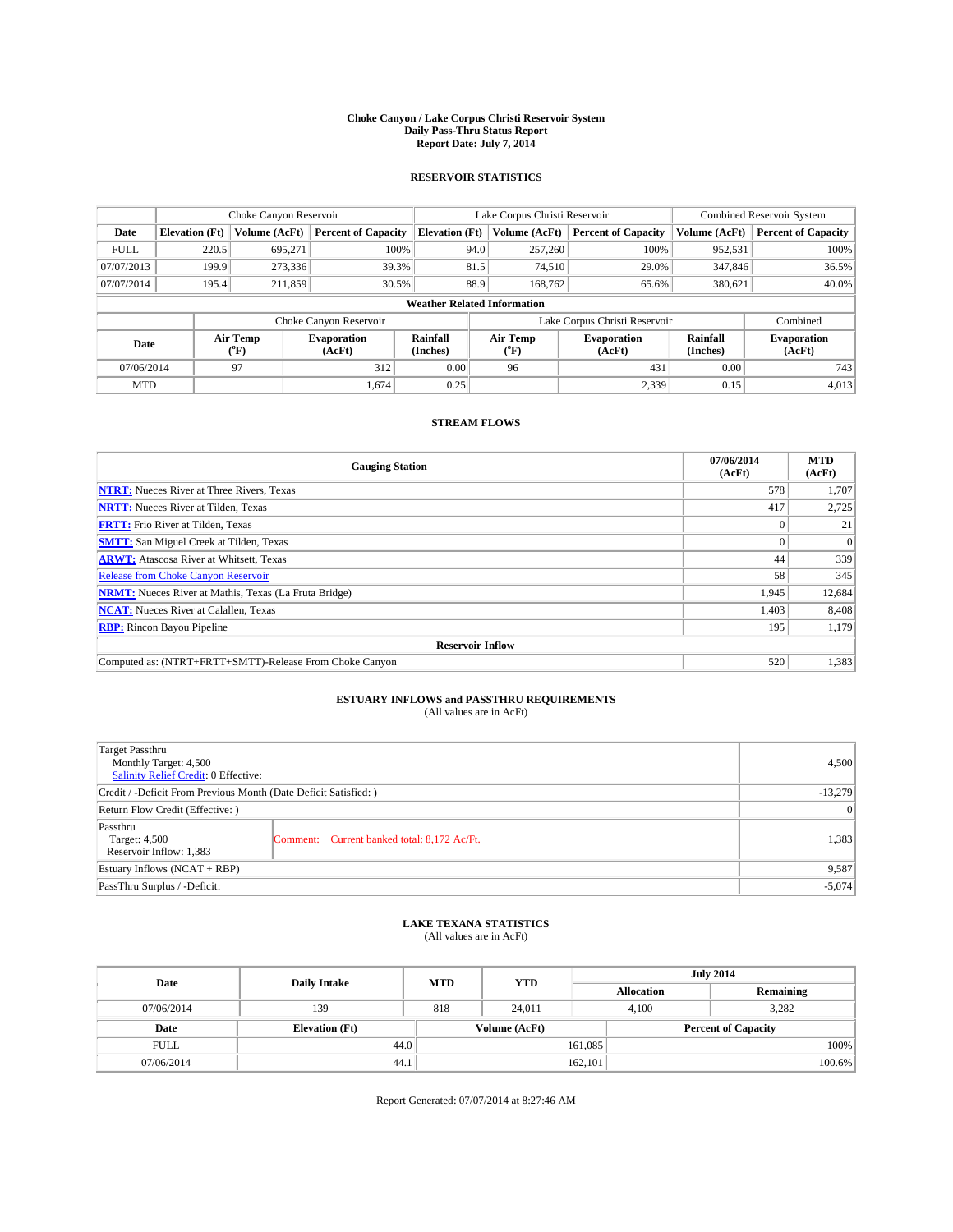#### **Choke Canyon / Lake Corpus Christi Reservoir System Daily Pass-Thru Status Report Report Date: July 8, 2014**

### **RESERVOIR STATISTICS**

|             | Choke Canyon Reservoir |                  |                              |                                    | Lake Corpus Christi Reservoir | <b>Combined Reservoir System</b> |                      |                              |
|-------------|------------------------|------------------|------------------------------|------------------------------------|-------------------------------|----------------------------------|----------------------|------------------------------|
| Date        | <b>Elevation</b> (Ft)  | Volume (AcFt)    | <b>Percent of Capacity</b>   | <b>Elevation (Ft)</b>              | Volume (AcFt)                 | <b>Percent of Capacity</b>       | Volume (AcFt)        | Percent of Capacity          |
| <b>FULL</b> | 220.5                  | 695,271          | 100%                         | 94.0                               | 257,260                       | 100%                             | 952,531              | 100%                         |
| 07/08/2013  | 199.8                  | 273,182          | 39.3%                        | 81.8                               | 76,942                        | 29.9%                            | 350,124              | 36.8%                        |
| 07/08/2014  | 195.4                  | 211,095          | 30.4%                        | 88.8                               | 167,157                       | 65.0%                            | 378,252              | 39.7%                        |
|             |                        |                  |                              | <b>Weather Related Information</b> |                               |                                  |                      |                              |
|             |                        |                  | Choke Canyon Reservoir       |                                    |                               | Lake Corpus Christi Reservoir    |                      | Combined                     |
| Date        |                        | Air Temp<br>(°F) | <b>Evaporation</b><br>(AcFt) | Rainfall<br>(Inches)               | Air Temp<br>("F)              | <b>Evaporation</b><br>(AcFt)     | Rainfall<br>(Inches) | <b>Evaporation</b><br>(AcFt) |
| 07/07/2014  |                        | 96               | 244                          | 0.00                               | 95                            | 364                              | 0.00                 | 608                          |
| <b>MTD</b>  |                        |                  | 1.918                        | 0.25                               |                               | 2,703                            | 0.15                 | 4,621                        |

## **STREAM FLOWS**

| <b>Gauging Station</b>                                       | 07/07/2014<br>(AcFt) | <b>MTD</b><br>(AcFt) |  |  |  |  |
|--------------------------------------------------------------|----------------------|----------------------|--|--|--|--|
| <b>NTRT:</b> Nueces River at Three Rivers, Texas             | 381                  | 2,088                |  |  |  |  |
| <b>NRTT:</b> Nueces River at Tilden, Texas                   | 276                  | 3,001                |  |  |  |  |
| <b>FRTT:</b> Frio River at Tilden, Texas                     |                      | 21                   |  |  |  |  |
| <b>SMTT:</b> San Miguel Creek at Tilden, Texas               |                      | $\Omega$             |  |  |  |  |
| <b>ARWT:</b> Atascosa River at Whitsett, Texas               | 42                   | 381                  |  |  |  |  |
| <b>Release from Choke Canyon Reservoir</b>                   | 58                   | 403                  |  |  |  |  |
| <b>NRMT:</b> Nueces River at Mathis, Texas (La Fruta Bridge) | 1,959                | 14,643               |  |  |  |  |
| <b>NCAT:</b> Nueces River at Calallen, Texas                 | 1,322                | 9,730                |  |  |  |  |
| <b>RBP:</b> Rincon Bayou Pipeline                            | 194                  | 1,373                |  |  |  |  |
| <b>Reservoir Inflow</b>                                      |                      |                      |  |  |  |  |
| Computed as: (NTRT+FRTT+SMTT)-Release From Choke Canyon      | 324                  | 1,706                |  |  |  |  |

# **ESTUARY INFLOWS and PASSTHRU REQUIREMENTS**<br>(All values are in AcFt)

| Target Passthru<br>Monthly Target: 1,839<br>Salinity Relief Credit: 0 Effective: |                                             | 1,839  |  |
|----------------------------------------------------------------------------------|---------------------------------------------|--------|--|
| Credit / -Deficit From Previous Month (Date Deficit Satisfied: )                 |                                             |        |  |
| Return Flow Credit (Effective: )                                                 |                                             |        |  |
| Passthru<br>Target: 1,839<br>Reservoir Inflow: 1,706                             | Comment: Current banked total: 8,172 Ac/Ft. | 1,706  |  |
| Estuary Inflows (NCAT + RBP)                                                     |                                             | 11,104 |  |
| PassThru Surplus / -Deficit:                                                     |                                             |        |  |

## **LAKE TEXANA STATISTICS** (All values are in AcFt)

| Date        | <b>Daily Intake</b>   | <b>MTD</b> | <b>YTD</b>    | <b>July 2014</b>  |                            |           |  |
|-------------|-----------------------|------------|---------------|-------------------|----------------------------|-----------|--|
|             |                       |            |               | <b>Allocation</b> |                            | Remaining |  |
| 07/07/2014  | 139                   | 957        | 24,150        | 4,100             | 3,143                      |           |  |
| Date        | <b>Elevation</b> (Ft) |            | Volume (AcFt) |                   | <b>Percent of Capacity</b> |           |  |
| <b>FULL</b> | 44.0                  |            |               | 161,085           |                            | 100%      |  |
| 07/07/2014  | 44.1                  |            |               | 162,101           |                            | 100.6%    |  |

Report Generated: 07/08/2014 at 8:01:24 AM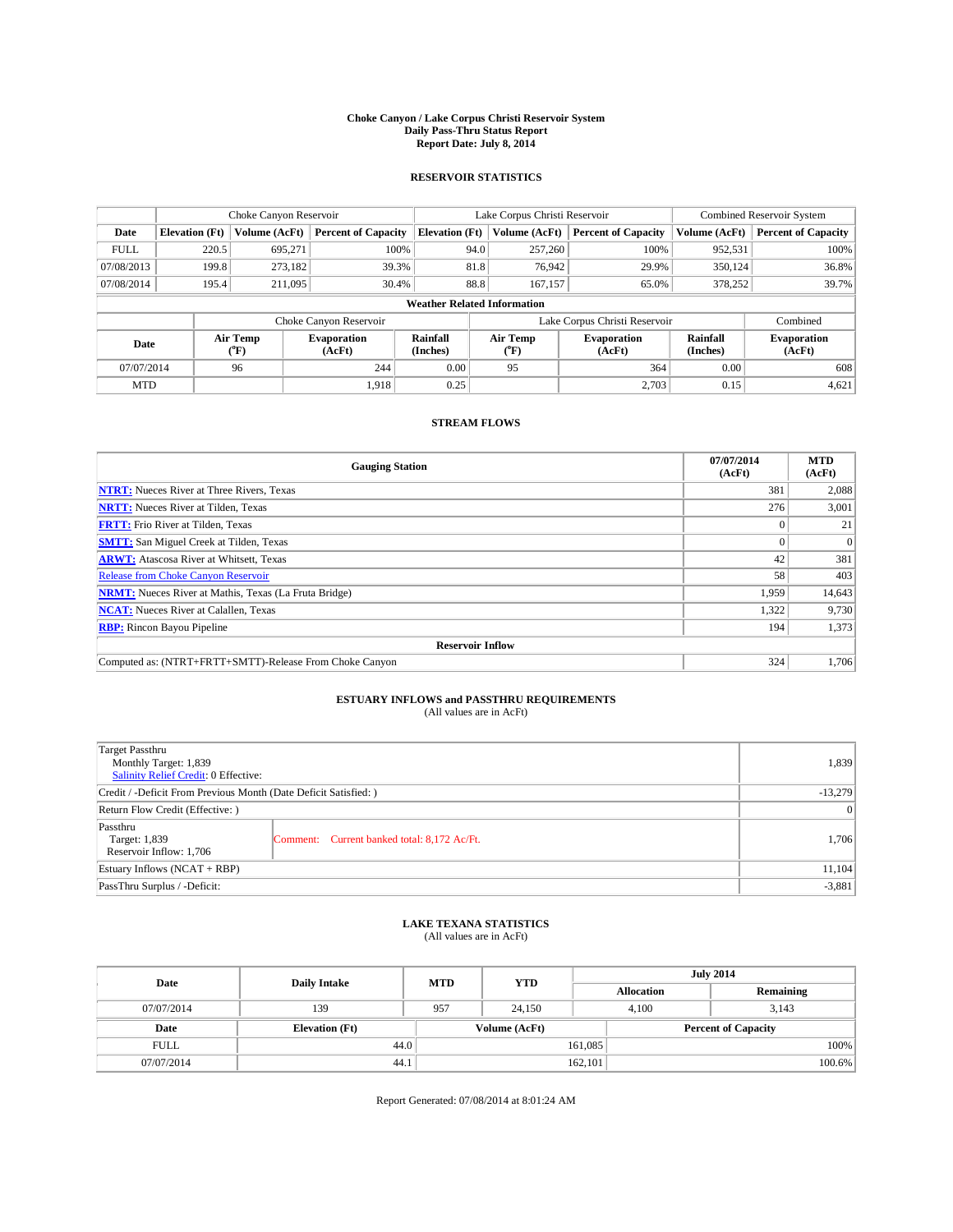#### **Choke Canyon / Lake Corpus Christi Reservoir System Daily Pass-Thru Status Report Report Date: July 9, 2014**

### **RESERVOIR STATISTICS**

|             | Choke Canyon Reservoir |                  |                              |                                    | Lake Corpus Christi Reservoir | <b>Combined Reservoir System</b> |                      |                              |
|-------------|------------------------|------------------|------------------------------|------------------------------------|-------------------------------|----------------------------------|----------------------|------------------------------|
| Date        | <b>Elevation</b> (Ft)  | Volume (AcFt)    | <b>Percent of Capacity</b>   | <b>Elevation (Ft)</b>              | Volume (AcFt)                 | <b>Percent of Capacity</b>       | Volume (AcFt)        | Percent of Capacity          |
| <b>FULL</b> | 220.5                  | 695,271          | 100%                         | 94.0                               | 257,260                       | 100%                             | 952,531              | 100%                         |
| 07/09/2013  | 199.8                  | 272,721          | 39.2%                        | 81.7                               | 76,843                        | 29.9%                            | 349,564              | 36.7%                        |
| 07/09/2014  | 195.3                  | 210,588          | 30.3%                        | 88.7                               | 165.239                       | 64.2%                            | 375,827              | 39.5%                        |
|             |                        |                  |                              | <b>Weather Related Information</b> |                               |                                  |                      |                              |
|             |                        |                  | Choke Canyon Reservoir       |                                    |                               | Lake Corpus Christi Reservoir    |                      | Combined                     |
| Date        |                        | Air Temp<br>(°F) | <b>Evaporation</b><br>(AcFt) | Rainfall<br>(Inches)               | Air Temp<br>("F)              | <b>Evaporation</b><br>(AcFt)     | Rainfall<br>(Inches) | <b>Evaporation</b><br>(AcFt) |
| 07/08/2014  |                        | 98               | 318                          | 0.54                               | 96                            | 400                              | 0.00                 | 718                          |
| <b>MTD</b>  |                        |                  | 2,236                        | 0.79                               |                               | 3,103                            | 0.15                 | 5,339                        |

## **STREAM FLOWS**

| <b>Gauging Station</b>                                       | 07/08/2014<br>(AcFt) | <b>MTD</b><br>(AcFt) |  |  |  |
|--------------------------------------------------------------|----------------------|----------------------|--|--|--|
| <b>NTRT:</b> Nueces River at Three Rivers, Texas             | 272                  | 2,360                |  |  |  |
| <b>NRTT:</b> Nueces River at Tilden, Texas                   | 197                  | 3,198                |  |  |  |
| <b>FRTT:</b> Frio River at Tilden, Texas                     |                      | 21                   |  |  |  |
| <b>SMTT:</b> San Miguel Creek at Tilden, Texas               |                      | $\Omega$             |  |  |  |
| <b>ARWT:</b> Atascosa River at Whitsett, Texas               | 40                   | 421                  |  |  |  |
| <b>Release from Choke Canyon Reservoir</b>                   | 58                   | 461                  |  |  |  |
| <b>NRMT:</b> Nueces River at Mathis, Texas (La Fruta Bridge) | 1,931                | 16,575               |  |  |  |
| <b>NCAT:</b> Nueces River at Calallen, Texas                 | 1,302                | 11,033               |  |  |  |
| <b>RBP:</b> Rincon Bayou Pipeline                            | 192                  | 1,566                |  |  |  |
| <b>Reservoir Inflow</b>                                      |                      |                      |  |  |  |
| Computed as: (NTRT+FRTT+SMTT)-Release From Choke Canyon      | 215                  | 1,921                |  |  |  |

## **ESTUARY INFLOWS and PASSTHRU REQUIREMENTS**<br>(All values are in AcFt)

| Target Passthru<br>Monthly Target: 1,839<br>Salinity Relief Credit: 0 Effective: |                                             | 1,839 |  |
|----------------------------------------------------------------------------------|---------------------------------------------|-------|--|
| Credit / -Deficit From Previous Month (Date Deficit Satisfied: )                 |                                             |       |  |
| Return Flow Credit (Effective: )                                                 |                                             |       |  |
| Passthru<br>Target: 1,839<br>Reservoir Inflow: 1,921                             | Comment: Current banked total: 8,172 Ac/Ft. | 1,839 |  |
| Estuary Inflows (NCAT + RBP)                                                     |                                             |       |  |
| PassThru Surplus / -Deficit:                                                     |                                             |       |  |

## **LAKE TEXANA STATISTICS** (All values are in AcFt)

| Date        | <b>Daily Intake</b>   | <b>MTD</b> | <b>YTD</b>    | <b>July 2014</b>  |                            |           |  |
|-------------|-----------------------|------------|---------------|-------------------|----------------------------|-----------|--|
|             |                       |            |               | <b>Allocation</b> |                            | Remaining |  |
| 07/08/2014  | 139                   | 1,096      | 24,289        |                   | 3,004<br>4,100             |           |  |
| Date        | <b>Elevation</b> (Ft) |            | Volume (AcFt) |                   | <b>Percent of Capacity</b> |           |  |
| <b>FULL</b> | 44.0                  |            |               | 161,085           |                            | 100%      |  |
| 07/08/2014  | 44.1                  |            |               | 162,101           |                            | 100.6%    |  |

Report Generated: 07/09/2014 at 8:25:34 AM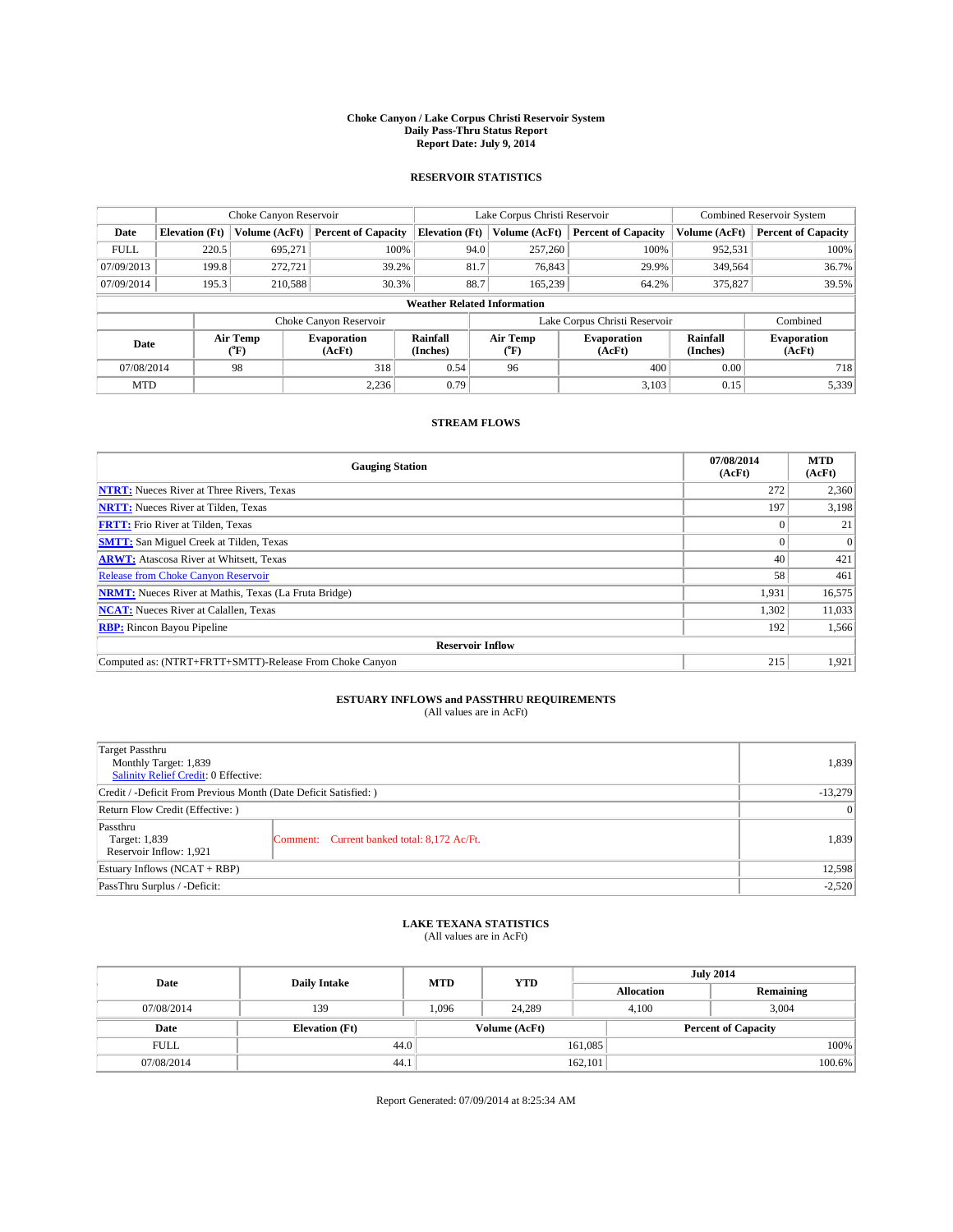#### **Choke Canyon / Lake Corpus Christi Reservoir System Daily Pass-Thru Status Report Report Date: July 10, 2014**

### **RESERVOIR STATISTICS**

|             |                                    | Choke Canyon Reservoir |                              |                       | Lake Corpus Christi Reservoir | <b>Combined Reservoir System</b> |                      |                              |  |
|-------------|------------------------------------|------------------------|------------------------------|-----------------------|-------------------------------|----------------------------------|----------------------|------------------------------|--|
| Date        | <b>Elevation</b> (Ft)              | Volume (AcFt)          | <b>Percent of Capacity</b>   | <b>Elevation (Ft)</b> | Volume (AcFt)                 | <b>Percent of Capacity</b>       | Volume (AcFt)        | <b>Percent of Capacity</b>   |  |
| <b>FULL</b> | 220.5                              | 695,271                | 100%                         | 94.0                  | 257,260                       | 100%                             | 952,531              | 100%                         |  |
| 07/10/2013  | 199.8                              | 272,567                | 39.2%                        | 81.7                  | 76,549                        | 29.8%                            | 349,116              | 36.7%                        |  |
| 07/10/2014  | 195.3                              | 210.461                | 30.3%                        | 88.6                  | 164,920                       | 64.1%                            | 375,381              | 39.4%                        |  |
|             | <b>Weather Related Information</b> |                        |                              |                       |                               |                                  |                      |                              |  |
|             |                                    |                        | Choke Canyon Reservoir       |                       |                               | Lake Corpus Christi Reservoir    |                      | Combined                     |  |
| Date        |                                    | Air Temp<br>(°F)       | <b>Evaporation</b><br>(AcFt) | Rainfall<br>(Inches)  | Air Temp<br>(°F)              | <b>Evaporation</b><br>(AcFt)     | Rainfall<br>(Inches) | <b>Evaporation</b><br>(AcFt) |  |
| 07/09/2014  |                                    | 93                     | 170                          | 0.03                  | 96                            | 344                              | 0.00                 | 514                          |  |
| <b>MTD</b>  |                                    |                        | 2.406                        | 0.82                  |                               | 3,447                            | 0.15                 | 5,853                        |  |

## **STREAM FLOWS**

| <b>Gauging Station</b>                                       | 07/09/2014<br>(AcFt) | <b>MTD</b><br>(AcFt) |  |  |  |  |
|--------------------------------------------------------------|----------------------|----------------------|--|--|--|--|
| <b>NTRT:</b> Nueces River at Three Rivers, Texas             | 214                  | 2,575                |  |  |  |  |
| <b>NRTT:</b> Nueces River at Tilden, Texas                   | 141                  | 3,339                |  |  |  |  |
| <b>FRTT:</b> Frio River at Tilden, Texas                     |                      | 21                   |  |  |  |  |
| <b>SMTT:</b> San Miguel Creek at Tilden, Texas               |                      | $\overline{0}$       |  |  |  |  |
| <b>ARWT:</b> Atascosa River at Whitsett, Texas               | 38                   | 459                  |  |  |  |  |
| <b>Release from Choke Canyon Reservoir</b>                   | 58                   | 518                  |  |  |  |  |
| <b>NRMT:</b> Nueces River at Mathis, Texas (La Fruta Bridge) | 1,173                | 17,748               |  |  |  |  |
| <b>NCAT:</b> Nueces River at Calallen, Texas                 | 1,294                | 12,327               |  |  |  |  |
| <b>RBP:</b> Rincon Bayou Pipeline                            | 206                  | 1,771                |  |  |  |  |
| <b>Reservoir Inflow</b>                                      |                      |                      |  |  |  |  |
| Computed as: (NTRT+FRTT+SMTT)-Release From Choke Canyon      | 157                  | 2,078                |  |  |  |  |

# **ESTUARY INFLOWS and PASSTHRU REQUIREMENTS**<br>(All values are in AcFt)

| Target Passthru<br>Monthly Target: 1,839<br>Salinity Relief Credit: 0 Effective: |                                             | 1,839  |
|----------------------------------------------------------------------------------|---------------------------------------------|--------|
| Credit / -Deficit From Previous Month (Date Deficit Satisfied: 07/09/2014)       | $-13,279$                                   |        |
| Return Flow Credit (Effective: 07/09/2014)                                       |                                             | 500    |
| Passthru<br>Target: 1,839<br>Reservoir Inflow: 2,078                             | Comment: Current banked total: 8,172 Ac/Ft. | 1,839  |
| Estuary Inflows (NCAT + RBP)                                                     |                                             | 14,098 |
| PassThru Surplus / -Deficit:                                                     | $-520$                                      |        |

## **LAKE TEXANA STATISTICS** (All values are in AcFt)

| Date        | <b>Daily Intake</b>   | <b>MTD</b> | <b>YTD</b>    | <b>July 2014</b>  |                            |           |  |
|-------------|-----------------------|------------|---------------|-------------------|----------------------------|-----------|--|
|             |                       |            |               | <b>Allocation</b> |                            | Remaining |  |
| 07/09/2014  | 139                   | 1,236      | 24.428        |                   | 2,864<br>4,100             |           |  |
| Date        | <b>Elevation</b> (Ft) |            | Volume (AcFt) |                   | <b>Percent of Capacity</b> |           |  |
| <b>FULL</b> | 44.0                  |            |               | 161,085           |                            | 100%      |  |
| 07/09/2014  | 44.0                  |            |               | 162,101           |                            | 100.6%    |  |

Report Generated: 07/10/2014 at 8:13:54 AM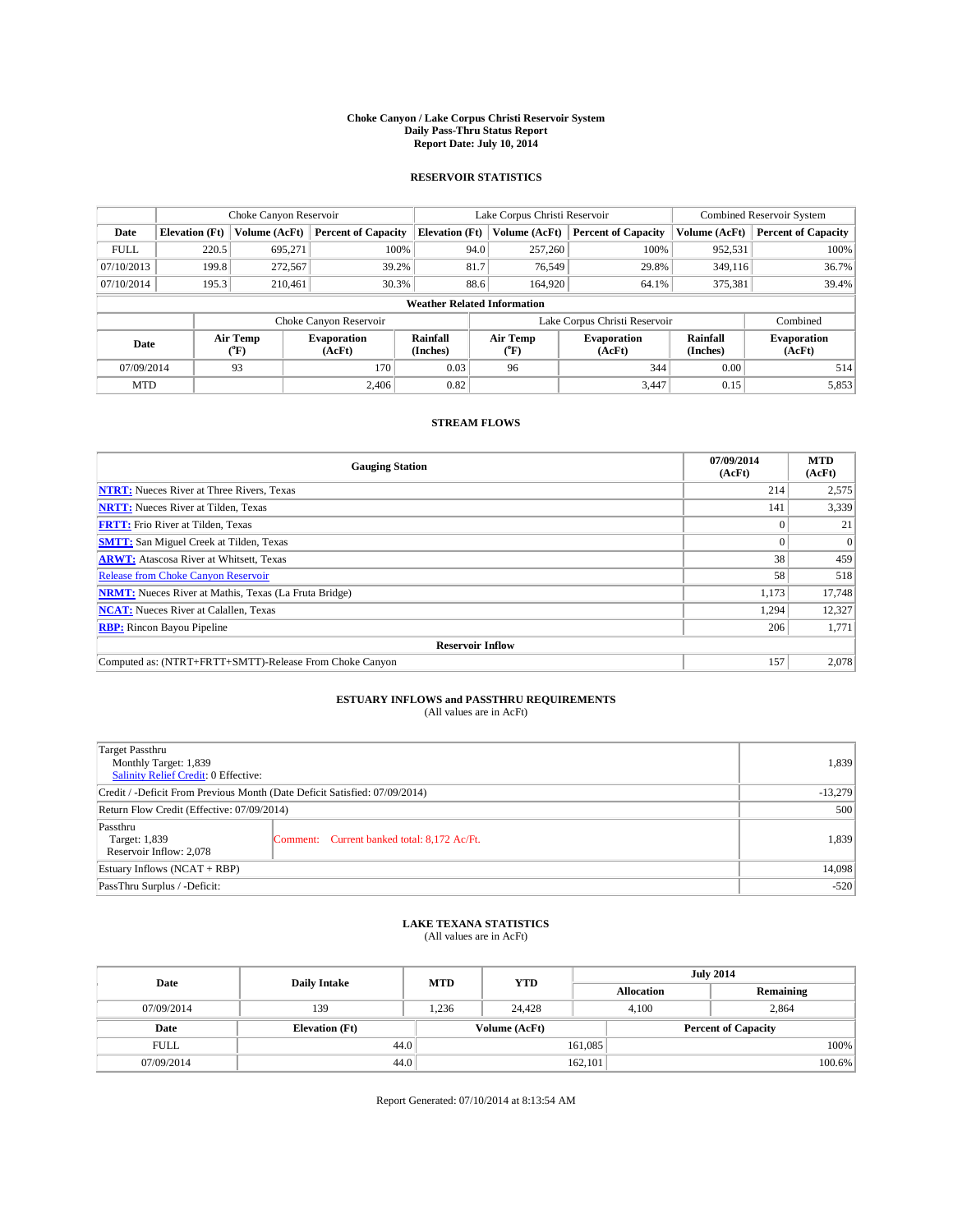#### **Choke Canyon / Lake Corpus Christi Reservoir System Daily Pass-Thru Status Report Report Date: July 11, 2014**

### **RESERVOIR STATISTICS**

|             | Choke Canyon Reservoir             |                  |                              |                       | Lake Corpus Christi Reservoir | <b>Combined Reservoir System</b> |                      |                              |  |
|-------------|------------------------------------|------------------|------------------------------|-----------------------|-------------------------------|----------------------------------|----------------------|------------------------------|--|
| Date        | <b>Elevation</b> (Ft)              | Volume (AcFt)    | <b>Percent of Capacity</b>   | <b>Elevation (Ft)</b> | Volume (AcFt)                 | <b>Percent of Capacity</b>       | Volume (AcFt)        | <b>Percent of Capacity</b>   |  |
| <b>FULL</b> | 220.5                              | 695,271          | 100%                         | 94.0                  | 257,260                       | 100%                             | 952,531              | 100%                         |  |
| 07/11/2013  | 199.8                              | 271,961          | 39.1%                        | 81.7                  | 76,255                        | 29.6%                            | 348,216              | 36.6%                        |  |
| 07/11/2014  | 195.3                              | 210,207          | 30.2%                        | 88.6                  | 164,920                       | 64.1%                            | 375,127              | 39.4%                        |  |
|             | <b>Weather Related Information</b> |                  |                              |                       |                               |                                  |                      |                              |  |
|             |                                    |                  | Choke Canyon Reservoir       |                       |                               | Lake Corpus Christi Reservoir    |                      | Combined                     |  |
| Date        |                                    | Air Temp<br>(°F) | <b>Evaporation</b><br>(AcFt) | Rainfall<br>(Inches)  | Air Temp<br>(°F)              | <b>Evaporation</b><br>(AcFt)     | Rainfall<br>(Inches) | <b>Evaporation</b><br>(AcFt) |  |
| 07/10/2014  |                                    | 86               | 133                          | 0.02                  | 84                            | 195                              | 0.50                 | 328                          |  |
| <b>MTD</b>  |                                    |                  | 2,539                        | 0.84                  |                               | 3,642                            | 0.65                 | 6,181                        |  |

## **STREAM FLOWS**

| <b>Gauging Station</b>                                       | 07/10/2014<br>(AcFt) | <b>MTD</b><br>(AcFt) |  |  |  |  |
|--------------------------------------------------------------|----------------------|----------------------|--|--|--|--|
| <b>NTRT:</b> Nueces River at Three Rivers, Texas             | 177                  | 2,751                |  |  |  |  |
| <b>NRTT:</b> Nueces River at Tilden, Texas                   | 99                   | 3,438                |  |  |  |  |
| <b>FRTT:</b> Frio River at Tilden, Texas                     |                      | 22                   |  |  |  |  |
| <b>SMTT:</b> San Miguel Creek at Tilden, Texas               |                      | $\overline{0}$       |  |  |  |  |
| <b>ARWT:</b> Atascosa River at Whitsett, Texas               | 36                   | 494                  |  |  |  |  |
| Release from Choke Canyon Reservoir                          | 58                   | 576                  |  |  |  |  |
| <b>NRMT:</b> Nueces River at Mathis, Texas (La Fruta Bridge) | 415                  | 18,163               |  |  |  |  |
| <b>NCAT:</b> Nueces River at Calallen, Texas                 |                      |                      |  |  |  |  |
| <b>RBP:</b> Rincon Bayou Pipeline                            |                      |                      |  |  |  |  |
| <b>Reservoir Inflow</b>                                      |                      |                      |  |  |  |  |
| Computed as: (NTRT+FRTT+SMTT)-Release From Choke Canyon      | 119                  | 2,197                |  |  |  |  |

# **ESTUARY INFLOWS and PASSTHRU REQUIREMENTS**<br>(All values are in AcFt)

| Target Passthru<br>Monthly Target: 1,839<br>Salinity Relief Credit: 460 Effective: 07/10/2014 |                                             | 1,379 |
|-----------------------------------------------------------------------------------------------|---------------------------------------------|-------|
| Credit / -Deficit From Previous Month (Date Deficit Satisfied: 07/09/2014)                    | $-13,279$                                   |       |
| Return Flow Credit (Effective: 07/09/2014)                                                    |                                             | 500   |
| Passthru<br>Target: 1,379<br>Reservoir Inflow: 2,197                                          | Comment: Current banked total: 8,172 Ac/Ft. | 1,379 |
| Estuary Inflows $(NCAT + RBP)$                                                                | 15,121                                      |       |
| PassThru Surplus / -Deficit:                                                                  | 963                                         |       |

## **LAKE TEXANA STATISTICS** (All values are in AcFt)

| Date        | <b>Daily Intake</b>   | <b>MTD</b> | <b>YTD</b>    | <b>July 2014</b>  |                            |  |  |
|-------------|-----------------------|------------|---------------|-------------------|----------------------------|--|--|
|             |                       |            |               | <b>Allocation</b> | Remaining                  |  |  |
| 07/10/2014  | 140                   | 1,375      | 24,568        | 4,100             | 2,725                      |  |  |
| Date        | <b>Elevation</b> (Ft) |            | Volume (AcFt) |                   | <b>Percent of Capacity</b> |  |  |
| <b>FULL</b> | 44.0                  |            |               | 161,085           | 100%                       |  |  |
| 07/10/2014  | 40.0                  |            |               | 161,085           | 100.0%                     |  |  |

Report Generated: 07/11/2014 at 8:12:04 AM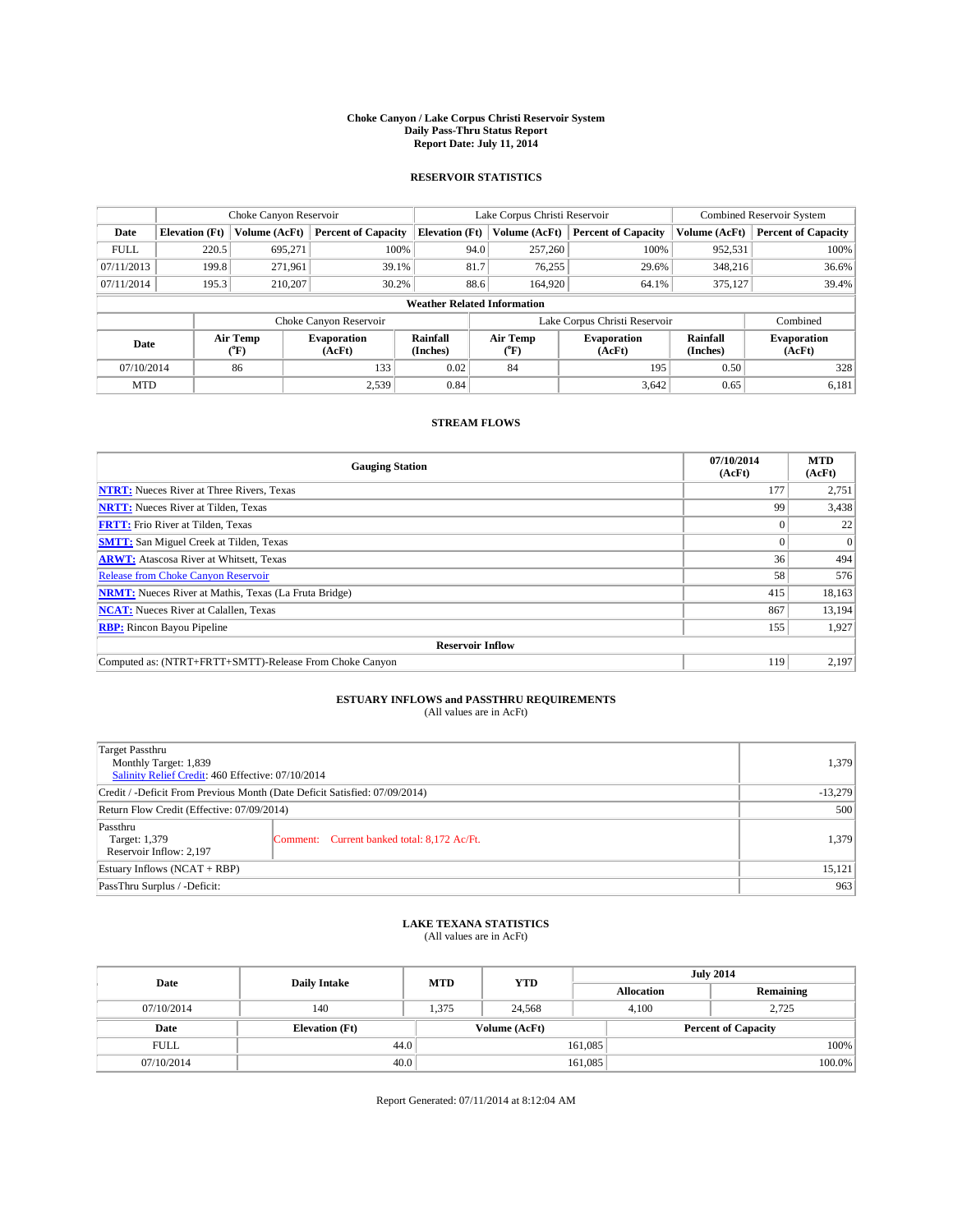#### **Choke Canyon / Lake Corpus Christi Reservoir System Daily Pass-Thru Status Report Report Date: July 12, 2014**

### **RESERVOIR STATISTICS**

|             |                                    | Choke Canyon Reservoir |                              |                       | Lake Corpus Christi Reservoir | <b>Combined Reservoir System</b> |                      |                              |  |
|-------------|------------------------------------|------------------------|------------------------------|-----------------------|-------------------------------|----------------------------------|----------------------|------------------------------|--|
| Date        | <b>Elevation</b> (Ft)              | Volume (AcFt)          | <b>Percent of Capacity</b>   | <b>Elevation (Ft)</b> | Volume (AcFt)                 | <b>Percent of Capacity</b>       | Volume (AcFt)        | <b>Percent of Capacity</b>   |  |
| <b>FULL</b> | 220.5                              | 695,271                | 100%                         | 94.0                  | 257,260                       | 100%                             | 952,531              | 100%                         |  |
| 07/12/2013  | 199.7                              | 271,657                | 39.1%                        | 81.6                  | 75,670                        | 29.4%                            | 347,327              | 36.5%                        |  |
| 07/12/2014  | 195.3                              | 210,334                | 30.3%                        | 88.6                  | 164.124                       | 63.8%                            | 374,458              | 39.3%                        |  |
|             | <b>Weather Related Information</b> |                        |                              |                       |                               |                                  |                      |                              |  |
|             |                                    |                        | Choke Canyon Reservoir       |                       |                               | Lake Corpus Christi Reservoir    |                      | Combined                     |  |
| Date        |                                    | Air Temp<br>(°F)       | <b>Evaporation</b><br>(AcFt) | Rainfall<br>(Inches)  | Air Temp<br>(°F)              | <b>Evaporation</b><br>(AcFt)     | Rainfall<br>(Inches) | <b>Evaporation</b><br>(AcFt) |  |
| 07/11/2014  |                                    | 93                     | 207                          | 0.00                  | 90                            | 259                              | 0.00                 | 466                          |  |
| <b>MTD</b>  |                                    |                        | 2.746                        | 0.84                  |                               | 3,901                            | 0.65                 | 6,647                        |  |

## **STREAM FLOWS**

| <b>Gauging Station</b>                                       | 07/11/2014<br>(AcFt) | <b>MTD</b><br>(AcFt) |  |  |  |  |
|--------------------------------------------------------------|----------------------|----------------------|--|--|--|--|
| <b>NTRT:</b> Nueces River at Three Rivers, Texas             | 147                  | 2,898                |  |  |  |  |
| <b>NRTT:</b> Nueces River at Tilden, Texas                   | 73                   | 3,511                |  |  |  |  |
| <b>FRTT:</b> Frio River at Tilden, Texas                     |                      | 22                   |  |  |  |  |
| <b>SMTT:</b> San Miguel Creek at Tilden, Texas               |                      | $\Omega$             |  |  |  |  |
| <b>ARWT:</b> Atascosa River at Whitsett, Texas               | 34                   | 528                  |  |  |  |  |
| Release from Choke Canyon Reservoir                          | 58                   | 633                  |  |  |  |  |
| <b>NRMT:</b> Nueces River at Mathis, Texas (La Fruta Bridge) | 272                  | 18,435               |  |  |  |  |
| <b>NCAT:</b> Nueces River at Calallen, Texas                 | 423                  | 13,617               |  |  |  |  |
| <b>RBP:</b> Rincon Bayou Pipeline                            | 193                  | 2,119                |  |  |  |  |
| <b>Reservoir Inflow</b>                                      |                      |                      |  |  |  |  |
| Computed as: (NTRT+FRTT+SMTT)-Release From Choke Canyon      | 90                   | 2,287                |  |  |  |  |

# **ESTUARY INFLOWS and PASSTHRU REQUIREMENTS**<br>(All values are in AcFt)

| Target Passthru<br>Monthly Target: 1,839<br>Salinity Relief Credit: 460 Effective: 07/10/2014 |                                             | 1,379     |
|-----------------------------------------------------------------------------------------------|---------------------------------------------|-----------|
| Credit / -Deficit From Previous Month (Date Deficit Satisfied: 07/09/2014)                    |                                             | $-13,279$ |
| Return Flow Credit (Effective: 07/09/2014)                                                    |                                             | 500       |
| Passthru<br>Target: 1,379<br>Reservoir Inflow: 2,287                                          | Comment: Current banked total: 8,172 Ac/Ft. | 1,379     |
| Estuary Inflows (NCAT + RBP)                                                                  | 15,736                                      |           |
| PassThru Surplus / -Deficit:                                                                  | 1,578                                       |           |

## **LAKE TEXANA STATISTICS** (All values are in AcFt)

| Date        | <b>Daily Intake</b>   | <b>MTD</b> | <b>YTD</b>    | <b>July 2014</b>  |                            |           |  |
|-------------|-----------------------|------------|---------------|-------------------|----------------------------|-----------|--|
|             |                       |            |               | <b>Allocation</b> |                            | Remaining |  |
| 07/11/2014  | 140                   | 1,515      | 24,708        | 4,100             |                            | 2,585     |  |
| Date        | <b>Elevation</b> (Ft) |            | Volume (AcFt) |                   | <b>Percent of Capacity</b> |           |  |
| <b>FULL</b> | 44.0                  |            |               | 161,085           |                            | 100%      |  |
| 07/11/2014  | 43.9                  |            |               | 161,085           |                            | 100.0%    |  |

Report Generated: 07/12/2014 at 10:19:49 AM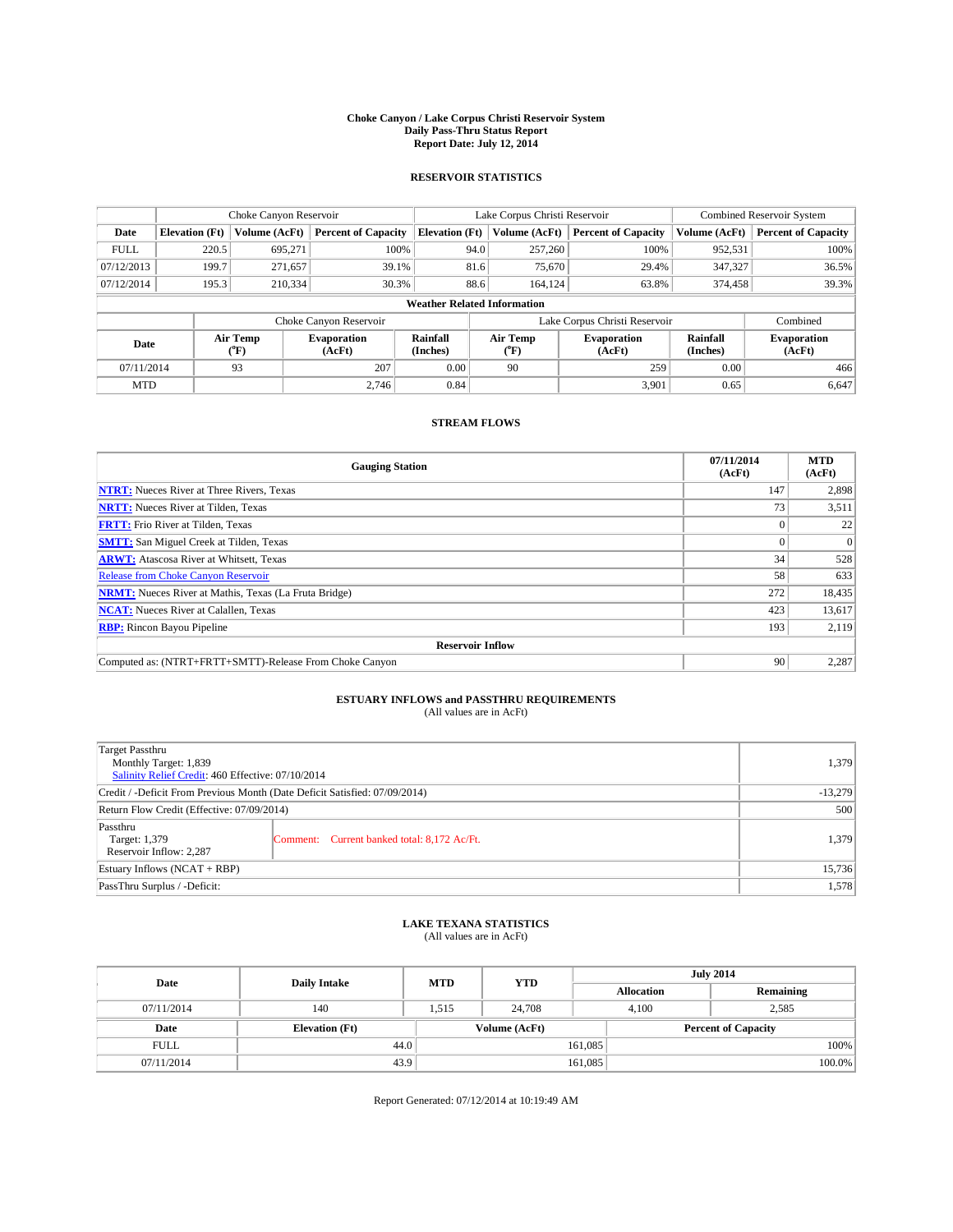#### **Choke Canyon / Lake Corpus Christi Reservoir System Daily Pass-Thru Status Report Report Date: July 13, 2014**

### **RESERVOIR STATISTICS**

|             |                                    | Choke Canyon Reservoir |                              |                       | Lake Corpus Christi Reservoir | <b>Combined Reservoir System</b> |                      |                              |  |
|-------------|------------------------------------|------------------------|------------------------------|-----------------------|-------------------------------|----------------------------------|----------------------|------------------------------|--|
| Date        | <b>Elevation</b> (Ft)              | Volume (AcFt)          | <b>Percent of Capacity</b>   | <b>Elevation (Ft)</b> | Volume (AcFt)                 | <b>Percent of Capacity</b>       | Volume (AcFt)        | Percent of Capacity          |  |
| <b>FULL</b> | 220.5                              | 695,271                | 100%                         | 94.0                  | 257,260                       | 100%                             | 952,531              | 100%                         |  |
| 07/13/2013  | 199.7                              | 271,051                | 39.0%                        | 81.6                  | 75,379                        | 29.3%                            | 346,430              | $36.4\%$                     |  |
| 07/13/2014  | 195.3                              | 210.461                | 30.3%                        | 88.6                  | 164.124                       | 63.8%                            | 374.585              | 39.3%                        |  |
|             | <b>Weather Related Information</b> |                        |                              |                       |                               |                                  |                      |                              |  |
|             |                                    |                        | Choke Canyon Reservoir       |                       |                               | Lake Corpus Christi Reservoir    |                      | Combined                     |  |
| Date        |                                    | Air Temp<br>(°F)       | <b>Evaporation</b><br>(AcFt) | Rainfall<br>(Inches)  | Air Temp<br>("F)              | <b>Evaporation</b><br>(AcFt)     | Rainfall<br>(Inches) | <b>Evaporation</b><br>(AcFt) |  |
| 07/12/2014  |                                    | 95                     | 310                          | 0.00                  | 94                            | 343                              | 0.00                 | 653                          |  |
| <b>MTD</b>  |                                    |                        | 3.056                        | 0.84                  |                               | 4.244                            | 0.65                 | 7.300                        |  |

## **STREAM FLOWS**

| <b>Gauging Station</b>                                       | 07/12/2014<br>(AcFt) | <b>MTD</b><br>(AcFt) |  |  |  |  |
|--------------------------------------------------------------|----------------------|----------------------|--|--|--|--|
| <b>NTRT:</b> Nueces River at Three Rivers, Texas             | 123                  | 3,021                |  |  |  |  |
| <b>NRTT:</b> Nueces River at Tilden, Texas                   | 56                   | 3,567                |  |  |  |  |
| <b>FRTT:</b> Frio River at Tilden, Texas                     |                      | 22                   |  |  |  |  |
| <b>SMTT:</b> San Miguel Creek at Tilden, Texas               |                      | $\overline{0}$       |  |  |  |  |
| <b>ARWT:</b> Atascosa River at Whitsett, Texas               | 32                   | 560                  |  |  |  |  |
| Release from Choke Canyon Reservoir                          | 58                   | 691                  |  |  |  |  |
| <b>NRMT:</b> Nueces River at Mathis, Texas (La Fruta Bridge) | 212                  | 18,647               |  |  |  |  |
| <b>NCAT:</b> Nueces River at Calallen, Texas                 | 143                  | 13,760               |  |  |  |  |
| <b>RBP:</b> Rincon Bayou Pipeline                            | 194                  | 2,313                |  |  |  |  |
| <b>Reservoir Inflow</b>                                      |                      |                      |  |  |  |  |
| Computed as: (NTRT+FRTT+SMTT)-Release From Choke Canyon      | 66                   | 2,352                |  |  |  |  |

# **ESTUARY INFLOWS and PASSTHRU REQUIREMENTS**<br>(All values are in AcFt)

| Target Passthru<br>Monthly Target: 1,839<br>Salinity Relief Credit: 460 Effective: 07/10/2014 | 1,379                                       |       |
|-----------------------------------------------------------------------------------------------|---------------------------------------------|-------|
| Credit / -Deficit From Previous Month (Date Deficit Satisfied: 07/09/2014)                    | $-13,279$                                   |       |
| Return Flow Credit (Effective: 07/09/2014)                                                    | 500                                         |       |
| Passthru<br>Target: 1,379<br>Reservoir Inflow: 2,352                                          | Comment: Current banked total: 8,172 Ac/Ft. | 1,379 |
| Estuary Inflows (NCAT + RBP)                                                                  | 16,073                                      |       |
| PassThru Surplus / -Deficit:                                                                  | 1,915                                       |       |

## **LAKE TEXANA STATISTICS** (All values are in AcFt)

| Date        | <b>Daily Intake</b>   | <b>MTD</b> | <b>YTD</b>    | <b>July 2014</b>  |                            |           |  |
|-------------|-----------------------|------------|---------------|-------------------|----------------------------|-----------|--|
|             |                       |            |               | <b>Allocation</b> |                            | Remaining |  |
| 07/12/2014  | 140                   | 1,655      | 24,848        | 4,100             | 2,445                      |           |  |
| Date        | <b>Elevation</b> (Ft) |            | Volume (AcFt) |                   | <b>Percent of Capacity</b> |           |  |
| <b>FULL</b> | 44.0                  |            |               | 161,085           |                            | 100%      |  |
| 07/12/2014  | 43.9                  |            |               | 160, 156          |                            | 99.4%     |  |

Report Generated: 07/13/2014 at 8:40:27 AM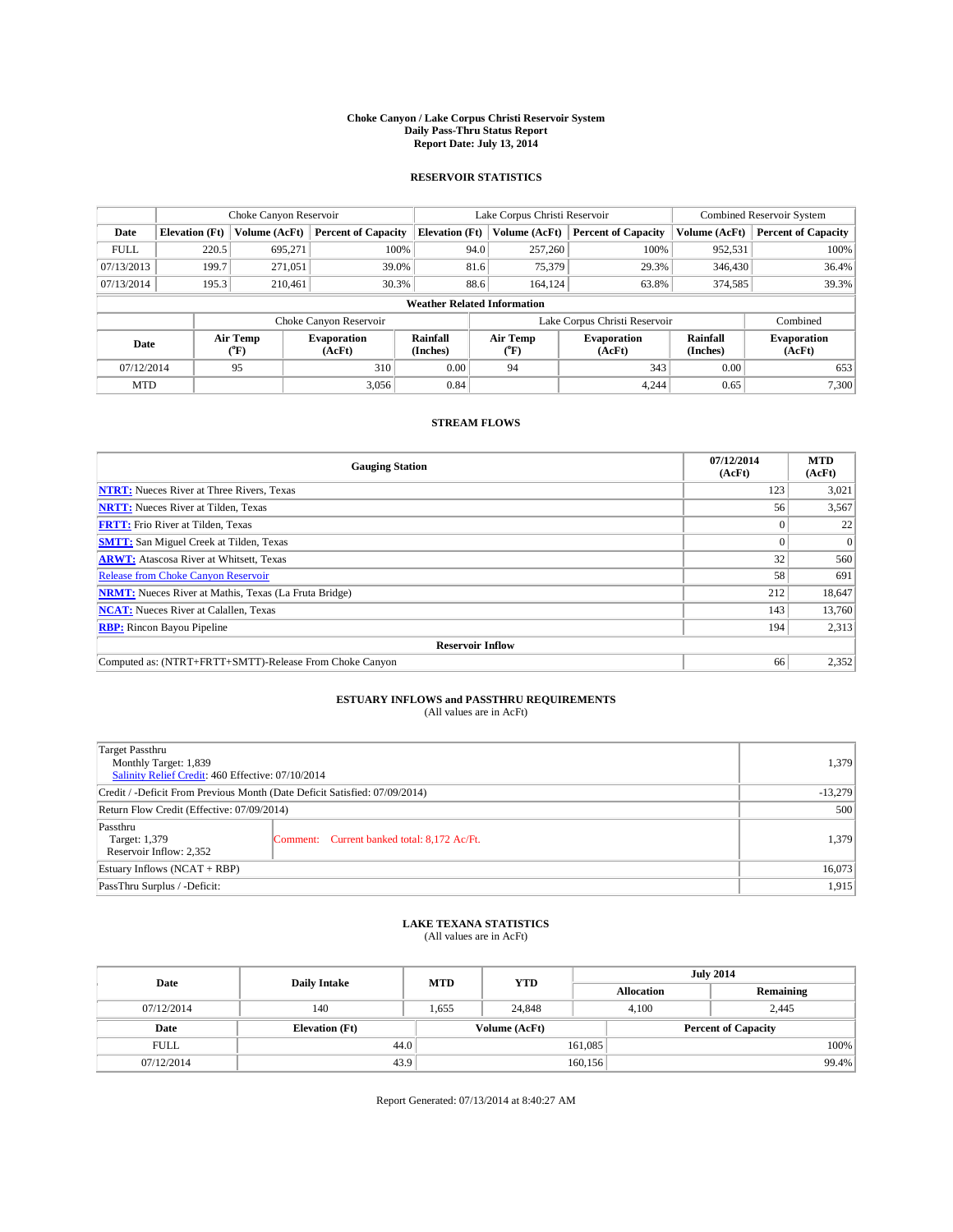#### **Choke Canyon / Lake Corpus Christi Reservoir System Daily Pass-Thru Status Report Report Date: July 14, 2014**

### **RESERVOIR STATISTICS**

|             |                                    | Choke Canyon Reservoir |                              |                       | Lake Corpus Christi Reservoir | Combined Reservoir System    |                      |                              |  |  |
|-------------|------------------------------------|------------------------|------------------------------|-----------------------|-------------------------------|------------------------------|----------------------|------------------------------|--|--|
| Date        | <b>Elevation</b> (Ft)              | <b>Volume (AcFt)</b>   | <b>Percent of Capacity</b>   | <b>Elevation (Ft)</b> | Volume (AcFt)                 | <b>Percent of Capacity</b>   | Volume (AcFt)        | <b>Percent of Capacity</b>   |  |  |
| <b>FULL</b> | 220.5                              | 695.271                | 100%                         | 94.0                  | 257,260                       | 100%                         | 952,531              | 100%                         |  |  |
| 07/14/2013  | 199.7                              | 270,748                | 38.9%                        | 81.5                  | 74,799                        | 29.1%                        | 345,547              | 36.3%                        |  |  |
| 07/14/2014  | 195.3                              | 210.081                | 30.2%                        | 88.6                  | 163,647                       | 63.6%                        | 373,728              | 39.2%                        |  |  |
|             | <b>Weather Related Information</b> |                        |                              |                       |                               |                              |                      |                              |  |  |
|             |                                    |                        | Choke Canyon Reservoir       |                       | Lake Corpus Christi Reservoir |                              |                      |                              |  |  |
| Date        |                                    | Air Temp<br>(°F)       | <b>Evaporation</b><br>(AcFt) | Rainfall<br>(Inches)  | Air Temp<br>(°F)              | <b>Evaporation</b><br>(AcFt) | Rainfall<br>(Inches) | <b>Evaporation</b><br>(AcFt) |  |  |
| 07/13/2014  |                                    | 97                     | 317                          | 0.00                  | 96                            | 333                          | 0.00                 | 650                          |  |  |
| <b>MTD</b>  |                                    |                        | 3,373                        | 0.84                  |                               | 4,577                        | 0.65                 | 7,950                        |  |  |

## **STREAM FLOWS**

| <b>Gauging Station</b>                                       | 07/13/2014<br>(AcFt) | <b>MTD</b><br>(AcFt) |  |  |  |  |
|--------------------------------------------------------------|----------------------|----------------------|--|--|--|--|
| <b>NTRT:</b> Nueces River at Three Rivers, Texas             | 109                  | 3,130                |  |  |  |  |
| <b>NRTT:</b> Nueces River at Tilden, Texas                   | 42                   | 3,609                |  |  |  |  |
| <b>FRTT:</b> Frio River at Tilden, Texas                     |                      | 22                   |  |  |  |  |
| <b>SMTT:</b> San Miguel Creek at Tilden, Texas               |                      | $\Omega$             |  |  |  |  |
| <b>ARWT:</b> Atascosa River at Whitsett, Texas               | 30                   | 590                  |  |  |  |  |
| <b>Release from Choke Canyon Reservoir</b>                   | 58                   | 748                  |  |  |  |  |
| <b>NRMT:</b> Nueces River at Mathis, Texas (La Fruta Bridge) | 200                  | 18,848               |  |  |  |  |
| <b>NCAT:</b> Nueces River at Calallen, Texas                 | 8                    | 13,768               |  |  |  |  |
| <b>RBP:</b> Rincon Bayou Pipeline                            | 41                   | 2,354                |  |  |  |  |
| <b>Reservoir Inflow</b>                                      |                      |                      |  |  |  |  |
| Computed as: (NTRT+FRTT+SMTT)-Release From Choke Canyon      | 52                   | 2,404                |  |  |  |  |

# **ESTUARY INFLOWS and PASSTHRU REQUIREMENTS**<br>(All values are in AcFt)

| Target Passthru<br>Monthly Target: 1,839<br>Salinity Relief Credit: 460 Effective: 07/10/2014 |                                             |       |  |  |
|-----------------------------------------------------------------------------------------------|---------------------------------------------|-------|--|--|
| Credit / -Deficit From Previous Month (Date Deficit Satisfied: 07/09/2014)                    | $-13,279$                                   |       |  |  |
| Return Flow Credit (Effective: 07/09/2014)                                                    | 500                                         |       |  |  |
| Passthru<br>Target: 1,379<br>Reservoir Inflow: 2,404                                          | Comment: Current banked total: 8,172 Ac/Ft. | 1,379 |  |  |
| Estuary Inflows (NCAT + RBP)                                                                  | 16,122                                      |       |  |  |
| PassThru Surplus / -Deficit:                                                                  | 1,964                                       |       |  |  |

## **LAKE TEXANA STATISTICS** (All values are in AcFt)

| Date        | <b>Daily Intake</b>   | <b>MTD</b> | <b>YTD</b>    | <b>July 2014</b>  |                            |           |  |
|-------------|-----------------------|------------|---------------|-------------------|----------------------------|-----------|--|
|             |                       |            |               | <b>Allocation</b> |                            | Remaining |  |
| 07/13/2014  | 139                   | 1.794      | 24.987        |                   | 2,306<br>4.100             |           |  |
| Date        | <b>Elevation</b> (Ft) |            | Volume (AcFt) |                   | <b>Percent of Capacity</b> |           |  |
| <b>FULL</b> | 44.0                  |            |               | 161,085           |                            | 100%      |  |
| 07/13/2014  | 43.9                  |            |               | 160, 156          |                            | 99.4%     |  |

Report Generated: 07/14/2014 at 8:02:07 AM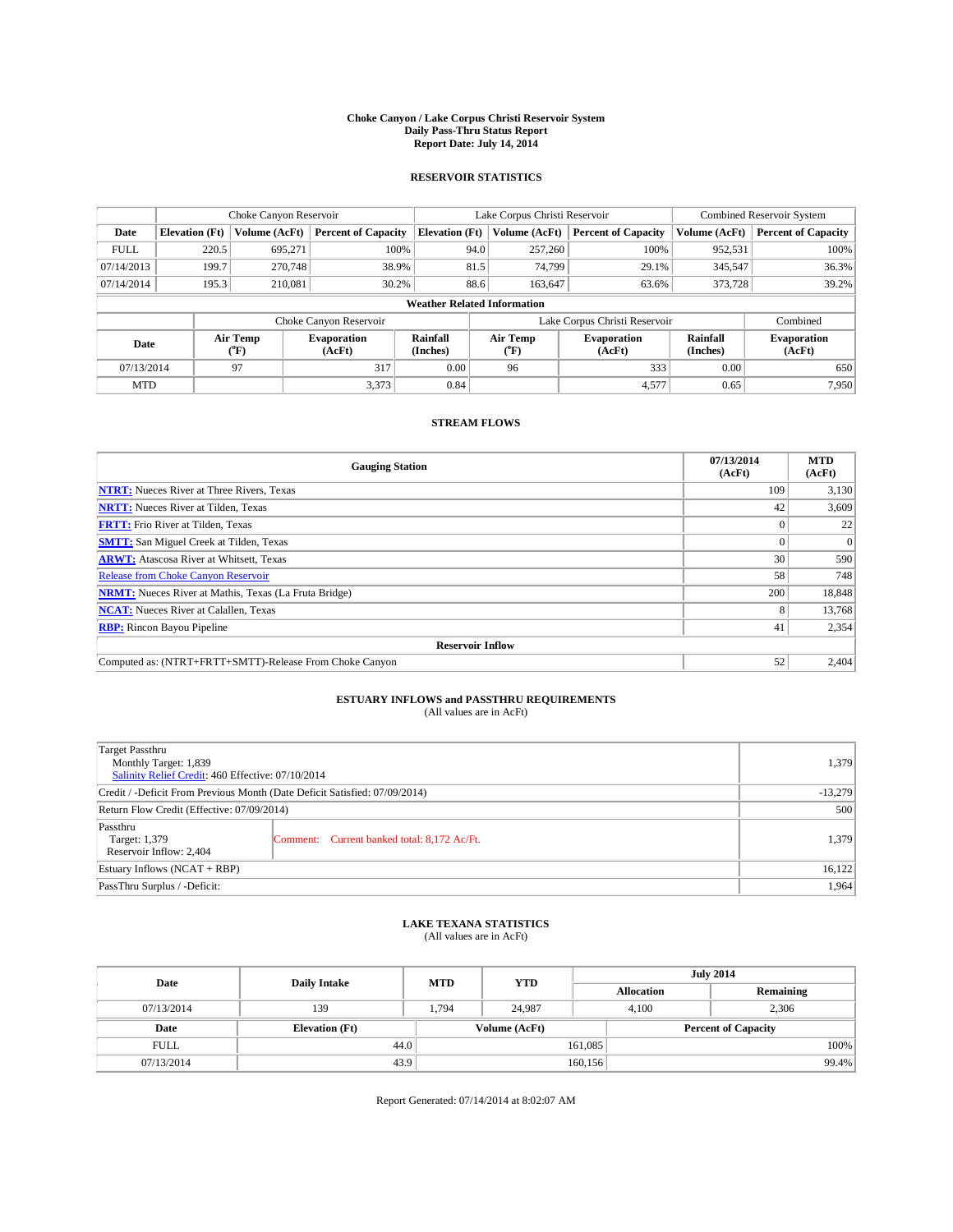#### **Choke Canyon / Lake Corpus Christi Reservoir System Daily Pass-Thru Status Report Report Date: July 15, 2014**

### **RESERVOIR STATISTICS**

|             |                                    | Choke Canyon Reservoir |                              |                       | Lake Corpus Christi Reservoir | Combined Reservoir System    |                      |                              |  |
|-------------|------------------------------------|------------------------|------------------------------|-----------------------|-------------------------------|------------------------------|----------------------|------------------------------|--|
| Date        | <b>Elevation</b> (Ft)              | <b>Volume (AcFt)</b>   | <b>Percent of Capacity</b>   | <b>Elevation (Ft)</b> | Volume (AcFt)                 | <b>Percent of Capacity</b>   | Volume (AcFt)        | <b>Percent of Capacity</b>   |  |
| <b>FULL</b> | 220.5                              | 695.271                | 100%                         | 94.0                  | 257,260                       | 100%                         | 952,531              | 100%                         |  |
| 07/15/2013  | 199.6                              | 268,939                | 38.7%                        | 81.5                  | 74,223                        | 28.9%                        | 343,162              | 36.0%                        |  |
| 07/15/2014  | 195.3                              | 209,701                | 30.2%                        | 88.5                  | 163,170                       | 63.4%                        | 372,871              | 39.1%                        |  |
|             | <b>Weather Related Information</b> |                        |                              |                       |                               |                              |                      |                              |  |
|             |                                    |                        | Choke Canyon Reservoir       |                       | Lake Corpus Christi Reservoir |                              | Combined             |                              |  |
| Date        |                                    | Air Temp<br>(°F)       | <b>Evaporation</b><br>(AcFt) | Rainfall<br>(Inches)  | Air Temp<br>(°F)              | <b>Evaporation</b><br>(AcFt) | Rainfall<br>(Inches) | <b>Evaporation</b><br>(AcFt) |  |
| 07/14/2014  |                                    | 99                     | 332                          | 0.00                  | 98                            | 305                          | 0.00                 | 637                          |  |
| <b>MTD</b>  |                                    |                        | 3.705                        | 0.84                  |                               | 4,882                        | 0.65                 | 8,587                        |  |

## **STREAM FLOWS**

| <b>Gauging Station</b>                                       | 07/14/2014<br>(AcFt) | <b>MTD</b><br>(AcFt) |  |  |  |  |
|--------------------------------------------------------------|----------------------|----------------------|--|--|--|--|
| <b>NTRT:</b> Nueces River at Three Rivers, Texas             | 97                   | 3,228                |  |  |  |  |
| <b>NRTT:</b> Nueces River at Tilden, Texas                   | 28                   | 3,637                |  |  |  |  |
| <b>FRTT:</b> Frio River at Tilden, Texas                     |                      | 22                   |  |  |  |  |
| <b>SMTT:</b> San Miguel Creek at Tilden, Texas               |                      | $\Omega$             |  |  |  |  |
| <b>ARWT:</b> Atascosa River at Whitsett, Texas               | 28                   | 617                  |  |  |  |  |
| <b>Release from Choke Canyon Reservoir</b>                   | 58                   | 806                  |  |  |  |  |
| <b>NRMT:</b> Nueces River at Mathis, Texas (La Fruta Bridge) | 185                  | 19,032               |  |  |  |  |
| <b>NCAT:</b> Nueces River at Calallen, Texas                 |                      | 13,769               |  |  |  |  |
| <b>RBP:</b> Rincon Bayou Pipeline                            | 55                   | 2,409                |  |  |  |  |
| <b>Reservoir Inflow</b>                                      |                      |                      |  |  |  |  |
| Computed as: (NTRT+FRTT+SMTT)-Release From Choke Canyon      | 40                   | 2,444                |  |  |  |  |

# **ESTUARY INFLOWS and PASSTHRU REQUIREMENTS**<br>(All values are in AcFt)

| Target Passthru<br>Monthly Target: 1,839<br>Salinity Relief Credit: 460 Effective: 07/10/2014 | 1,379                                       |       |  |  |
|-----------------------------------------------------------------------------------------------|---------------------------------------------|-------|--|--|
| Credit / -Deficit From Previous Month (Date Deficit Satisfied: 07/09/2014)                    |                                             |       |  |  |
| Return Flow Credit (Effective: 07/09/2014)                                                    |                                             |       |  |  |
| Passthru<br>Target: 1,379<br>Reservoir Inflow: 2,444                                          | Comment: Current banked total: 8,172 Ac/Ft. | 1,379 |  |  |
| Estuary Inflows (NCAT + RBP)                                                                  |                                             |       |  |  |
| PassThru Surplus / -Deficit:                                                                  | 2,020                                       |       |  |  |

## **LAKE TEXANA STATISTICS** (All values are in AcFt)

| Date        | <b>Daily Intake</b>   | <b>MTD</b> | <b>YTD</b>    | <b>July 2014</b>  |                            |           |  |
|-------------|-----------------------|------------|---------------|-------------------|----------------------------|-----------|--|
|             |                       |            |               | <b>Allocation</b> |                            | Remaining |  |
| 07/14/2014  | 139                   | 1,934      | 25,126        |                   | 4,100<br>2,166             |           |  |
| Date        | <b>Elevation</b> (Ft) |            | Volume (AcFt) |                   | <b>Percent of Capacity</b> |           |  |
| <b>FULL</b> | 44.0                  |            |               | 161,085           |                            | 100%      |  |
| 07/14/2014  | 43.8                  |            |               | 159,229           |                            | 98.8%     |  |

Report Generated: 07/15/2014 at 7:56:24 AM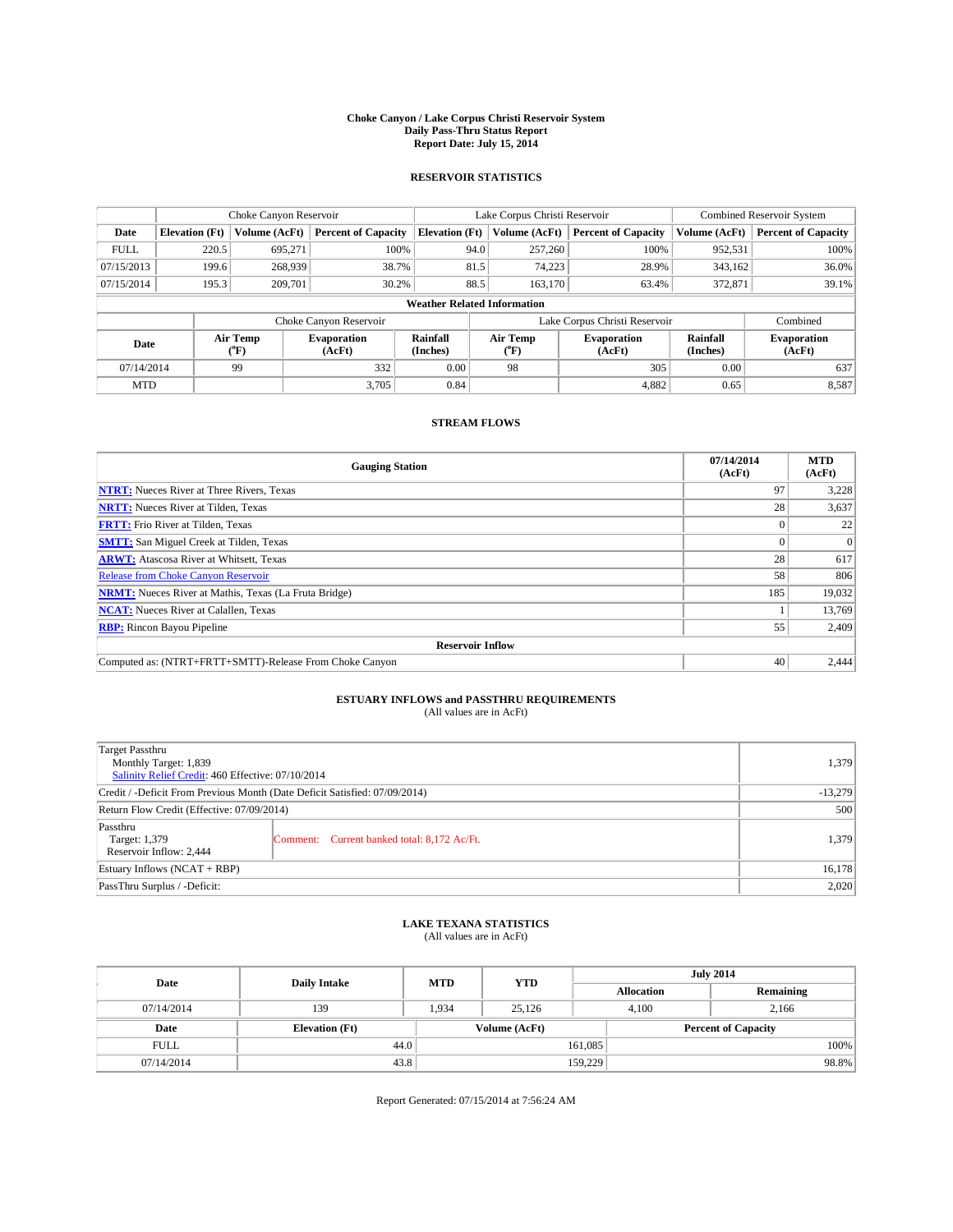#### **Choke Canyon / Lake Corpus Christi Reservoir System Daily Pass-Thru Status Report Report Date: July 16, 2014**

### **RESERVOIR STATISTICS**

|             | Choke Canyon Reservoir             |                  |                              |                       | Lake Corpus Christi Reservoir | <b>Combined Reservoir System</b> |                      |                              |  |
|-------------|------------------------------------|------------------|------------------------------|-----------------------|-------------------------------|----------------------------------|----------------------|------------------------------|--|
| Date        | <b>Elevation</b> (Ft)              | Volume (AcFt)    | <b>Percent of Capacity</b>   | <b>Elevation (Ft)</b> | Volume (AcFt)                 | <b>Percent of Capacity</b>       | Volume (AcFt)        | Percent of Capacity          |  |
| <b>FULL</b> | 220.5                              | 695,271          | 100%                         | 94.0                  | 257,260                       | 100%                             | 952,531              | 100%                         |  |
| 07/16/2013  | 199.6                              | 269,688          | 38.8%                        | 81.5                  | 74,031                        | 28.8%                            | 343,719              | $36.1\%$                     |  |
| 07/16/2014  | 195.1                              | 207,933          | 29.9%                        | 88.5                  | 162,695                       | 63.2%                            | 370,628              | 38.9%                        |  |
|             | <b>Weather Related Information</b> |                  |                              |                       |                               |                                  |                      |                              |  |
|             |                                    |                  | Choke Canyon Reservoir       |                       |                               | Lake Corpus Christi Reservoir    |                      | Combined                     |  |
| Date        |                                    | Air Temp<br>(°F) | <b>Evaporation</b><br>(AcFt) | Rainfall<br>(Inches)  | Air Temp<br>("F)              | <b>Evaporation</b><br>(AcFt)     | Rainfall<br>(Inches) | <b>Evaporation</b><br>(AcFt) |  |
| 07/15/2014  |                                    | 97               | 286                          | 0.00                  | 97                            | 452                              | 0.00                 | 738                          |  |
| <b>MTD</b>  |                                    |                  | 3.991                        | 0.84                  |                               | 5,334                            | 0.65                 | 9,325                        |  |

## **STREAM FLOWS**

| <b>Gauging Station</b>                                       | 07/15/2014<br>(AcFt) | <b>MTD</b><br>(AcFt) |  |  |  |  |
|--------------------------------------------------------------|----------------------|----------------------|--|--|--|--|
| <b>NTRT:</b> Nueces River at Three Rivers, Texas             | 85                   | 3,313                |  |  |  |  |
| <b>NRTT:</b> Nueces River at Tilden, Texas                   | 18                   | 3,654                |  |  |  |  |
| <b>FRTT:</b> Frio River at Tilden, Texas                     |                      | 23                   |  |  |  |  |
| <b>SMTT:</b> San Miguel Creek at Tilden, Texas               |                      | $\Omega$             |  |  |  |  |
| <b>ARWT:</b> Atascosa River at Whitsett, Texas               | 26                   | 643                  |  |  |  |  |
| <b>Release from Choke Canyon Reservoir</b>                   | 58                   | 863                  |  |  |  |  |
| <b>NRMT:</b> Nueces River at Mathis, Texas (La Fruta Bridge) | 163                  | 19,195               |  |  |  |  |
| <b>NCAT:</b> Nueces River at Calallen, Texas                 | 12                   | 13,781               |  |  |  |  |
| <b>RBP:</b> Rincon Bayou Pipeline                            | 51                   | 2,461                |  |  |  |  |
| <b>Reservoir Inflow</b>                                      |                      |                      |  |  |  |  |
| Computed as: (NTRT+FRTT+SMTT)-Release From Choke Canyon      | 28                   | 2,472                |  |  |  |  |

# **ESTUARY INFLOWS and PASSTHRU REQUIREMENTS**<br>(All values are in AcFt)

| Target Passthru<br>Monthly Target: 1,839<br>Salinity Relief Credit: 460 Effective: 07/10/2014 | 1,379                                       |       |
|-----------------------------------------------------------------------------------------------|---------------------------------------------|-------|
| Credit / -Deficit From Previous Month (Date Deficit Satisfied: 07/09/2014)                    | $-13,279$                                   |       |
| Return Flow Credit (Effective: 07/09/2014)                                                    | 500                                         |       |
| Passthru<br>Target: 1,379<br>Reservoir Inflow: 2,472                                          | Comment: Current banked total: 8,172 Ac/Ft. | 1,379 |
| Estuary Inflows (NCAT + RBP)                                                                  | 16,242                                      |       |
| PassThru Surplus / -Deficit:                                                                  | 2,084                                       |       |

## **LAKE TEXANA STATISTICS** (All values are in AcFt)

| Date        |                       | <b>MTD</b> | <b>YTD</b>    | <b>July 2014</b>  |                            |           |  |
|-------------|-----------------------|------------|---------------|-------------------|----------------------------|-----------|--|
|             | <b>Daily Intake</b>   |            |               | <b>Allocation</b> |                            | Remaining |  |
| 07/15/2014  | 139                   | 2.073      | 25,266        | 4.100             |                            | 2.027     |  |
| Date        | <b>Elevation</b> (Ft) |            | Volume (AcFt) |                   | <b>Percent of Capacity</b> |           |  |
| <b>FULL</b> | 44.0                  |            |               | 161,085           |                            | 100%      |  |
| 07/15/2014  | 43.7                  |            |               | 158,306           |                            | 98.3%     |  |

Report Generated: 07/16/2014 at 7:58:12 AM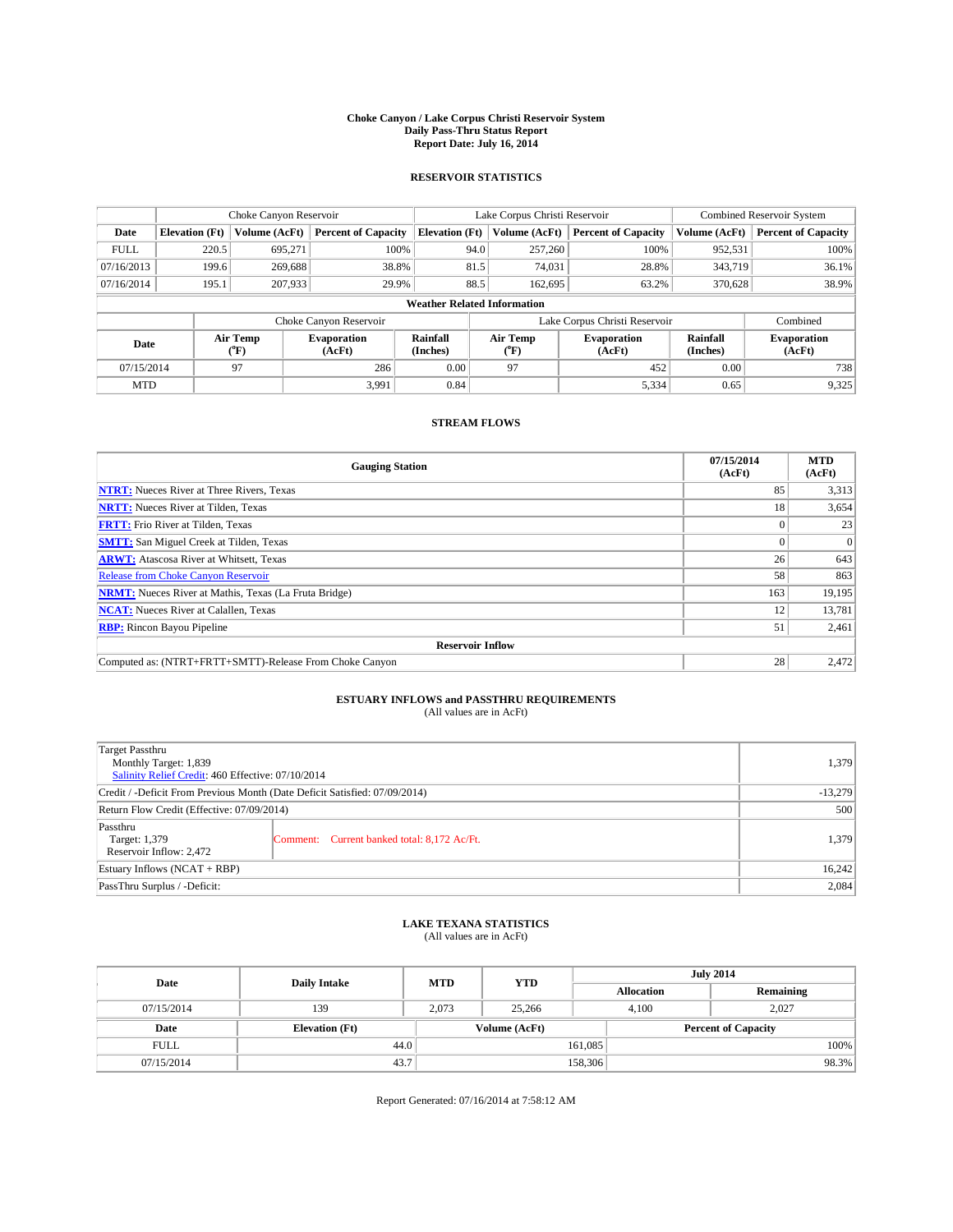#### **Choke Canyon / Lake Corpus Christi Reservoir System Daily Pass-Thru Status Report Report Date: July 17, 2014**

### **RESERVOIR STATISTICS**

|             | Choke Canyon Reservoir             |                  |                              |                       | Lake Corpus Christi Reservoir | <b>Combined Reservoir System</b> |                      |                              |  |
|-------------|------------------------------------|------------------|------------------------------|-----------------------|-------------------------------|----------------------------------|----------------------|------------------------------|--|
| Date        | <b>Elevation</b> (Ft)              | Volume (AcFt)    | <b>Percent of Capacity</b>   | <b>Elevation (Ft)</b> | Volume (AcFt)                 | <b>Percent of Capacity</b>       | Volume (AcFt)        | Percent of Capacity          |  |
| <b>FULL</b> | 220.5                              | 695,271          | 100%                         | 94.0                  | 257,260                       | 100%                             | 952,531              | 100%                         |  |
| 07/17/2013  | 199.6                              | 269,387          | 38.7%                        | 81.6                  | 75,475                        | 29.3%                            | 344,862              | $36.2\%$                     |  |
| 07/17/2014  | 195.1                              | 207,430          | 29.8%                        | 88.4                  | 161.903                       | 62.9%                            | 369,333              | 38.8%                        |  |
|             | <b>Weather Related Information</b> |                  |                              |                       |                               |                                  |                      |                              |  |
|             |                                    |                  | Choke Canyon Reservoir       |                       |                               | Lake Corpus Christi Reservoir    |                      | Combined                     |  |
| Date        |                                    | Air Temp<br>(°F) | <b>Evaporation</b><br>(AcFt) | Rainfall<br>(Inches)  | Air Temp<br>("F)              | <b>Evaporation</b><br>(AcFt)     | Rainfall<br>(Inches) | <b>Evaporation</b><br>(AcFt) |  |
| 07/16/2014  |                                    | 99               | 330                          | 0.00                  | 98                            | 442                              | 0.00                 | 772                          |  |
| <b>MTD</b>  |                                    |                  | 4,321                        | 0.84                  |                               | 5,776                            | 0.65                 | 10,097                       |  |

## **STREAM FLOWS**

| <b>Gauging Station</b>                                       | 07/16/2014<br>(AcFt) | <b>MTD</b><br>(AcFt) |  |  |  |  |
|--------------------------------------------------------------|----------------------|----------------------|--|--|--|--|
| <b>NTRT:</b> Nueces River at Three Rivers, Texas             | 77                   | 3,390                |  |  |  |  |
| <b>NRTT:</b> Nueces River at Tilden, Texas                   | 10                   | 3,664                |  |  |  |  |
| <b>FRTT:</b> Frio River at Tilden, Texas                     |                      | 23                   |  |  |  |  |
| <b>SMTT:</b> San Miguel Creek at Tilden, Texas               |                      | $\Omega$             |  |  |  |  |
| <b>ARWT:</b> Atascosa River at Whitsett, Texas               | 26                   | 669                  |  |  |  |  |
| <b>Release from Choke Canyon Reservoir</b>                   | 58                   | 921                  |  |  |  |  |
| <b>NRMT:</b> Nueces River at Mathis, Texas (La Fruta Bridge) | 147                  | 19,342               |  |  |  |  |
| <b>NCAT:</b> Nueces River at Calallen, Texas                 |                      | 13,782               |  |  |  |  |
| <b>RBP:</b> Rincon Bayou Pipeline                            | 0                    | 2,461                |  |  |  |  |
| <b>Reservoir Inflow</b>                                      |                      |                      |  |  |  |  |
| Computed as: (NTRT+FRTT+SMTT)-Release From Choke Canyon      | 20                   | 2,492                |  |  |  |  |

# **ESTUARY INFLOWS and PASSTHRU REQUIREMENTS**<br>(All values are in AcFt)

| Target Passthru<br>Monthly Target: 1,839<br>Salinity Relief Credit: 920 Effective: 07/16/2014 | 919                                         |     |
|-----------------------------------------------------------------------------------------------|---------------------------------------------|-----|
| Credit / -Deficit From Previous Month (Date Deficit Satisfied: 07/09/2014)                    | $-13,279$                                   |     |
| Return Flow Credit (Effective: 07/09/2014)                                                    | 500                                         |     |
| Passthru<br>Target: 919<br>Reservoir Inflow: 2,492                                            | Comment: Current banked total: 8,172 Ac/Ft. | 919 |
| Estuary Inflows (NCAT + RBP)                                                                  | 16,242                                      |     |
| PassThru Surplus / -Deficit:                                                                  | 2,544                                       |     |

## **LAKE TEXANA STATISTICS** (All values are in AcFt)

| Date        | <b>Daily Intake</b>   | <b>MTD</b> | <b>YTD</b>    | <b>July 2014</b>  |                            |           |  |
|-------------|-----------------------|------------|---------------|-------------------|----------------------------|-----------|--|
|             |                       |            |               | <b>Allocation</b> |                            | Remaining |  |
| 07/16/2014  | 139                   | 2,212      | 25,405        | 4,100             | 1,888                      |           |  |
| Date        | <b>Elevation</b> (Ft) |            | Volume (AcFt) |                   | <b>Percent of Capacity</b> |           |  |
| <b>FULL</b> | 44.0                  |            |               | 161,085           |                            | 100%      |  |
| 07/16/2014  | 43.6                  |            |               | 157,385           |                            | 97.7%     |  |

Report Generated: 07/17/2014 at 7:56:53 AM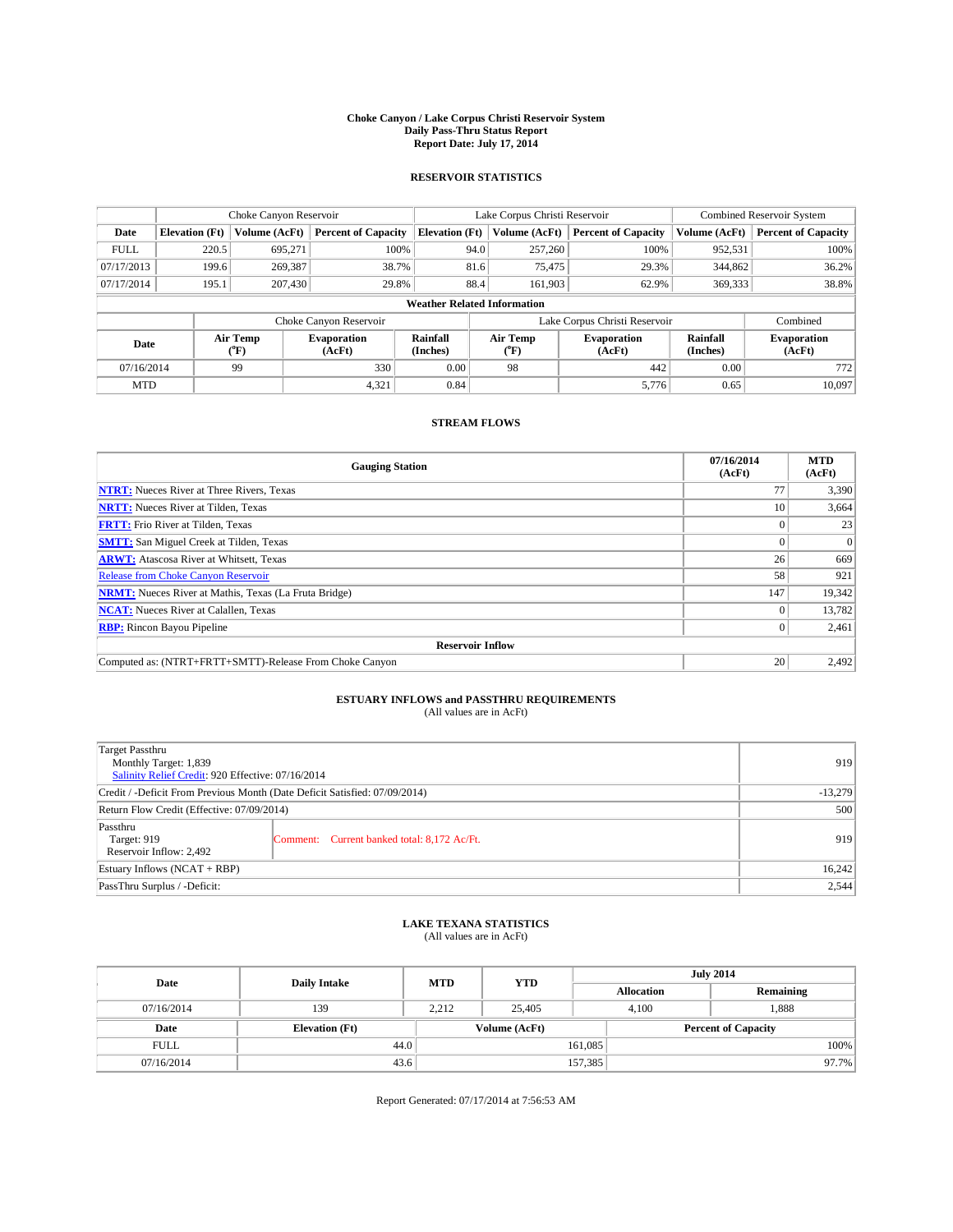#### **Choke Canyon / Lake Corpus Christi Reservoir System Daily Pass-Thru Status Report Report Date: July 18, 2014**

### **RESERVOIR STATISTICS**

|             | Choke Canyon Reservoir |                  |                              |                                    | Lake Corpus Christi Reservoir | <b>Combined Reservoir System</b> |                      |                              |
|-------------|------------------------|------------------|------------------------------|------------------------------------|-------------------------------|----------------------------------|----------------------|------------------------------|
| Date        | <b>Elevation</b> (Ft)  | Volume (AcFt)    | <b>Percent of Capacity</b>   | <b>Elevation (Ft)</b>              | Volume (AcFt)                 | <b>Percent of Capacity</b>       | Volume (AcFt)        | Percent of Capacity          |
| <b>FULL</b> | 220.5                  | 695,271          | 100%                         | 94.0                               | 257,260                       | 100%                             | 952,531              | 100%                         |
| 07/18/2013  | 199.6                  | 269,991          | 38.8%                        |                                    | 81.6<br>75,767                | 29.5%                            | 345,758              | 36.3%                        |
| 07/18/2014  | 195.1                  | 207,933          | 29.9%                        | 88.4                               | 161.903                       | 62.9%                            | 369,836              | 38.8%                        |
|             |                        |                  |                              | <b>Weather Related Information</b> |                               |                                  |                      |                              |
|             |                        |                  | Choke Canyon Reservoir       |                                    |                               | Lake Corpus Christi Reservoir    |                      | Combined                     |
| Date        |                        | Air Temp<br>(°F) | <b>Evaporation</b><br>(AcFt) | Rainfall<br>(Inches)               | Air Temp<br>("F)              | <b>Evaporation</b><br>(AcFt)     | Rainfall<br>(Inches) | <b>Evaporation</b><br>(AcFt) |
| 07/17/2014  |                        | 99               | 323                          | 0.18                               | 96                            | 332                              | 0.00                 | 655                          |
| <b>MTD</b>  |                        |                  | 4.644                        | 1.02                               |                               | 6.108                            | 0.65                 | 10,752                       |

## **STREAM FLOWS**

| <b>Gauging Station</b>                                       | 07/17/2014<br>(AcFt) | <b>MTD</b><br>(AcFt) |  |  |  |
|--------------------------------------------------------------|----------------------|----------------------|--|--|--|
| <b>NTRT:</b> Nueces River at Three Rivers, Texas             | 71                   | 3,462                |  |  |  |
| <b>NRTT:</b> Nueces River at Tilden, Texas                   |                      | 3,670                |  |  |  |
| <b>FRTT:</b> Frio River at Tilden, Texas                     |                      | 23                   |  |  |  |
| <b>SMTT:</b> San Miguel Creek at Tilden, Texas               |                      | $\Omega$             |  |  |  |
| <b>ARWT:</b> Atascosa River at Whitsett, Texas               | 24                   | 693                  |  |  |  |
| <b>Release from Choke Canyon Reservoir</b>                   | 58                   | 979                  |  |  |  |
| <b>NRMT:</b> Nueces River at Mathis, Texas (La Fruta Bridge) | 149                  | 19,491               |  |  |  |
| <b>NCAT:</b> Nueces River at Calallen, Texas                 |                      | 13,782               |  |  |  |
| <b>RBP:</b> Rincon Bayou Pipeline                            | 0 <sup>1</sup>       | 2,461                |  |  |  |
| <b>Reservoir Inflow</b>                                      |                      |                      |  |  |  |
| Computed as: (NTRT+FRTT+SMTT)-Release From Choke Canyon      | 14                   | 2,506                |  |  |  |

# **ESTUARY INFLOWS and PASSTHRU REQUIREMENTS**<br>(All values are in AcFt)

| Target Passthru<br>Monthly Target: 1,839<br>Salinity Relief Credit: 920 Effective: 07/16/2014 | 919                                         |     |
|-----------------------------------------------------------------------------------------------|---------------------------------------------|-----|
| Credit / -Deficit From Previous Month (Date Deficit Satisfied: 07/09/2014)                    | $-13,279$                                   |     |
| Return Flow Credit (Effective: 07/09/2014)                                                    | 500                                         |     |
| Passthru<br>Target: 919<br>Reservoir Inflow: 2,506                                            | Comment: Current banked total: 8,172 Ac/Ft. | 919 |
| Estuary Inflows (NCAT + RBP)                                                                  | 16,242                                      |     |
| PassThru Surplus / -Deficit:                                                                  | 2,544                                       |     |

## **LAKE TEXANA STATISTICS** (All values are in AcFt)

| Date        | <b>Daily Intake</b>   | <b>MTD</b> | <b>YTD</b>    | <b>July 2014</b>  |                            |           |  |
|-------------|-----------------------|------------|---------------|-------------------|----------------------------|-----------|--|
|             |                       |            |               | <b>Allocation</b> |                            | Remaining |  |
| 07/17/2014  | 139                   | 2,352      | 25,544        | 4,100             | 1,748                      |           |  |
| Date        | <b>Elevation</b> (Ft) |            | Volume (AcFt) |                   | <b>Percent of Capacity</b> |           |  |
| <b>FULL</b> | 44.0                  |            |               | 161,085           |                            | 100%      |  |
| 07/17/2014  | 43.6                  |            |               | 157,385           |                            | 97.7%     |  |

Report Generated: 07/18/2014 at 8:19:40 AM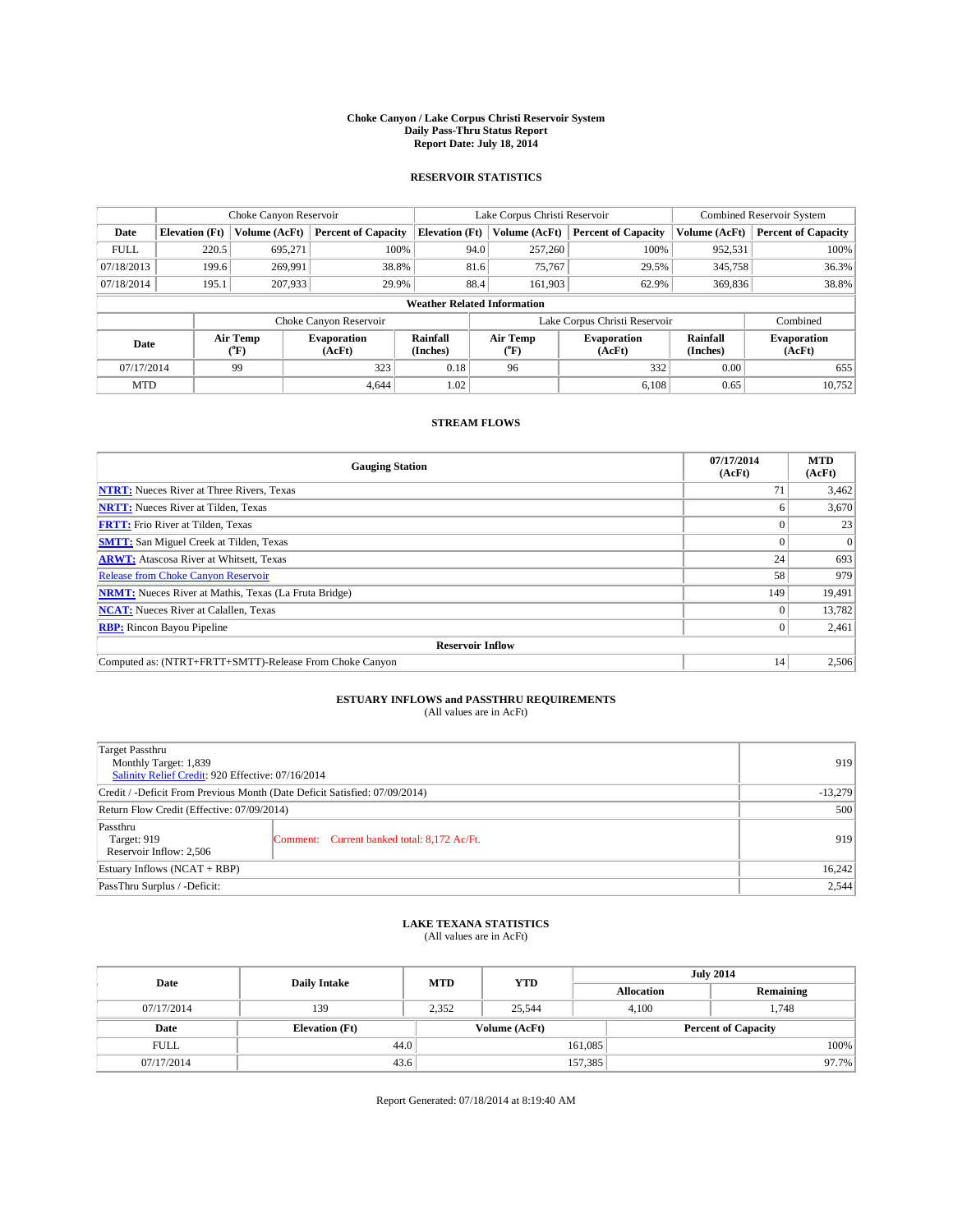#### **Choke Canyon / Lake Corpus Christi Reservoir System Daily Pass-Thru Status Report Report Date: July 19, 2014**

### **RESERVOIR STATISTICS**

|             |                                    | Choke Canyon Reservoir |                              |                       | Lake Corpus Christi Reservoir             | <b>Combined Reservoir System</b> |                      |                              |  |  |
|-------------|------------------------------------|------------------------|------------------------------|-----------------------|-------------------------------------------|----------------------------------|----------------------|------------------------------|--|--|
| Date        | <b>Elevation</b> (Ft)              | Volume (AcFt)          | <b>Percent of Capacity</b>   | <b>Elevation (Ft)</b> | Volume (AcFt)                             | <b>Percent of Capacity</b>       | Volume (AcFt)        | Percent of Capacity          |  |  |
| <b>FULL</b> | 220.5                              | 695.271                | 100%                         | 94.0                  | 257,260                                   | 100%                             | 952,531              | 100%                         |  |  |
| 07/19/2013  | 199.6                              | 269,991                | 38.8%                        | 81.6                  | 75,475                                    | 29.3%                            | 345,466              | 36.3%                        |  |  |
| 07/19/2014  | 195.2                              | 208,942                | 30.1%                        | 88.5                  | 162.219                                   | 63.1%                            | 371,161              | $39.0\%$                     |  |  |
|             | <b>Weather Related Information</b> |                        |                              |                       |                                           |                                  |                      |                              |  |  |
|             |                                    |                        | Choke Canyon Reservoir       |                       | Lake Corpus Christi Reservoir<br>Combined |                                  |                      |                              |  |  |
| Date        |                                    | Air Temp<br>("F)       | <b>Evaporation</b><br>(AcFt) | Rainfall<br>(Inches)  | Air Temp<br>$({}^{\mathrm{o}}\mathrm{F})$ | <b>Evaporation</b><br>(AcFt)     | Rainfall<br>(Inches) | <b>Evaporation</b><br>(AcFt) |  |  |
| 07/18/2014  |                                    | 85                     | 88                           | 0.27                  | 83                                        | Pan overflow                     | 0.24                 | 88                           |  |  |
| <b>MTD</b>  |                                    |                        | 4,732                        | 1.29                  |                                           | 6.108                            | 0.89                 | 10,840                       |  |  |

## **STREAM FLOWS**

| <b>Gauging Station</b>                                       | 07/18/2014<br>(AcFt) | <b>MTD</b><br>(AcFt) |
|--------------------------------------------------------------|----------------------|----------------------|
| <b>NTRT:</b> Nueces River at Three Rivers, Texas             | 69                   | 3,531                |
| <b>NRTT:</b> Nueces River at Tilden, Texas                   |                      | 3,672                |
| <b>FRTT:</b> Frio River at Tilden, Texas                     |                      | 24                   |
| <b>SMTT:</b> San Miguel Creek at Tilden, Texas               |                      | $\Omega$             |
| <b>ARWT:</b> Atascosa River at Whitsett, Texas               | 28                   | 721                  |
| <b>Release from Choke Canyon Reservoir</b>                   | 58                   | 1,036                |
| <b>NRMT:</b> Nueces River at Mathis, Texas (La Fruta Bridge) | 161                  | 19,652               |
| <b>NCAT:</b> Nueces River at Calallen, Texas                 |                      | 13,782               |
| <b>RBP:</b> Rincon Bayou Pipeline                            | 0                    | 2,461                |
| <b>Reservoir Inflow</b>                                      |                      |                      |
| Computed as: (NTRT+FRTT+SMTT)-Release From Choke Canyon      | 13                   | 2,519                |

# **ESTUARY INFLOWS and PASSTHRU REQUIREMENTS**<br>(All values are in AcFt)

| Target Passthru<br>Monthly Target: 1,839<br>Salinity Relief Credit: 920 Effective: 07/16/2014 |                                             |     |  |
|-----------------------------------------------------------------------------------------------|---------------------------------------------|-----|--|
| Credit / -Deficit From Previous Month (Date Deficit Satisfied: 07/09/2014)                    |                                             |     |  |
| Return Flow Credit (Effective: 07/09/2014)                                                    | 500                                         |     |  |
| Passthru<br>Target: 919<br>Reservoir Inflow: 2,519                                            | Comment: Current banked total: 8,172 Ac/Ft. | 919 |  |
| Estuary Inflows (NCAT + RBP)                                                                  | 16,242                                      |     |  |
| PassThru Surplus / -Deficit:                                                                  |                                             |     |  |

## **LAKE TEXANA STATISTICS** (All values are in AcFt)

| Date        | <b>Daily Intake</b>   | <b>MTD</b> | <b>YTD</b>    | <b>July 2014</b>  |                            |           |  |
|-------------|-----------------------|------------|---------------|-------------------|----------------------------|-----------|--|
|             |                       |            |               | <b>Allocation</b> |                            | Remaining |  |
| 07/18/2014  | 139                   | 2,491      | 25,684        |                   | 1,609<br>4,100             |           |  |
| Date        | <b>Elevation</b> (Ft) |            | Volume (AcFt) |                   | <b>Percent of Capacity</b> |           |  |
| <b>FULL</b> | 44.0                  |            |               | 161,085           |                            | 100%      |  |
| 07/18/2014  | 43.6                  |            |               | 157,385           |                            | 97.7%     |  |

Report Generated: 07/19/2014 at 7:49:26 AM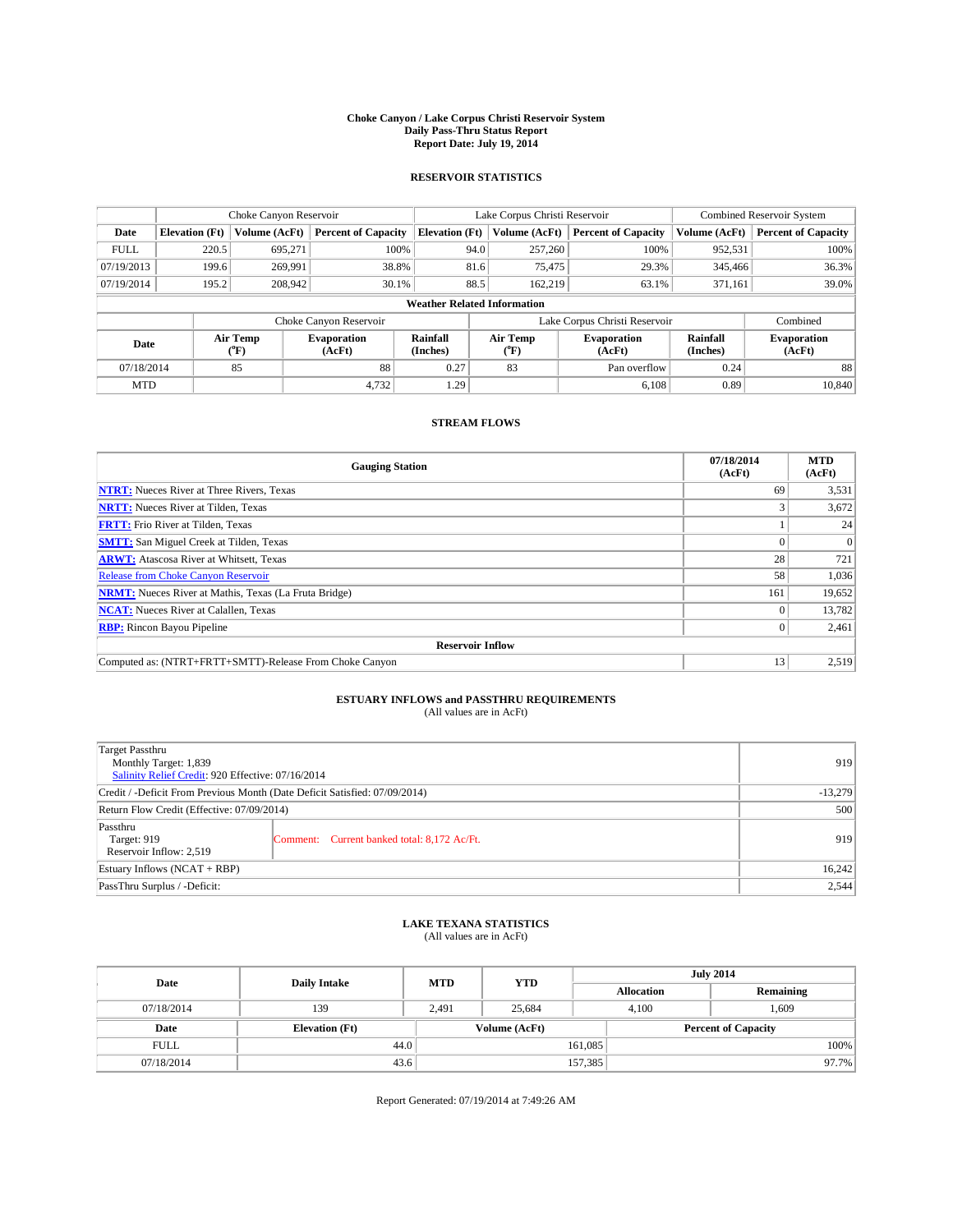#### **Choke Canyon / Lake Corpus Christi Reservoir System Daily Pass-Thru Status Report Report Date: July 20, 2014**

### **RESERVOIR STATISTICS**

|             |                                    | Choke Canyon Reservoir |                              |                       | Lake Corpus Christi Reservoir | <b>Combined Reservoir System</b> |                      |                              |  |  |
|-------------|------------------------------------|------------------------|------------------------------|-----------------------|-------------------------------|----------------------------------|----------------------|------------------------------|--|--|
| Date        | <b>Elevation</b> (Ft)              | Volume (AcFt)          | <b>Percent of Capacity</b>   | <b>Elevation (Ft)</b> | Volume (AcFt)                 | <b>Percent of Capacity</b>       | Volume (AcFt)        | <b>Percent of Capacity</b>   |  |  |
| <b>FULL</b> | 220.5                              | 695,271                | 100%                         |                       | 94.0<br>257,260               | 100%                             | 952,531              | 100%                         |  |  |
| 07/20/2013  | 199.6                              | 269,688                | 38.8%                        |                       | 81.6<br>75,088                | 29.2%                            | 344,776              | 36.2%                        |  |  |
| 07/20/2014  | 195.2                              | 208.564                | 30.0%                        |                       | 88.4<br>161,587               | 62.8%                            | 370.151              | 38.9%                        |  |  |
|             | <b>Weather Related Information</b> |                        |                              |                       |                               |                                  |                      |                              |  |  |
|             |                                    |                        | Choke Canyon Reservoir       |                       | Lake Corpus Christi Reservoir | Combined                         |                      |                              |  |  |
| Date        |                                    | Air Temp<br>(°F)       | <b>Evaporation</b><br>(AcFt) | Rainfall<br>(Inches)  | Air Temp<br>(°F)              | <b>Evaporation</b><br>(AcFt)     | Rainfall<br>(Inches) | <b>Evaporation</b><br>(AcFt) |  |  |
| 07/19/2014  |                                    | 95                     | 228                          | 0.00                  | 93                            | 258                              | 0.00                 | 486                          |  |  |
| <b>MTD</b>  |                                    |                        | 4.960                        | 1.29                  |                               | 6,366                            | 0.89                 | 11,326                       |  |  |

## **STREAM FLOWS**

| <b>Gauging Station</b>                                       | 07/19/2014<br>(AcFt) | <b>MTD</b><br>(AcFt) |
|--------------------------------------------------------------|----------------------|----------------------|
| <b>NTRT:</b> Nueces River at Three Rivers, Texas             | 67                   | 3,599                |
| <b>NRTT:</b> Nueces River at Tilden, Texas                   |                      | 3,674                |
| <b>FRTT:</b> Frio River at Tilden, Texas                     |                      | 29                   |
| <b>SMTT:</b> San Miguel Creek at Tilden, Texas               |                      | $\Omega$             |
| <b>ARWT:</b> Atascosa River at Whitsett, Texas               | 36                   | 756                  |
| <b>Release from Choke Canyon Reservoir</b>                   | 58                   | 1,094                |
| <b>NRMT:</b> Nueces River at Mathis, Texas (La Fruta Bridge) | 163                  | 19,814               |
| <b>NCAT:</b> Nueces River at Calallen, Texas                 |                      | 13,782               |
| <b>RBP:</b> Rincon Bayou Pipeline                            | 37                   | 2,497                |
| <b>Reservoir Inflow</b>                                      |                      |                      |
| Computed as: (NTRT+FRTT+SMTT)-Release From Choke Canyon      | 15                   | 2,534                |

# **ESTUARY INFLOWS and PASSTHRU REQUIREMENTS**<br>(All values are in AcFt)

| Target Passthru<br>Monthly Target: 1,839<br>Salinity Relief Credit: 920 Effective: 07/16/2014 |                                             | 919 |
|-----------------------------------------------------------------------------------------------|---------------------------------------------|-----|
| Credit / -Deficit From Previous Month (Date Deficit Satisfied: 07/09/2014)                    |                                             |     |
| Return Flow Credit (Effective: 07/09/2014)                                                    | 500                                         |     |
| Passthru<br>Target: 919<br>Reservoir Inflow: 2,534                                            | Comment: Current banked total: 8,172 Ac/Ft. | 919 |
| Estuary Inflows (NCAT + RBP)                                                                  | 16,279                                      |     |
| PassThru Surplus / -Deficit:                                                                  | 2,581                                       |     |

## **LAKE TEXANA STATISTICS** (All values are in AcFt)

| Date        | <b>Daily Intake</b>   | <b>MTD</b> | <b>YTD</b>    | <b>July 2014</b>  |                            |           |  |
|-------------|-----------------------|------------|---------------|-------------------|----------------------------|-----------|--|
|             |                       |            |               | <b>Allocation</b> |                            | Remaining |  |
| 07/19/2014  | 139                   | 2,631      | 25,823        |                   | 4,100<br>1,469             |           |  |
| Date        | <b>Elevation</b> (Ft) |            | Volume (AcFt) |                   | <b>Percent of Capacity</b> |           |  |
| <b>FULL</b> | 44.0                  |            |               | 161,085           |                            | 100%      |  |
| 07/19/2014  | 43.6                  |            |               | 157,385           |                            | 97.7%     |  |

Report Generated: 07/20/2014 at 7:31:30 AM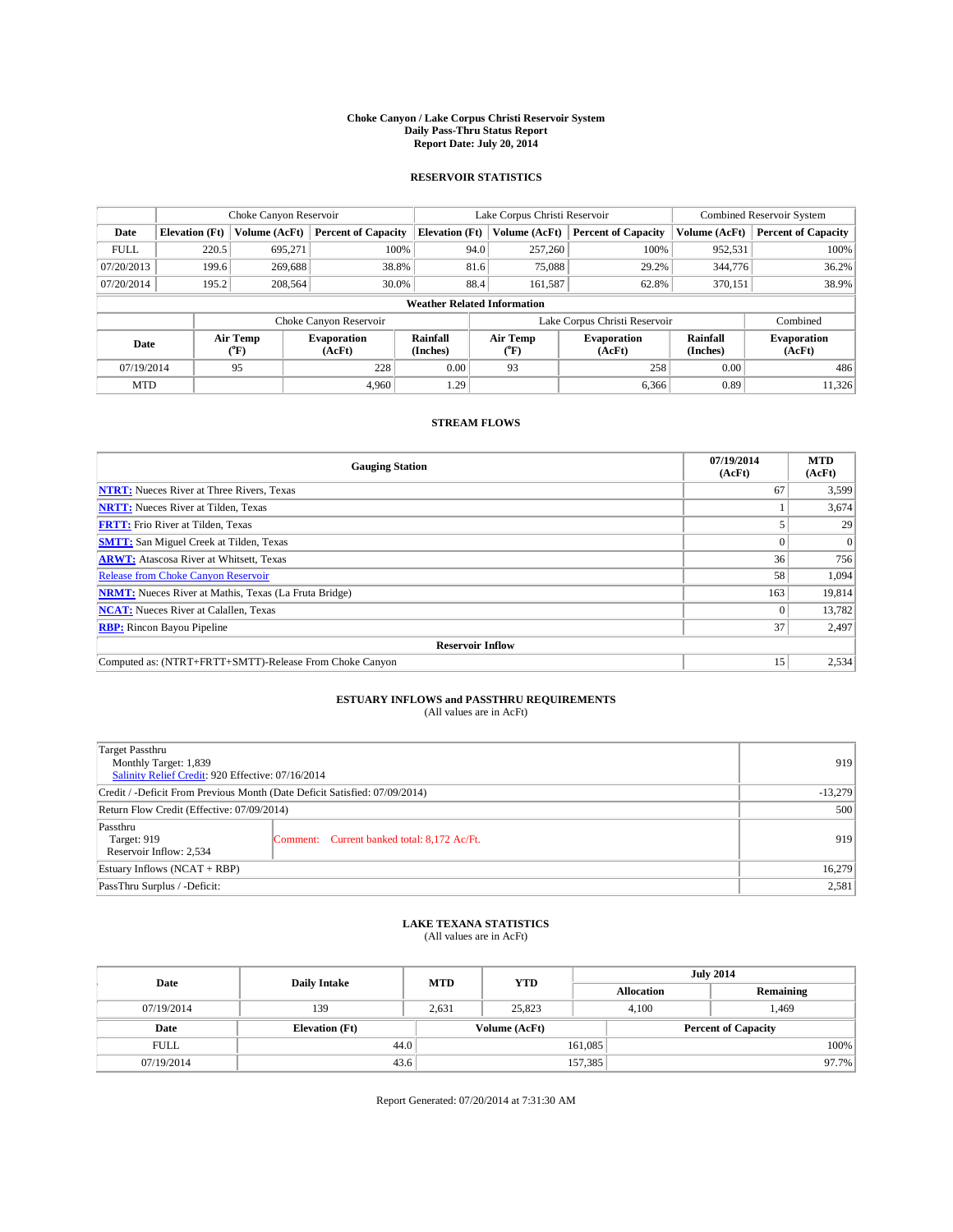#### **Choke Canyon / Lake Corpus Christi Reservoir System Daily Pass-Thru Status Report Report Date: July 21, 2014**

### **RESERVOIR STATISTICS**

|             |                                    | Choke Canyon Reservoir |                              |                       | Lake Corpus Christi Reservoir | <b>Combined Reservoir System</b> |                      |                              |  |  |
|-------------|------------------------------------|------------------------|------------------------------|-----------------------|-------------------------------|----------------------------------|----------------------|------------------------------|--|--|
| Date        | <b>Elevation</b> (Ft)              | Volume (AcFt)          | <b>Percent of Capacity</b>   | <b>Elevation (Ft)</b> | Volume (AcFt)                 | <b>Percent of Capacity</b>       | Volume (AcFt)        | <b>Percent of Capacity</b>   |  |  |
| <b>FULL</b> | 220.5                              | 695,271                | 100%                         | 94.0                  | 257,260                       | 100%                             | 952,531              | 100%                         |  |  |
| 07/21/2013  | 199.5                              | 268,342                | 38.6%                        | 81.5                  | 74,799                        | 29.1%                            | 343,141              | 36.0%                        |  |  |
| 07/21/2014  | 195.1                              | 207,430                | 29.8%                        | 88.4                  | 160.955                       | 62.6%                            | 368,385              | 38.7%                        |  |  |
|             | <b>Weather Related Information</b> |                        |                              |                       |                               |                                  |                      |                              |  |  |
|             |                                    |                        | Choke Canyon Reservoir       |                       | Lake Corpus Christi Reservoir |                                  | Combined             |                              |  |  |
| Date        |                                    | Air Temp<br>(°F)       | <b>Evaporation</b><br>(AcFt) | Rainfall<br>(Inches)  | Air Temp<br>(°F)              | <b>Evaporation</b><br>(AcFt)     | Rainfall<br>(Inches) | <b>Evaporation</b><br>(AcFt) |  |  |
| 07/20/2014  |                                    | 99                     | 300                          | 0.00                  | 98                            | 358                              | 0.00                 | 658                          |  |  |
| <b>MTD</b>  |                                    |                        | 5,260                        | 1.29                  |                               | 6,724                            | 0.89                 | 11.984                       |  |  |

## **STREAM FLOWS**

| <b>Gauging Station</b>                                       | 07/20/2014<br>(AcFt) | <b>MTD</b><br>(AcFt) |
|--------------------------------------------------------------|----------------------|----------------------|
| <b>NTRT:</b> Nueces River at Three Rivers, Texas             | 69                   | 3,668                |
| <b>NRTT:</b> Nueces River at Tilden, Texas                   | 87                   | 3,761                |
| <b>FRTT:</b> Frio River at Tilden, Texas                     | 3                    | 32                   |
| <b>SMTT:</b> San Miguel Creek at Tilden, Texas               |                      | $\Omega$             |
| <b>ARWT:</b> Atascosa River at Whitsett, Texas               | 40                   | 796                  |
| <b>Release from Choke Canyon Reservoir</b>                   | 58                   | 1,151                |
| <b>NRMT:</b> Nueces River at Mathis, Texas (La Fruta Bridge) | 161                  | 19,975               |
| <b>NCAT:</b> Nueces River at Calallen, Texas                 |                      | 13,782               |
| <b>RBP:</b> Rincon Bayou Pipeline                            | 107                  | 2,604                |
| <b>Reservoir Inflow</b>                                      |                      |                      |
| Computed as: (NTRT+FRTT+SMTT)-Release From Choke Canyon      | 14                   | 2,549                |

# **ESTUARY INFLOWS and PASSTHRU REQUIREMENTS**<br>(All values are in AcFt)

| Target Passthru<br>Monthly Target: 1,839<br>Salinity Relief Credit: 920 Effective: 07/16/2014 |                                             | 919 |  |  |
|-----------------------------------------------------------------------------------------------|---------------------------------------------|-----|--|--|
| Credit / -Deficit From Previous Month (Date Deficit Satisfied: 07/09/2014)                    |                                             |     |  |  |
| Return Flow Credit (Effective: 07/09/2014)                                                    | 500                                         |     |  |  |
| Passthru<br>Target: 919<br>Reservoir Inflow: 2,549                                            | Comment: Current banked total: 8,172 Ac/Ft. | 919 |  |  |
| Estuary Inflows (NCAT + RBP)                                                                  | 16,385                                      |     |  |  |
| PassThru Surplus / -Deficit:                                                                  | 2,687                                       |     |  |  |

## **LAKE TEXANA STATISTICS** (All values are in AcFt)

| Date        | <b>Daily Intake</b>   | <b>MTD</b>    | <b>YTD</b> | <b>July 2014</b>  |                            |           |          |
|-------------|-----------------------|---------------|------------|-------------------|----------------------------|-----------|----------|
|             |                       |               |            | <b>Allocation</b> |                            | Remaining |          |
| 07/20/2014  | 139                   | 2.770         | 25,962     |                   | 1,330<br>4.100             |           |          |
| Date        | <b>Elevation (Ft)</b> | Volume (AcFt) |            |                   | <b>Percent of Capacity</b> |           |          |
| <b>FULL</b> | 44.0                  |               |            | 161,085           |                            |           | 100%     |
| 07/20/2014  | 43.5                  |               |            | 156,467           |                            |           | $97.1\%$ |

Report Generated: 07/21/2014 at 9:36:57 AM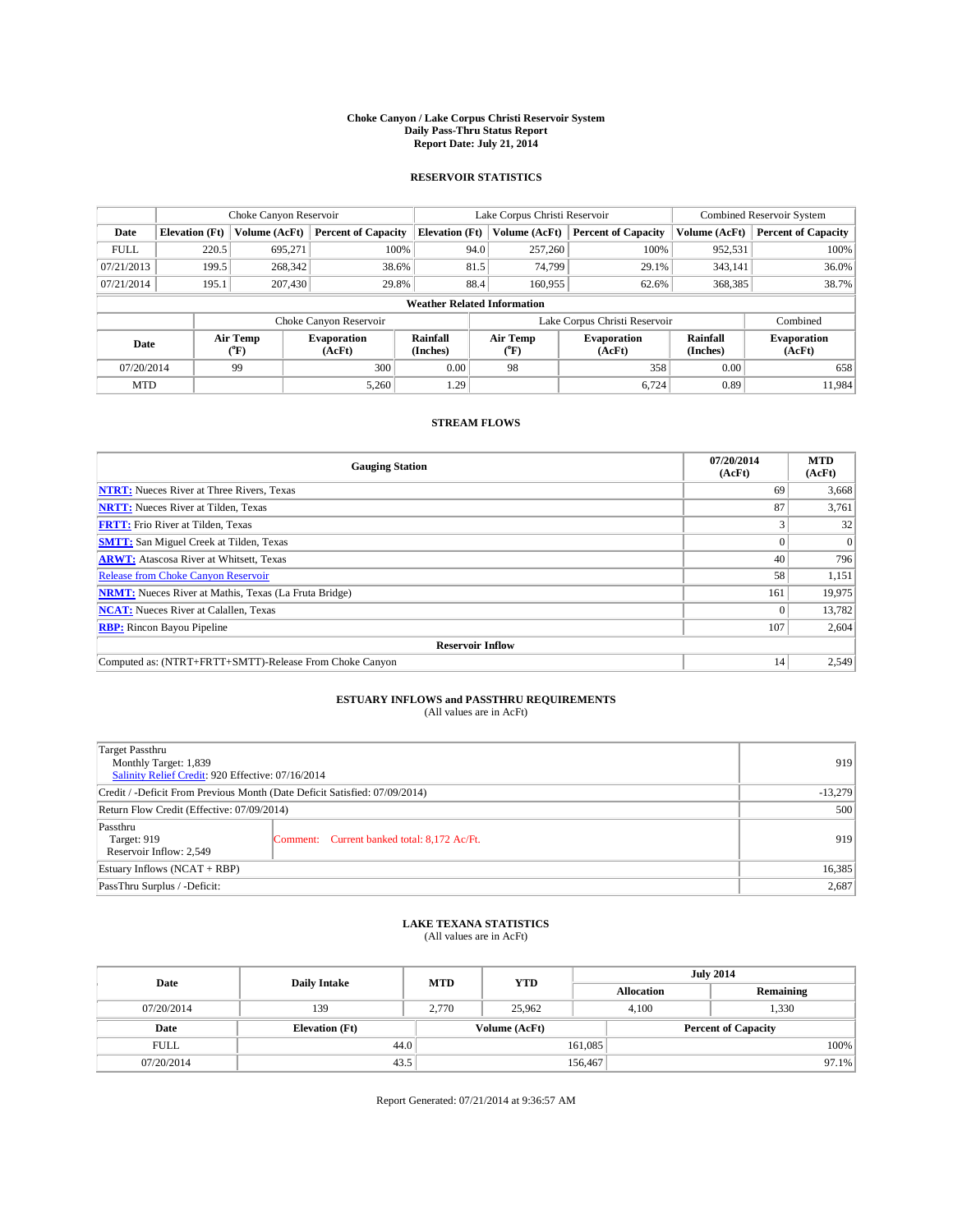#### **Choke Canyon / Lake Corpus Christi Reservoir System Daily Pass-Thru Status Report Report Date: July 22, 2014**

### **RESERVOIR STATISTICS**

|             | Choke Canyon Reservoir             |                  |                              |                       | Lake Corpus Christi Reservoir | <b>Combined Reservoir System</b> |                      |                              |  |
|-------------|------------------------------------|------------------|------------------------------|-----------------------|-------------------------------|----------------------------------|----------------------|------------------------------|--|
| Date        | <b>Elevation</b> (Ft)              | Volume (AcFt)    | <b>Percent of Capacity</b>   | <b>Elevation (Ft)</b> | Volume (AcFt)                 | <b>Percent of Capacity</b>       | Volume (AcFt)        | Percent of Capacity          |  |
| <b>FULL</b> | 220.5                              | 695,271          | 100%                         | 94.0                  | 257,260                       | 100%                             | 952,531              | 100%                         |  |
| 07/22/2013  | 199.5                              | 268,044          | 38.6%                        | 81.5                  | 74,510                        | 29.0%                            | 342,554              | $36.0\%$                     |  |
| 07/22/2014  | 195.0                              | 206,928          | 29.8%                        | 88.3                  | 160,325                       | 62.3%                            | 367,253              | 38.6%                        |  |
|             | <b>Weather Related Information</b> |                  |                              |                       |                               |                                  |                      |                              |  |
|             |                                    |                  | Choke Canyon Reservoir       |                       | Lake Corpus Christi Reservoir |                                  |                      | Combined                     |  |
| Date        |                                    | Air Temp<br>(°F) | <b>Evaporation</b><br>(AcFt) | Rainfall<br>(Inches)  | Air Temp<br>("F)              | <b>Evaporation</b><br>(AcFt)     | Rainfall<br>(Inches) | <b>Evaporation</b><br>(AcFt) |  |
| 07/21/2014  |                                    | 100              | 329                          | 0.00                  | 97                            | 440                              | 0.00                 | 769                          |  |
| <b>MTD</b>  |                                    |                  | 5,589                        | 1.29                  |                               | 7.164                            | 0.89                 | 12,753                       |  |

## **STREAM FLOWS**

| <b>Gauging Station</b>                                       | 07/21/2014<br>(AcFt) | <b>MTD</b><br>(AcFt) |  |  |  |  |
|--------------------------------------------------------------|----------------------|----------------------|--|--|--|--|
| <b>NTRT:</b> Nueces River at Three Rivers, Texas             | 46                   | 3.714                |  |  |  |  |
| <b>NRTT:</b> Nueces River at Tilden, Texas                   | 284                  | 4,045                |  |  |  |  |
| <b>FRTT:</b> Frio River at Tilden, Texas                     |                      | 32                   |  |  |  |  |
| <b>SMTT:</b> San Miguel Creek at Tilden, Texas               | 4                    | 4                    |  |  |  |  |
| <b>ARWT:</b> Atascosa River at Whitsett, Texas               | 46                   | 842                  |  |  |  |  |
| Release from Choke Canyon Reservoir                          | 58                   | 1,209                |  |  |  |  |
| <b>NRMT:</b> Nueces River at Mathis, Texas (La Fruta Bridge) | 161                  | 20,136               |  |  |  |  |
| <b>NCAT:</b> Nueces River at Calallen, Texas                 | $\Omega$             | 13,782               |  |  |  |  |
| <b>RBP:</b> Rincon Bayou Pipeline                            | 33                   | 2,636                |  |  |  |  |
| <b>Reservoir Inflow</b>                                      |                      |                      |  |  |  |  |
| Computed as: NRTT+FRTT+SMTT+ARWT                             | 335                  | 2,883                |  |  |  |  |

## **ESTUARY INFLOWS and PASSTHRU REQUIREMENTS**<br>(All values are in AcFt)

| Target Passthru<br>Monthly Target: 1,839<br>Salinity Relief Credit: 920 Effective: 07/16/2014 |                                             | 919       |
|-----------------------------------------------------------------------------------------------|---------------------------------------------|-----------|
| Credit / -Deficit From Previous Month (Date Deficit Satisfied: 07/09/2014)                    |                                             | $-13,279$ |
| Return Flow Credit (Effective: 07/09/2014)                                                    |                                             | 500       |
| Passthru<br>Target: 919<br>Reservoir Inflow: 2,883                                            | Comment: Current banked total: 8,172 Ac/Ft. | 919       |
| Estuary Inflows (NCAT + RBP)                                                                  |                                             | 16,418    |
| PassThru Surplus / -Deficit:                                                                  | 2,720                                       |           |

## **LAKE TEXANA STATISTICS** (All values are in AcFt)

| Date        | <b>Daily Intake</b>   | <b>MTD</b> |               | <b>July 2014</b><br><b>YTD</b> |                   |           |  |
|-------------|-----------------------|------------|---------------|--------------------------------|-------------------|-----------|--|
|             |                       |            |               |                                | <b>Allocation</b> | Remaining |  |
| 07/21/2014  | 139                   | 2,909      | 26,102        |                                | 4,100             | 1,191     |  |
| Date        | <b>Elevation</b> (Ft) |            | Volume (AcFt) | <b>Percent of Capacity</b>     |                   |           |  |
| <b>FULL</b> | 44.0                  |            |               | 161,085                        |                   | 100%      |  |
| 07/21/2014  | 43.5                  |            |               | 156,467                        |                   | 97.1%     |  |

Report Generated: 07/22/2014 at 8:28:04 AM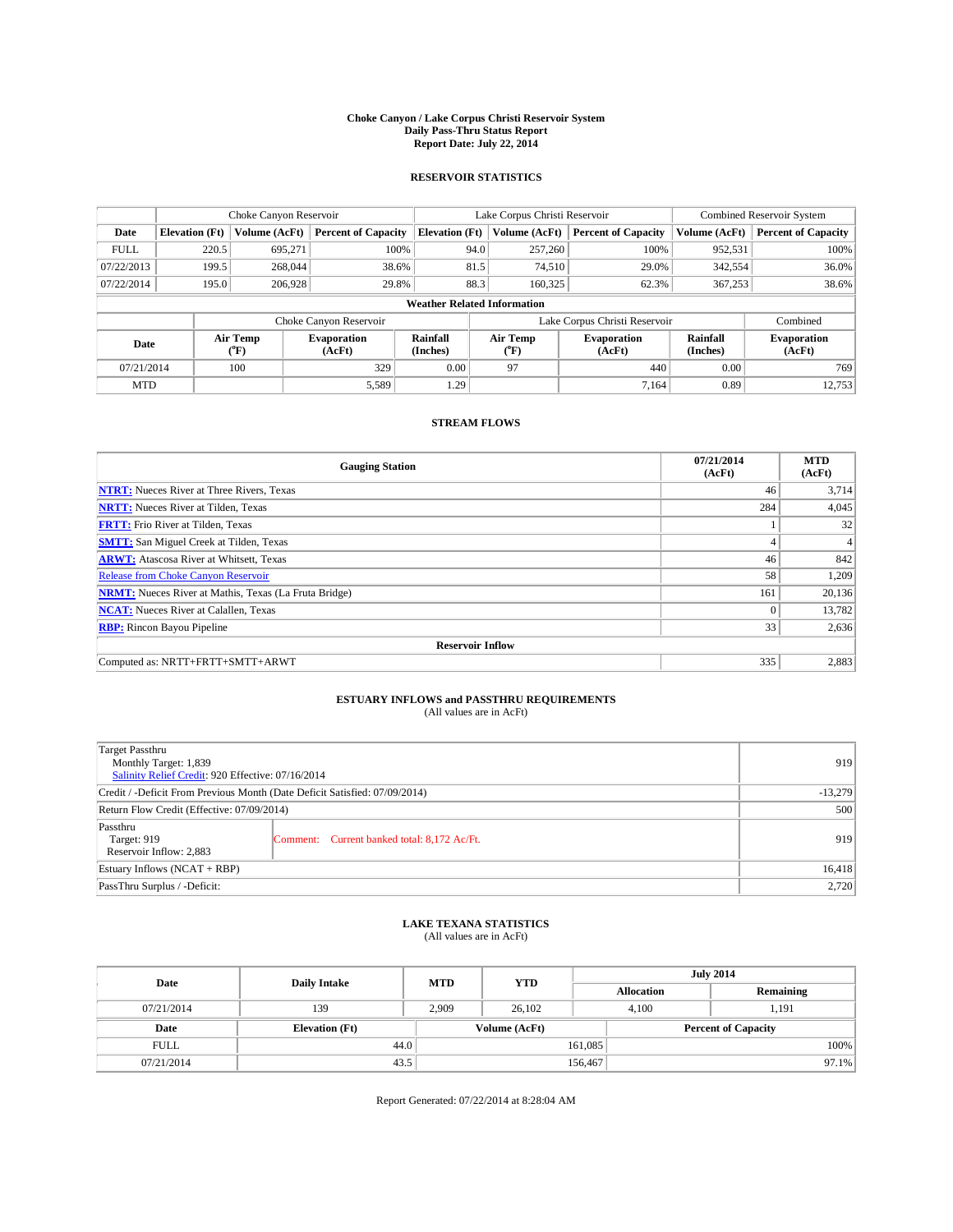#### **Choke Canyon / Lake Corpus Christi Reservoir System Daily Pass-Thru Status Report Report Date: July 23, 2014**

### **RESERVOIR STATISTICS**

|             | Choke Canyon Reservoir             |                  |                              |                       | Lake Corpus Christi Reservoir | <b>Combined Reservoir System</b> |                      |                              |  |
|-------------|------------------------------------|------------------|------------------------------|-----------------------|-------------------------------|----------------------------------|----------------------|------------------------------|--|
| Date        | <b>Elevation</b> (Ft)              | Volume (AcFt)    | <b>Percent of Capacity</b>   | <b>Elevation (Ft)</b> | Volume (AcFt)                 | <b>Percent of Capacity</b>       | Volume (AcFt)        | <b>Percent of Capacity</b>   |  |
| <b>FULL</b> | 220.5                              | 695.271          | 100%                         | 94.0                  | 257,260                       | 100%                             | 952,531              | 100%                         |  |
| 07/23/2013  | 199.5                              | 267,590          | 38.5%                        | 81.5                  | 74.127                        | 28.8%                            | 341,717              | 35.9%                        |  |
| 07/23/2014  | 195.1                              | 207,681          | 29.9%                        | 88.3                  | 160,167                       | 62.3%                            | 367,848              | 38.6%                        |  |
|             | <b>Weather Related Information</b> |                  |                              |                       |                               |                                  |                      |                              |  |
|             |                                    |                  | Choke Canyon Reservoir       |                       |                               | Lake Corpus Christi Reservoir    |                      | Combined                     |  |
| Date        |                                    | Air Temp<br>(°F) | <b>Evaporation</b><br>(AcFt) | Rainfall<br>(Inches)  | Air Temp<br>$(^{0}F)$         | <b>Evaporation</b><br>(AcFt)     | Rainfall<br>(Inches) | <b>Evaporation</b><br>(AcFt) |  |
| 07/22/2014  |                                    | 101              | 300                          | 0.00                  | 101                           | 404                              | 0.00                 | 704                          |  |
| <b>MTD</b>  |                                    |                  | 5,889                        | 1.29                  |                               | 7,568                            | 0.89                 | 13.457                       |  |

### **STREAM FLOWS**

| <b>Gauging Station</b>                                       | 07/22/2014<br>(AcFt) | <b>MTD</b><br>(AcFt) |  |  |  |
|--------------------------------------------------------------|----------------------|----------------------|--|--|--|
| <b>NTRT:</b> Nueces River at Three Rivers, Texas             | 123                  | 3,837                |  |  |  |
| <b>NRTT:</b> Nueces River at Tilden, Texas                   | 127                  | 4,172                |  |  |  |
| <b>FRTT:</b> Frio River at Tilden, Texas                     |                      | 33                   |  |  |  |
| <b>SMTT:</b> San Miguel Creek at Tilden, Texas               |                      |                      |  |  |  |
| <b>ARWT:</b> Atascosa River at Whitsett, Texas               | 38                   | 879                  |  |  |  |
| <b>Release from Choke Canyon Reservoir</b>                   | 58                   | 1,266                |  |  |  |
| <b>NRMT:</b> Nueces River at Mathis, Texas (La Fruta Bridge) | 173                  | 20,309               |  |  |  |
| <b>NCAT:</b> Nueces River at Calallen, Texas                 |                      | 13,782               |  |  |  |
| <b>RBP:</b> Rincon Bayou Pipeline                            |                      | 2,636                |  |  |  |
| <b>Reservoir Inflow</b>                                      |                      |                      |  |  |  |
| Computed as: (NTRT+FRTT+SMTT)-Release From Choke Canyon      | 67                   | 2,950                |  |  |  |

# **ESTUARY INFLOWS and PASSTHRU REQUIREMENTS**<br>(All values are in AcFt)

| Target Passthru<br>Monthly Target: 1,839<br>Salinity Relief Credit: 920 Effective: 07/16/2014 |                                             | 919       |
|-----------------------------------------------------------------------------------------------|---------------------------------------------|-----------|
| Credit / -Deficit From Previous Month (Date Deficit Satisfied: 07/09/2014)                    |                                             | $-13,279$ |
| Return Flow Credit (Effective: 07/09/2014)                                                    |                                             | 500       |
| Passthru<br>Target: 919<br>Reservoir Inflow: 2,950                                            | Comment: Current banked total: 8,172 Ac/Ft. | 919       |
| Estuary Inflows (NCAT + RBP)                                                                  |                                             |           |
| PassThru Surplus / -Deficit:                                                                  | 2,720                                       |           |

## **LAKE TEXANA STATISTICS** (All values are in AcFt)

| Date        | <b>Daily Intake</b>   | <b>MTD</b> | <b>YTD</b>    |                   | <b>July 2014</b>           |
|-------------|-----------------------|------------|---------------|-------------------|----------------------------|
|             |                       |            |               | <b>Allocation</b> | Remaining                  |
| 07/22/2014  | 139                   | 3.048      | 26,240        | 4,100             | 1,052                      |
| Date        | <b>Elevation</b> (Ft) |            | Volume (AcFt) |                   | <b>Percent of Capacity</b> |
| <b>FULL</b> | 44.0                  |            |               | 161,085           | 100%                       |
| 07/22/2014  | 43.4                  |            |               | 155,551           | 96.6%                      |

Report Generated: 07/23/2014 at 9:31:08 AM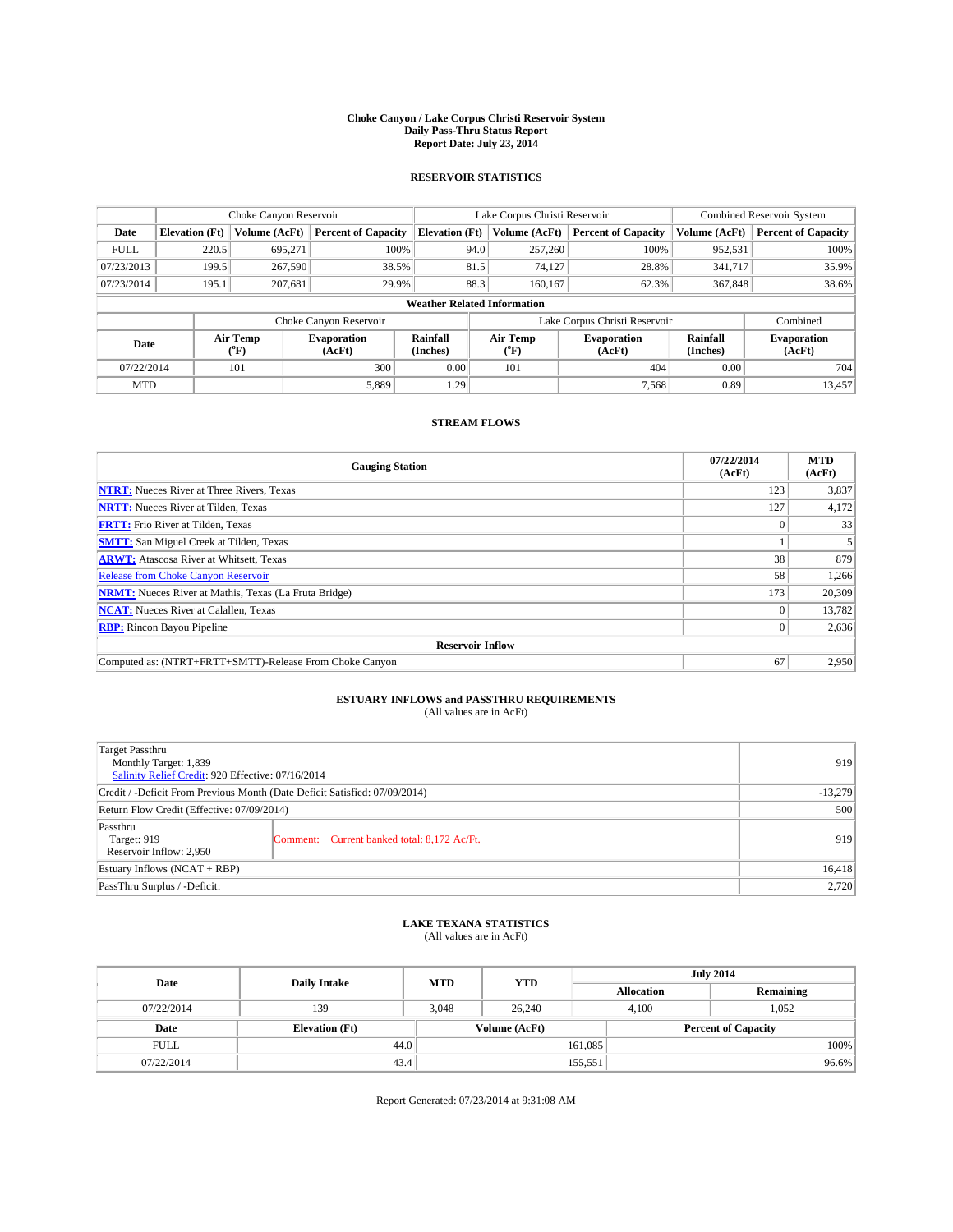#### **Choke Canyon / Lake Corpus Christi Reservoir System Daily Pass-Thru Status Report Report Date: July 24, 2014**

### **RESERVOIR STATISTICS**

|             | Choke Canyon Reservoir             |                  |                              |                       | Lake Corpus Christi Reservoir |                               |                      | Combined Reservoir System    |  |
|-------------|------------------------------------|------------------|------------------------------|-----------------------|-------------------------------|-------------------------------|----------------------|------------------------------|--|
| Date        | <b>Elevation</b> (Ft)              | Volume (AcFt)    | <b>Percent of Capacity</b>   | <b>Elevation (Ft)</b> | Volume (AcFt)                 | <b>Percent of Capacity</b>    | Volume (AcFt)        | <b>Percent of Capacity</b>   |  |
| <b>FULL</b> | 220.5                              | 695.271          | 100%                         | 94.0                  | 257,260                       | 100%                          | 952,531              | 100%                         |  |
| 07/24/2013  | 199.5                              | 267,590          | 38.5%                        | 81.4                  | 73,936                        | 28.7%                         | 341,526              | 35.9%                        |  |
| 07/24/2014  | 195.1                              | 207,430          | 29.8%                        | 88.3                  | 159.538                       | 62.0%                         | 366,968              | 38.5%                        |  |
|             | <b>Weather Related Information</b> |                  |                              |                       |                               |                               |                      |                              |  |
|             |                                    |                  | Choke Canyon Reservoir       |                       |                               | Lake Corpus Christi Reservoir |                      | Combined                     |  |
| Date        |                                    | Air Temp<br>(°F) | <b>Evaporation</b><br>(AcFt) | Rainfall<br>(Inches)  | Air Temp<br>(°F)              | <b>Evaporation</b><br>(AcFt)  | Rainfall<br>(Inches) | <b>Evaporation</b><br>(AcFt) |  |
| 07/23/2014  |                                    | 99               | 322                          | 0.00                  | 99                            | 348                           | 0.00                 | 670                          |  |
| <b>MTD</b>  |                                    |                  | 6,211                        | $1.29$ <sup>1</sup>   |                               | 7,916                         | 0.89                 | 14,127                       |  |

## **STREAM FLOWS**

| <b>Gauging Station</b>                                       | 07/23/2014<br>(AcFt) | <b>MTD</b><br>(AcFt) |  |  |  |
|--------------------------------------------------------------|----------------------|----------------------|--|--|--|
| <b>NTRT:</b> Nueces River at Three Rivers, Texas             | 197                  | 4,034                |  |  |  |
| <b>NRTT:</b> Nueces River at Tilden, Texas                   | 173                  | 4,345                |  |  |  |
| <b>FRTT:</b> Frio River at Tilden, Texas                     |                      | 33                   |  |  |  |
| <b>SMTT:</b> San Miguel Creek at Tilden, Texas               |                      | 5                    |  |  |  |
| <b>ARWT:</b> Atascosa River at Whitsett, Texas               | 30                   | 909                  |  |  |  |
| <b>Release from Choke Canyon Reservoir</b>                   | 58                   | 1,324                |  |  |  |
| <b>NRMT:</b> Nueces River at Mathis, Texas (La Fruta Bridge) | 189                  | 20,497               |  |  |  |
| <b>NCAT:</b> Nueces River at Calallen, Texas                 | $\Omega$             | 13,782               |  |  |  |
| <b>RBP:</b> Rincon Bayou Pipeline                            | 0 <sup>1</sup>       | 2,636                |  |  |  |
| <b>Reservoir Inflow</b>                                      |                      |                      |  |  |  |
| Computed as: (NTRT+FRTT+SMTT)-Release From Choke Canyon      | 139                  | 3,089                |  |  |  |

# **ESTUARY INFLOWS and PASSTHRU REQUIREMENTS**<br>(All values are in AcFt)

| Target Passthru<br>Monthly Target: 1,839<br>Salinity Relief Credit: 920 Effective: 07/16/2014 |                                             | 919       |
|-----------------------------------------------------------------------------------------------|---------------------------------------------|-----------|
| Credit / -Deficit From Previous Month (Date Deficit Satisfied: 07/09/2014)                    |                                             | $-13,279$ |
| Return Flow Credit (Effective: 07/09/2014)                                                    |                                             | 500       |
| Passthru<br>Target: 919<br>Reservoir Inflow: 3,089                                            | Comment: Current banked total: 8,172 Ac/Ft. | 919       |
| Estuary Inflows (NCAT + RBP)                                                                  |                                             | 16,418    |
| PassThru Surplus / -Deficit:                                                                  | 2,720                                       |           |

## **LAKE TEXANA STATISTICS** (All values are in AcFt)

| Date        | <b>Daily Intake</b>   | <b>MTD</b> | <b>July 2014</b><br><b>YTD</b> |                   |                            |
|-------------|-----------------------|------------|--------------------------------|-------------------|----------------------------|
|             |                       |            |                                | <b>Allocation</b> | Remaining                  |
| 07/23/2014  | 139                   | 3.187      | 26,379                         | 4,100             | 913                        |
| Date        | <b>Elevation</b> (Ft) |            | Volume (AcFt)                  |                   | <b>Percent of Capacity</b> |
| <b>FULL</b> | 44.0                  |            |                                | 161,085           | 100%                       |
| 07/23/2014  | 43.4                  |            |                                | 155,551           | 96.6%                      |

Report Generated: 07/24/2014 at 8:34:09 AM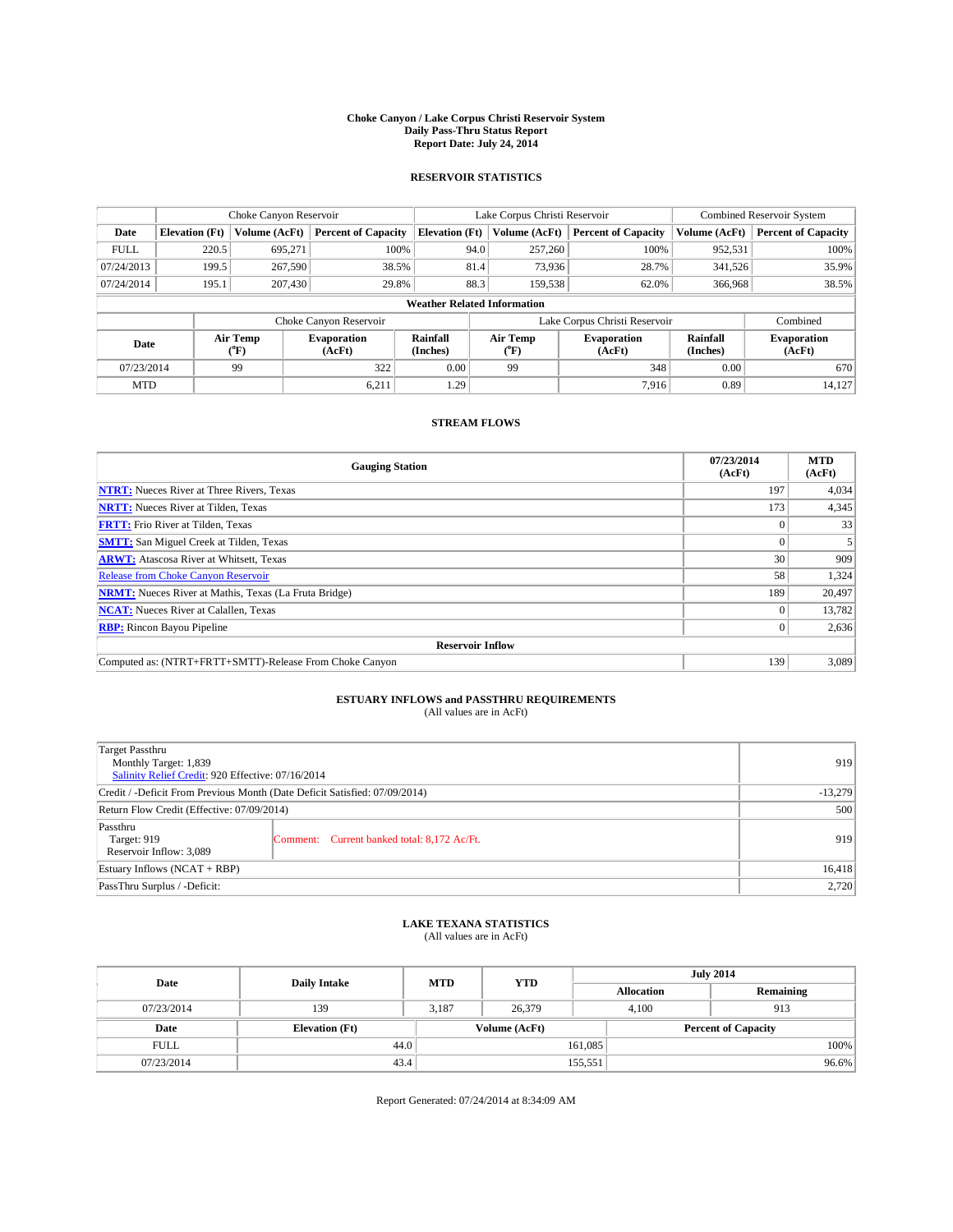#### **Choke Canyon / Lake Corpus Christi Reservoir System Daily Pass-Thru Status Report Report Date: July 25, 2014**

### **RESERVOIR STATISTICS**

|             | Choke Canyon Reservoir |                  |                              |                                    | Lake Corpus Christi Reservoir | <b>Combined Reservoir System</b> |                      |                              |
|-------------|------------------------|------------------|------------------------------|------------------------------------|-------------------------------|----------------------------------|----------------------|------------------------------|
| Date        | <b>Elevation</b> (Ft)  | Volume (AcFt)    | <b>Percent of Capacity</b>   | <b>Elevation (Ft)</b>              | Volume (AcFt)                 | <b>Percent of Capacity</b>       | Volume (AcFt)        | <b>Percent of Capacity</b>   |
| <b>FULL</b> | 220.5                  | 695,271          | 100%                         | 94.0                               | 257,260                       | 100%                             | 952,531              | 100%                         |
| 07/25/2013  | 199.5                  | 267,741          | 38.5%                        | 81.4                               | 73,840                        | 28.7%                            | 341,581              | 35.9%                        |
| 07/25/2014  | 195.0                  | 206,928          | 29.8%                        | 88.3                               | 159.538                       | 62.0%                            | 366,466              | 38.5%                        |
|             |                        |                  |                              | <b>Weather Related Information</b> |                               |                                  |                      |                              |
|             |                        |                  | Choke Canyon Reservoir       |                                    |                               | Lake Corpus Christi Reservoir    |                      | Combined                     |
| Date        |                        | Air Temp<br>(°F) | <b>Evaporation</b><br>(AcFt) | Rainfall<br>(Inches)               | Air Temp<br>(°F)              | <b>Evaporation</b><br>(AcFt)     | Rainfall<br>(Inches) | <b>Evaporation</b><br>(AcFt) |
| 07/24/2014  |                        | 93               | 168                          | 0.09                               | 93                            | 293                              | 0.33                 | 461                          |
| <b>MTD</b>  |                        |                  | 6,379                        | 1.38                               |                               | 8,209                            | 1.22                 | 14,588                       |

## **STREAM FLOWS**

| <b>Gauging Station</b>                                       | 07/24/2014<br>(AcFt) | <b>MTD</b><br>(AcFt) |  |  |  |
|--------------------------------------------------------------|----------------------|----------------------|--|--|--|
| <b>NTRT:</b> Nueces River at Three Rivers, Texas             | 131                  | 4,165                |  |  |  |
| <b>NRTT:</b> Nueces River at Tilden, Texas                   | 222                  | 4,567                |  |  |  |
| <b>FRTT:</b> Frio River at Tilden, Texas                     |                      | 33                   |  |  |  |
| <b>SMTT:</b> San Miguel Creek at Tilden, Texas               |                      |                      |  |  |  |
| <b>ARWT:</b> Atascosa River at Whitsett, Texas               | 24                   | 933                  |  |  |  |
| <b>Release from Choke Canyon Reservoir</b>                   | 58                   | 1,382                |  |  |  |
| <b>NRMT:</b> Nueces River at Mathis, Texas (La Fruta Bridge) | 189                  | 20,686               |  |  |  |
| <b>NCAT:</b> Nueces River at Calallen, Texas                 |                      | 13,782               |  |  |  |
| <b>RBP:</b> Rincon Bayou Pipeline                            | 0                    | 2,636                |  |  |  |
| <b>Reservoir Inflow</b>                                      |                      |                      |  |  |  |
| Computed as: (NTRT+FRTT+SMTT)-Release From Choke Canyon      | 74                   | 3,163                |  |  |  |

# **ESTUARY INFLOWS and PASSTHRU REQUIREMENTS**<br>(All values are in AcFt)

| Target Passthru<br>Monthly Target: 1,839<br>Salinity Relief Credit: 920 Effective: 07/16/2014 |                                             | 919    |
|-----------------------------------------------------------------------------------------------|---------------------------------------------|--------|
| Credit / -Deficit From Previous Month (Date Deficit Satisfied: 07/09/2014)                    | $-13,279$                                   |        |
| Return Flow Credit (Effective: 07/09/2014)                                                    | 500                                         |        |
| Passthru<br>Target: 919<br>Reservoir Inflow: 3,163                                            | Comment: Current banked total: 8,172 Ac/Ft. | 919    |
| Estuary Inflows (NCAT + RBP)                                                                  |                                             | 16,418 |
| PassThru Surplus / -Deficit:                                                                  | 2,720                                       |        |

## **LAKE TEXANA STATISTICS** (All values are in AcFt)

| Date        | <b>Daily Intake</b>   | <b>MTD</b> | <b>YTD</b>    | <b>July 2014</b>  |                            |  |
|-------------|-----------------------|------------|---------------|-------------------|----------------------------|--|
|             |                       |            |               | <b>Allocation</b> | Remaining                  |  |
| 07/24/2014  | 139                   | 3,325      | 26,518        | 4,100             | 775                        |  |
| Date        | <b>Elevation</b> (Ft) |            | Volume (AcFt) |                   | <b>Percent of Capacity</b> |  |
| <b>FULL</b> | 44.0                  |            |               | 161,085           | 100%                       |  |
| 07/24/2014  | 43.3                  |            |               | 154,639           | 96.0%                      |  |

Report Generated: 07/25/2014 at 8:42:17 AM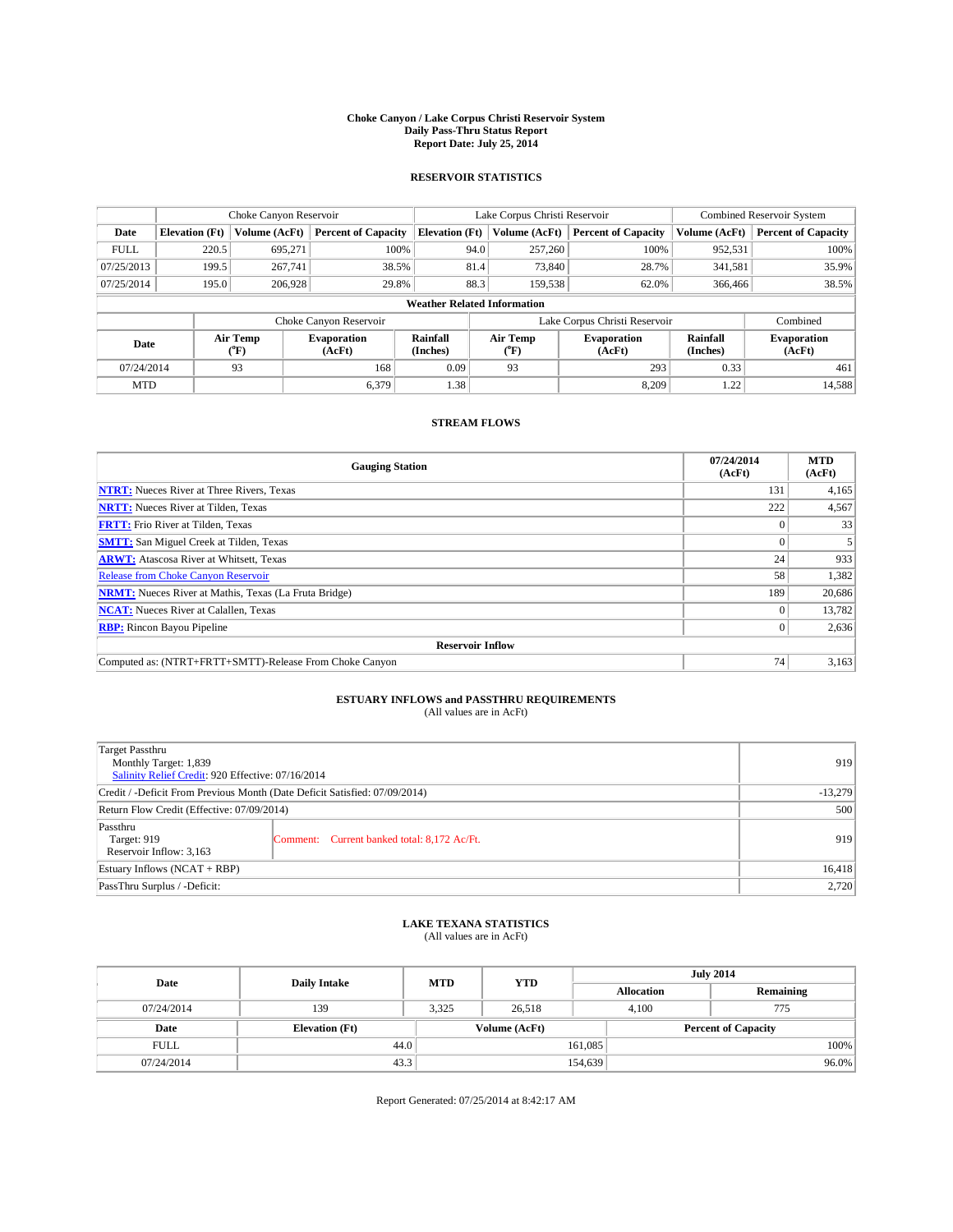#### **Choke Canyon / Lake Corpus Christi Reservoir System Daily Pass-Thru Status Report Report Date: July 26, 2014**

### **RESERVOIR STATISTICS**

|             | Choke Canyon Reservoir |                  |                              |                                    | Lake Corpus Christi Reservoir | <b>Combined Reservoir System</b> |                      |                              |
|-------------|------------------------|------------------|------------------------------|------------------------------------|-------------------------------|----------------------------------|----------------------|------------------------------|
| Date        | <b>Elevation</b> (Ft)  | Volume (AcFt)    | <b>Percent of Capacity</b>   | <b>Elevation (Ft)</b>              | Volume (AcFt)                 | <b>Percent of Capacity</b>       | Volume (AcFt)        | <b>Percent of Capacity</b>   |
| <b>FULL</b> | 220.5                  | 695,271          | 100%                         | 94.0                               | 257,260                       | 100%                             | 952,531              | 100%                         |
| 07/26/2013  | 199.4                  | 266,231          | 38.3%                        | 81.4                               | 73,650                        | 28.6%                            | 339,881              | 35.7%                        |
| 07/26/2014  | 195.0                  | 205,800          | 29.6%                        | 88.3                               | 158,910                       | 61.8%                            | 364,710              | 38.3%                        |
|             |                        |                  |                              | <b>Weather Related Information</b> |                               |                                  |                      |                              |
|             |                        |                  | Choke Canyon Reservoir       |                                    |                               | Lake Corpus Christi Reservoir    |                      | Combined                     |
| Date        |                        | Air Temp<br>(°F) | <b>Evaporation</b><br>(AcFt) | Rainfall<br>(Inches)               | Air Temp<br>(°F)              | <b>Evaporation</b><br>(AcFt)     | Rainfall<br>(Inches) | <b>Evaporation</b><br>(AcFt) |
| 07/25/2014  |                        | 99               | 277                          | 0.00                               | 98                            | 311                              | 0.00                 | 588                          |
| <b>MTD</b>  |                        |                  | 6.656                        | 1.38                               |                               | 8,520                            | 1.22                 | 15.176                       |

## **STREAM FLOWS**

| <b>Gauging Station</b>                                       | 07/25/2014<br>(AcFt) | <b>MTD</b><br>(AcFt) |  |  |
|--------------------------------------------------------------|----------------------|----------------------|--|--|
| <b>NTRT:</b> Nueces River at Three Rivers, Texas             | 193                  | 4,357                |  |  |
| <b>NRTT:</b> Nueces River at Tilden, Texas                   | 133                  | 4,700                |  |  |
| <b>FRTT:</b> Frio River at Tilden, Texas                     |                      | 34                   |  |  |
| <b>SMTT:</b> San Miguel Creek at Tilden, Texas               |                      |                      |  |  |
| <b>ARWT:</b> Atascosa River at Whitsett, Texas               | 22                   | 955                  |  |  |
| <b>Release from Choke Canyon Reservoir</b>                   | 58                   | 1,439                |  |  |
| <b>NRMT:</b> Nueces River at Mathis, Texas (La Fruta Bridge) | 197                  | 20,882               |  |  |
| <b>NCAT:</b> Nueces River at Calallen, Texas                 |                      | 13,782               |  |  |
| <b>RBP:</b> Rincon Bayou Pipeline                            | 0 <sup>1</sup>       | 2,636                |  |  |
| <b>Reservoir Inflow</b>                                      |                      |                      |  |  |
| Computed as: (NTRT+FRTT+SMTT)-Release From Choke Canyon      | 135                  | 3,298                |  |  |

# **ESTUARY INFLOWS and PASSTHRU REQUIREMENTS**<br>(All values are in AcFt)

| Target Passthru<br>Monthly Target: 1,839<br>Salinity Relief Credit: 920 Effective: 07/16/2014 |                                             | 919 |
|-----------------------------------------------------------------------------------------------|---------------------------------------------|-----|
| Credit / -Deficit From Previous Month (Date Deficit Satisfied: 07/09/2014)                    | $-13,279$                                   |     |
| Return Flow Credit (Effective: 07/09/2014)                                                    | 500                                         |     |
| Passthru<br>Target: 919<br>Reservoir Inflow: 3,298                                            | Comment: Current banked total: 8,172 Ac/Ft. | 919 |
| Estuary Inflows (NCAT + RBP)                                                                  | 16,418                                      |     |
| PassThru Surplus / -Deficit:                                                                  | 2,720                                       |     |

## **LAKE TEXANA STATISTICS** (All values are in AcFt)

| Date        | <b>Daily Intake</b>   | <b>YTD</b><br><b>MTD</b> |               |                   | <b>July 2014</b>           |  |  |
|-------------|-----------------------|--------------------------|---------------|-------------------|----------------------------|--|--|
|             |                       |                          |               | <b>Allocation</b> | Remaining                  |  |  |
| 07/25/2014  | 138                   | 3,464                    | 26,656        | 4,100             | 636                        |  |  |
| Date        | <b>Elevation</b> (Ft) |                          | Volume (AcFt) |                   | <b>Percent of Capacity</b> |  |  |
| <b>FULL</b> | 44.0                  |                          |               | 161,085           | 100%                       |  |  |
| 07/25/2014  | 43.3                  |                          |               | 154,639           | 96.0%                      |  |  |

Report Generated: 07/26/2014 at 9:13:42 AM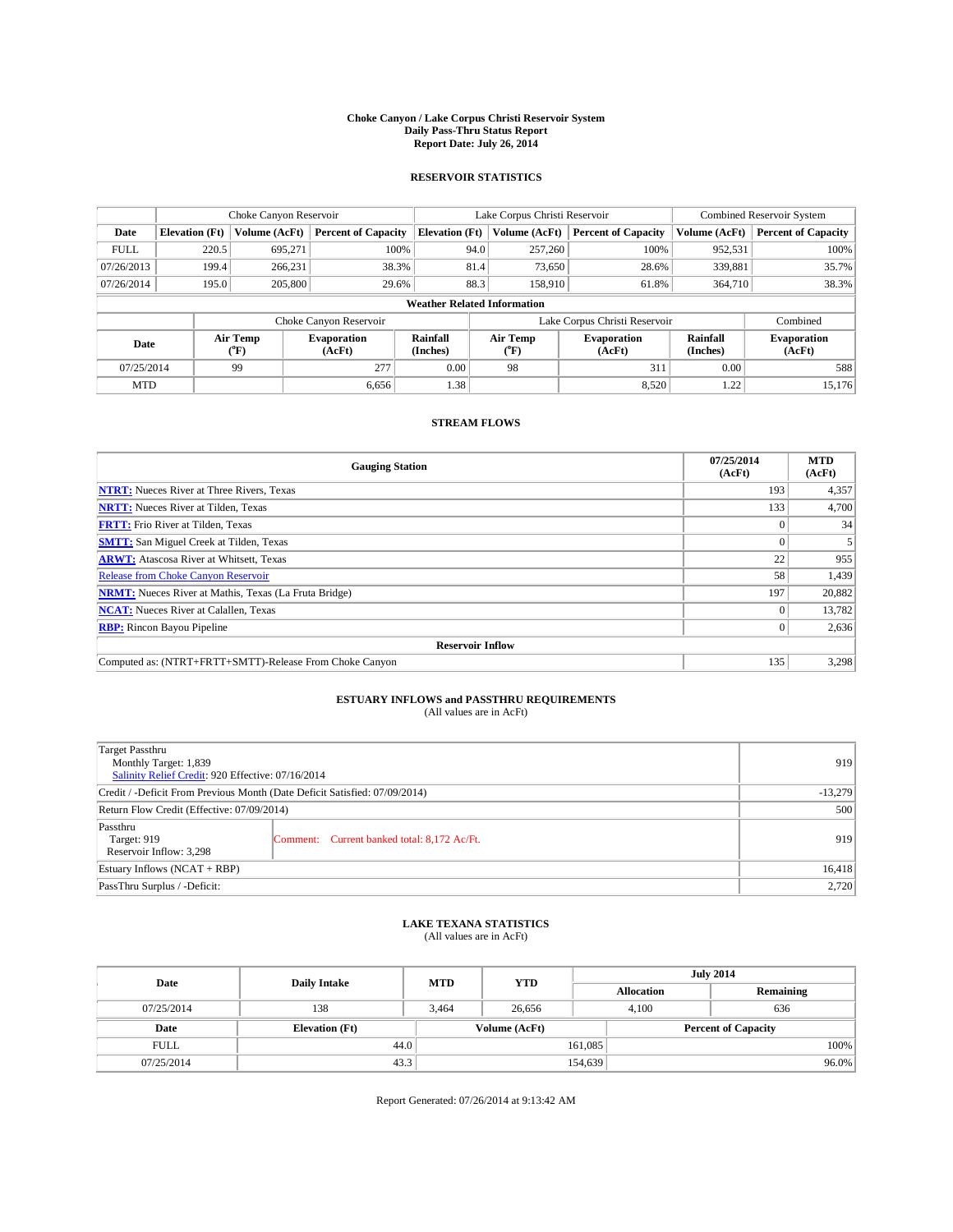#### **Choke Canyon / Lake Corpus Christi Reservoir System Daily Pass-Thru Status Report Report Date: July 27, 2014**

### **RESERVOIR STATISTICS**

|             | Choke Canyon Reservoir             |                  |                              |                       | Lake Corpus Christi Reservoir | <b>Combined Reservoir System</b> |                      |                              |
|-------------|------------------------------------|------------------|------------------------------|-----------------------|-------------------------------|----------------------------------|----------------------|------------------------------|
| Date        | <b>Elevation</b> (Ft)              | Volume (AcFt)    | <b>Percent of Capacity</b>   | <b>Elevation (Ft)</b> | Volume (AcFt)                 | <b>Percent of Capacity</b>       | Volume (AcFt)        | <b>Percent of Capacity</b>   |
| <b>FULL</b> | 220.5                              | 695,271          | 100%                         | 94.0                  | 257,260                       | 100%                             | 952,531              | 100%                         |
| 07/27/2013  | 199.4                              | 267,135          | 38.4%                        | 81.4                  | 73,840                        | 28.7%                            | 340,975              | 35.8%                        |
| 07/27/2014  | 194.9                              | 204,925          | 29.5%                        | 88.2                  | 158,440                       | 61.6%                            | 363,365              | 38.1%                        |
|             | <b>Weather Related Information</b> |                  |                              |                       |                               |                                  |                      |                              |
|             |                                    |                  | Choke Canyon Reservoir       |                       |                               | Lake Corpus Christi Reservoir    |                      | Combined                     |
| Date        |                                    | Air Temp<br>(°F) | <b>Evaporation</b><br>(AcFt) | Rainfall<br>(Inches)  | Air Temp<br>(°F)              | <b>Evaporation</b><br>(AcFt)     | Rainfall<br>(Inches) | <b>Evaporation</b><br>(AcFt) |
| 07/26/2014  |                                    | 101              | 356                          | 0.00                  | 93                            | 484                              | 0.00                 | 840                          |
| <b>MTD</b>  |                                    |                  | 7,012                        | 1.38                  |                               | 9,004                            | 1.22                 | 16,016                       |

## **STREAM FLOWS**

| <b>Gauging Station</b>                                       | 07/26/2014<br>(AcFt) | <b>MTD</b><br>(AcFt) |  |  |  |
|--------------------------------------------------------------|----------------------|----------------------|--|--|--|
| <b>NTRT:</b> Nueces River at Three Rivers, Texas             | 171                  | 4,528                |  |  |  |
| <b>NRTT:</b> Nueces River at Tilden, Texas                   | 81                   | 4,781                |  |  |  |
| <b>FRTT:</b> Frio River at Tilden, Texas                     |                      | 34                   |  |  |  |
| <b>SMTT:</b> San Miguel Creek at Tilden, Texas               |                      |                      |  |  |  |
| <b>ARWT:</b> Atascosa River at Whitsett, Texas               | 20                   | 975                  |  |  |  |
| <b>Release from Choke Canyon Reservoir</b>                   | 58                   | 1,497                |  |  |  |
| <b>NRMT:</b> Nueces River at Mathis, Texas (La Fruta Bridge) | 206                  | 21,089               |  |  |  |
| <b>NCAT:</b> Nueces River at Calallen, Texas                 |                      | 13,782               |  |  |  |
| <b>RBP:</b> Rincon Bayou Pipeline                            | $\Omega$             | 2,636                |  |  |  |
| <b>Reservoir Inflow</b>                                      |                      |                      |  |  |  |
| Computed as: (NTRT+FRTT+SMTT)-Release From Choke Canyon      | 113                  | 3,411                |  |  |  |

# **ESTUARY INFLOWS and PASSTHRU REQUIREMENTS**<br>(All values are in AcFt)

| Target Passthru<br>Monthly Target: 1,839<br>Salinity Relief Credit: 920 Effective: 07/16/2014 |                                             | 919 |
|-----------------------------------------------------------------------------------------------|---------------------------------------------|-----|
| Credit / -Deficit From Previous Month (Date Deficit Satisfied: 07/09/2014)                    | $-13,279$                                   |     |
| Return Flow Credit (Effective: 07/09/2014)                                                    | 500                                         |     |
| Passthru<br>Target: 919<br>Reservoir Inflow: 3,411                                            | Comment: Current banked total: 8,172 Ac/Ft. | 919 |
| Estuary Inflows (NCAT + RBP)                                                                  | 16,418                                      |     |
| PassThru Surplus / -Deficit:                                                                  | 2,720                                       |     |

## **LAKE TEXANA STATISTICS** (All values are in AcFt)

| Date        | <b>Daily Intake</b>   | <b>MTD</b>    | <b>YTD</b> | <b>July 2014</b>           |     |           |
|-------------|-----------------------|---------------|------------|----------------------------|-----|-----------|
|             |                       |               |            | <b>Allocation</b>          |     | Remaining |
| 07/26/2014  | 138                   | 3.602         | 26,795     | 4.100                      | 498 |           |
| Date        | <b>Elevation</b> (Ft) | Volume (AcFt) |            | <b>Percent of Capacity</b> |     |           |
| <b>FULL</b> | 44.0                  |               |            | 161,085                    |     | 100%      |
| 07/26/2014  | 43.3                  |               |            | 154,639                    |     | 96.0%     |

Report Generated: 07/27/2014 at 7:54:08 AM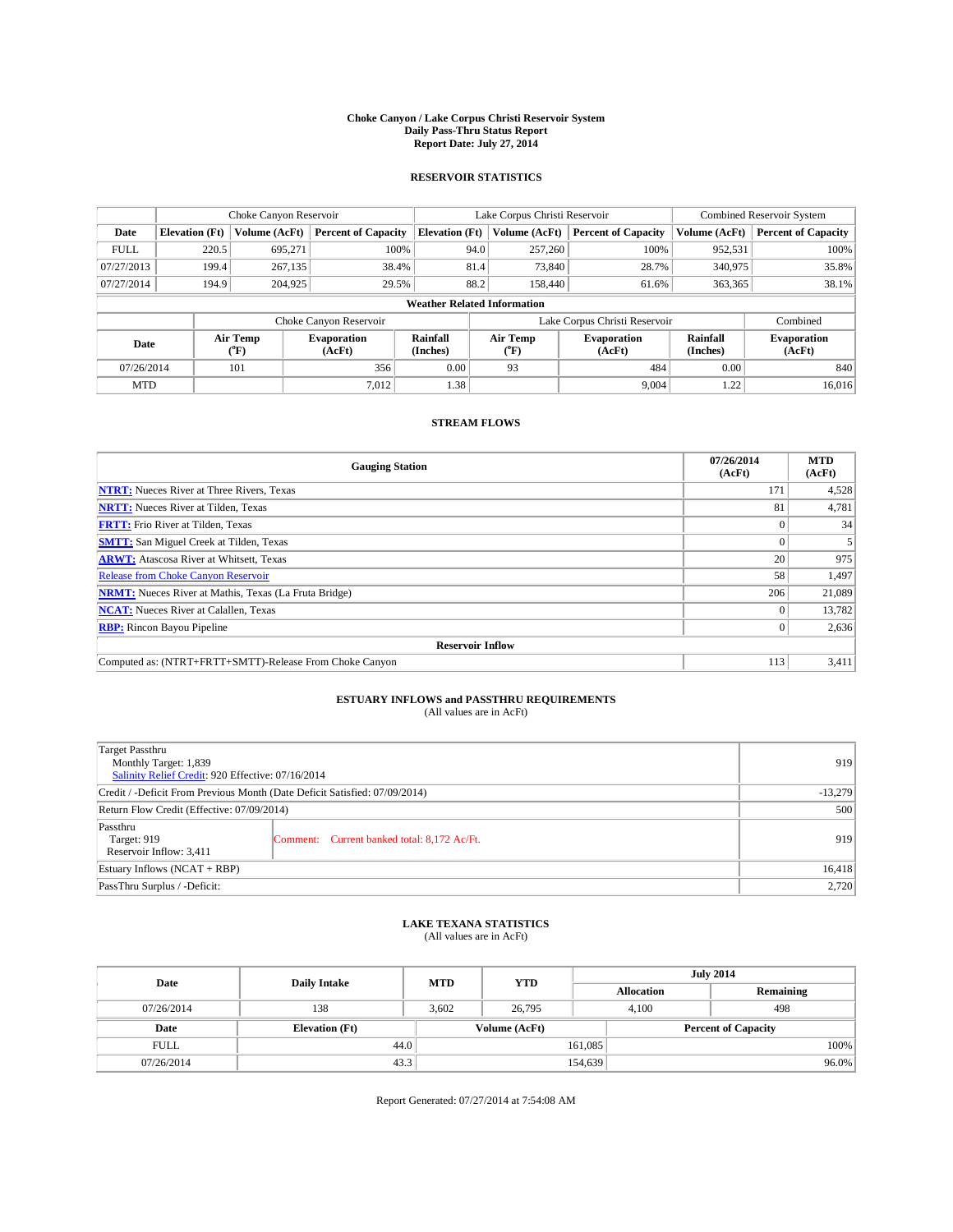#### **Choke Canyon / Lake Corpus Christi Reservoir System Daily Pass-Thru Status Report Report Date: July 28, 2014**

### **RESERVOIR STATISTICS**

|                          | Choke Canyon Reservoir             |                              |                            |                       | Lake Corpus Christi Reservoir | <b>Combined Reservoir System</b> |                              |                     |  |
|--------------------------|------------------------------------|------------------------------|----------------------------|-----------------------|-------------------------------|----------------------------------|------------------------------|---------------------|--|
| Date                     | <b>Elevation</b> (Ft)              | Volume (AcFt)                | <b>Percent of Capacity</b> | <b>Elevation (Ft)</b> | Volume (AcFt)                 | <b>Percent of Capacity</b>       | Volume (AcFt)                | Percent of Capacity |  |
| <b>FULL</b>              | 220.5                              | 695,271                      | 100%                       | 94.0                  | 257,260                       | 100%                             | 952,531                      | 100%                |  |
| 07/28/2013               | 199.5                              | 268,044                      | 38.6%                      | 81.4                  | 73,555                        | 28.6%                            | 341,599                      | 35.9%               |  |
| 07/28/2014               | 194.9                              | 204,925                      | 29.5%                      | 88.2                  | 157,970                       | 61.4%                            | 362,895                      | 38.1%               |  |
|                          | <b>Weather Related Information</b> |                              |                            |                       |                               |                                  |                              |                     |  |
|                          |                                    |                              | Choke Canyon Reservoir     |                       |                               | Lake Corpus Christi Reservoir    |                              | Combined            |  |
| Air Temp<br>Date<br>(°F) |                                    | <b>Evaporation</b><br>(AcFt) | Rainfall<br>(Inches)       | Air Temp<br>("F)      | <b>Evaporation</b><br>(AcFt)  | Rainfall<br>(Inches)             | <b>Evaporation</b><br>(AcFt) |                     |  |
| 07/27/2014               |                                    | 100                          | 334                        | 0.00                  | 97                            | 419                              | 0.00                         | 753                 |  |
| <b>MTD</b>               |                                    |                              | 7,346                      | 1.38                  |                               | 9.423                            | 1.22                         | 16,769              |  |

## **STREAM FLOWS**

| <b>Gauging Station</b>                                       | 07/27/2014<br>(AcFt) | <b>MTD</b><br>(AcFt) |  |  |  |  |
|--------------------------------------------------------------|----------------------|----------------------|--|--|--|--|
| <b>NTRT:</b> Nueces River at Three Rivers, Texas             | 131                  | 4,659                |  |  |  |  |
| <b>NRTT:</b> Nueces River at Tilden, Texas                   | 52                   | 4,833                |  |  |  |  |
| <b>FRTT:</b> Frio River at Tilden, Texas                     |                      | 34                   |  |  |  |  |
| <b>SMTT:</b> San Miguel Creek at Tilden, Texas               |                      | 5                    |  |  |  |  |
| <b>ARWT:</b> Atascosa River at Whitsett, Texas               | 19                   | 993                  |  |  |  |  |
| <b>Release from Choke Canyon Reservoir</b>                   | 58                   | 1,554                |  |  |  |  |
| <b>NRMT:</b> Nueces River at Mathis, Texas (La Fruta Bridge) | 204                  | 21,293               |  |  |  |  |
| <b>NCAT:</b> Nueces River at Calallen, Texas                 |                      | 13,782               |  |  |  |  |
| <b>RBP:</b> Rincon Bayou Pipeline                            | $\Omega$             | 2,636                |  |  |  |  |
| <b>Reservoir Inflow</b>                                      |                      |                      |  |  |  |  |
| Computed as: (NTRT+FRTT+SMTT)-Release From Choke Canyon      | 74                   | 3,485                |  |  |  |  |

# **ESTUARY INFLOWS and PASSTHRU REQUIREMENTS**<br>(All values are in AcFt)

| Target Passthru<br>Monthly Target: 1,839<br>Salinity Relief Credit: 920 Effective: 07/16/2014 |                                             | 919       |
|-----------------------------------------------------------------------------------------------|---------------------------------------------|-----------|
| Credit / -Deficit From Previous Month (Date Deficit Satisfied: 07/09/2014)                    |                                             | $-13,279$ |
| Return Flow Credit (Effective: 07/09/2014)                                                    | 500                                         |           |
| Passthru<br>Target: 919<br>Reservoir Inflow: 3,485                                            | Comment: Current banked total: 8,172 Ac/Ft. | 919       |
| Estuary Inflows (NCAT + RBP)                                                                  |                                             | 16,418    |
| PassThru Surplus / -Deficit:                                                                  | 2,720                                       |           |

## **LAKE TEXANA STATISTICS** (All values are in AcFt)

| Date        | <b>Daily Intake</b>   | <b>MTD</b> | <b>YTD</b>    | <b>July 2014</b>  |                            |  |
|-------------|-----------------------|------------|---------------|-------------------|----------------------------|--|
|             |                       |            |               | <b>Allocation</b> | Remaining                  |  |
| 07/27/2014  | 139                   | 3.741      | 26,933        | 4,100             | 359                        |  |
| Date        | <b>Elevation</b> (Ft) |            | Volume (AcFt) |                   | <b>Percent of Capacity</b> |  |
| <b>FULL</b> | 44.0                  |            |               | 161,085           | 100%                       |  |
| 07/27/2014  | 43.2                  |            |               | 153,730           | 95.4%                      |  |

Report Generated: 07/28/2014 at 8:20:15 AM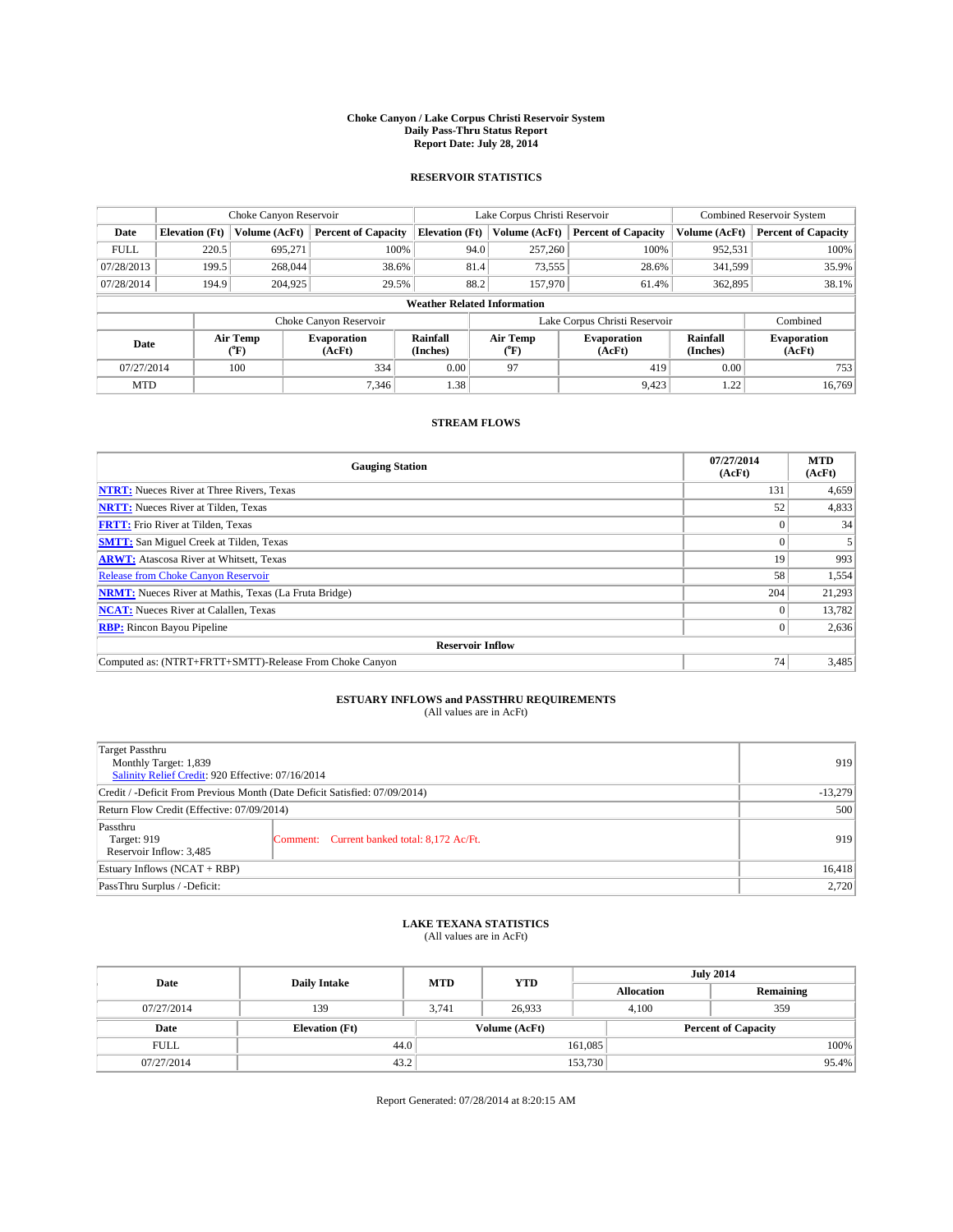#### **Choke Canyon / Lake Corpus Christi Reservoir System Daily Pass-Thru Status Report Report Date: July 29, 2014**

### **RESERVOIR STATISTICS**

|             | Choke Canyon Reservoir             |                  |                              |                       | Lake Corpus Christi Reservoir | <b>Combined Reservoir System</b> |                      |                              |  |
|-------------|------------------------------------|------------------|------------------------------|-----------------------|-------------------------------|----------------------------------|----------------------|------------------------------|--|
| Date        | <b>Elevation</b> (Ft)              | Volume (AcFt)    | <b>Percent of Capacity</b>   | <b>Elevation (Ft)</b> | Volume (AcFt)                 | <b>Percent of Capacity</b>       | Volume (AcFt)        | <b>Percent of Capacity</b>   |  |
| <b>FULL</b> | 220.5                              | 695,271          | 100%                         | 94.0                  | 257,260                       | 100%                             | 952,531              | 100%                         |  |
| 07/29/2013  | 199.4                              | 266,832          | 38.4%                        | 81.3                  | 72,986                        | 28.4%                            | 339,818              | 35.7%                        |  |
| 07/29/2014  | 194.9                              | 205,550          | 29.6%                        | 88.2                  | 157.501                       | 61.2%                            | 363,051              | 38.1%                        |  |
|             | <b>Weather Related Information</b> |                  |                              |                       |                               |                                  |                      |                              |  |
|             |                                    |                  | Choke Canyon Reservoir       |                       |                               | Lake Corpus Christi Reservoir    |                      | Combined                     |  |
| Date        |                                    | Air Temp<br>(°F) | <b>Evaporation</b><br>(AcFt) | Rainfall<br>(Inches)  | Air Temp<br>(°F)              | <b>Evaporation</b><br>(AcFt)     | Rainfall<br>(Inches) | <b>Evaporation</b><br>(AcFt) |  |
| 07/28/2014  |                                    | 101              | 371                          | 0.00                  | 99                            | 373                              | 0.00                 | 744                          |  |
| <b>MTD</b>  |                                    |                  | 7.717                        | 1.38                  |                               | 9,796                            | 1.22                 | 17,513                       |  |

## **STREAM FLOWS**

| <b>Gauging Station</b>                                       | 07/28/2014<br>(AcFt) | <b>MTD</b><br>(AcFt) |  |  |  |  |
|--------------------------------------------------------------|----------------------|----------------------|--|--|--|--|
| <b>NTRT:</b> Nueces River at Three Rivers, Texas             | 105                  | 4,764                |  |  |  |  |
| <b>NRTT:</b> Nueces River at Tilden, Texas                   | 32                   | 4,865                |  |  |  |  |
| <b>FRTT:</b> Frio River at Tilden, Texas                     |                      | 34                   |  |  |  |  |
| <b>SMTT:</b> San Miguel Creek at Tilden, Texas               |                      |                      |  |  |  |  |
| <b>ARWT:</b> Atascosa River at Whitsett, Texas               | 17                   | 1,011                |  |  |  |  |
| Release from Choke Canyon Reservoir                          | 58                   | 1,612                |  |  |  |  |
| <b>NRMT:</b> Nueces River at Mathis, Texas (La Fruta Bridge) | 191                  | 21,484               |  |  |  |  |
| <b>NCAT:</b> Nueces River at Calallen, Texas                 |                      | 13,782               |  |  |  |  |
| <b>RBP:</b> Rincon Bayou Pipeline                            | $_{0}$               | 2,636                |  |  |  |  |
| <b>Reservoir Inflow</b>                                      |                      |                      |  |  |  |  |
| Computed as: (NTRT+FRTT+SMTT)-Release From Choke Canyon      | 48                   | 3,533                |  |  |  |  |

# **ESTUARY INFLOWS and PASSTHRU REQUIREMENTS**<br>(All values are in AcFt)

| Target Passthru<br>Monthly Target: 1,839<br>Salinity Relief Credit: 920 Effective: 07/16/2014 |                                             | 919       |
|-----------------------------------------------------------------------------------------------|---------------------------------------------|-----------|
| Credit / -Deficit From Previous Month (Date Deficit Satisfied: 07/09/2014)                    |                                             | $-13,279$ |
| Return Flow Credit (Effective: 07/09/2014)                                                    |                                             | 500       |
| Passthru<br>Target: 919<br>Reservoir Inflow: 3,533                                            | Comment: Current banked total: 8,172 Ac/Ft. | 919       |
| Estuary Inflows (NCAT + RBP)                                                                  | 16,418                                      |           |
| PassThru Surplus / -Deficit:                                                                  |                                             |           |

## **LAKE TEXANA STATISTICS** (All values are in AcFt)

| Date        | <b>Daily Intake</b>   | <b>MTD</b> | <b>YTD</b>    | <b>July 2014</b>  |                            |           |
|-------------|-----------------------|------------|---------------|-------------------|----------------------------|-----------|
|             |                       |            |               | <b>Allocation</b> |                            | Remaining |
| 07/28/2014  | 139                   | 3,879      | 27,072        | 4,100             |                            | 221       |
| Date        | <b>Elevation</b> (Ft) |            | Volume (AcFt) |                   | <b>Percent of Capacity</b> |           |
| <b>FULL</b> | 44.0                  |            |               | 161,085           |                            | 100%      |
| 07/28/2014  | 43.2                  |            |               | 153,730           |                            | 95.4%     |

Report Generated: 07/29/2014 at 8:16:13 AM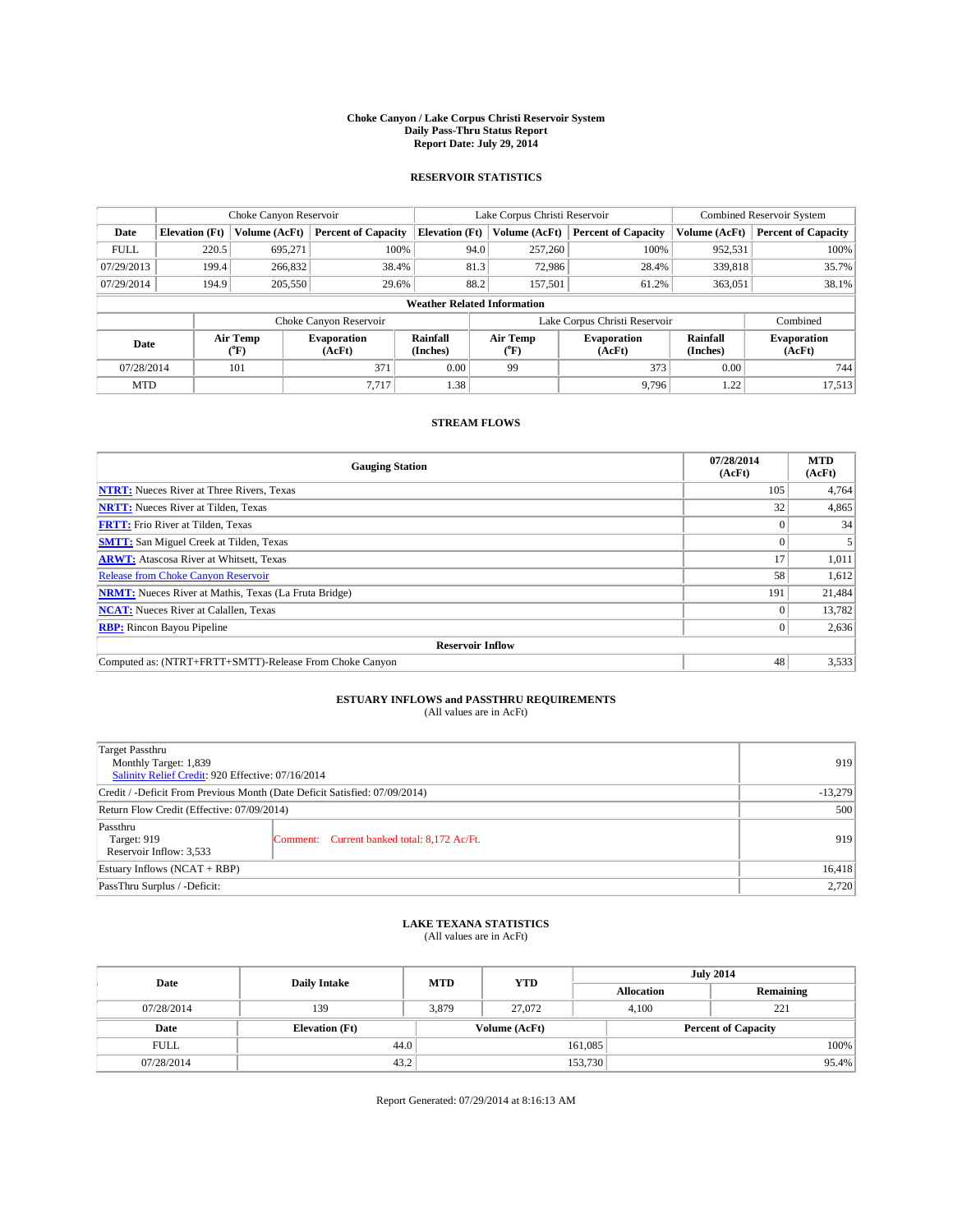#### **Choke Canyon / Lake Corpus Christi Reservoir System Daily Pass-Thru Status Report Report Date: July 30, 2014**

### **RESERVOIR STATISTICS**

|             | Choke Canyon Reservoir             |                  |                              |                       | Lake Corpus Christi Reservoir | <b>Combined Reservoir System</b> |                      |                              |  |
|-------------|------------------------------------|------------------|------------------------------|-----------------------|-------------------------------|----------------------------------|----------------------|------------------------------|--|
| Date        | <b>Elevation</b> (Ft)              | Volume (AcFt)    | <b>Percent of Capacity</b>   | <b>Elevation (Ft)</b> | Volume (AcFt)                 | <b>Percent of Capacity</b>       | Volume (AcFt)        | <b>Percent of Capacity</b>   |  |
| <b>FULL</b> | 220.5                              | 695.271          | 100%                         | 94.0                  | 257,260                       | 100%                             | 952,531              | 100%                         |  |
| 07/30/2013  | 199.4                              | 266,832          | 38.4%                        | 81.3                  | 72,986                        | 28.4%                            | 339,818              | 35.7%                        |  |
| 07/30/2014  | 194.8                              | 204,053          | 29.3%                        | 88.1                  | 157,032                       | 61.0%                            | 361,085              | 37.9%                        |  |
|             | <b>Weather Related Information</b> |                  |                              |                       |                               |                                  |                      |                              |  |
|             |                                    |                  | Choke Canyon Reservoir       |                       |                               | Lake Corpus Christi Reservoir    |                      | Combined                     |  |
| Date        |                                    | Air Temp<br>(°F) | <b>Evaporation</b><br>(AcFt) | Rainfall<br>(Inches)  | Air Temp<br>$(^{0}F)$         | <b>Evaporation</b><br>(AcFt)     | Rainfall<br>(Inches) | <b>Evaporation</b><br>(AcFt) |  |
| 07/29/2014  |                                    | 101              | 326                          | 0.00                  | 101                           | 409                              | 0.00                 | 735                          |  |
| <b>MTD</b>  |                                    |                  | 8.043                        | 1.38                  |                               | 10,205                           | 1.22                 | 18,248                       |  |

## **STREAM FLOWS**

| <b>Gauging Station</b>                                       | 07/29/2014<br>(AcFt) | <b>MTD</b><br>(AcFt) |  |  |  |
|--------------------------------------------------------------|----------------------|----------------------|--|--|--|
| <b>NTRT:</b> Nueces River at Three Rivers, Texas             | 85                   | 4,849                |  |  |  |
| <b>NRTT:</b> Nueces River at Tilden, Texas                   | 17                   | 4,882                |  |  |  |
| <b>FRTT:</b> Frio River at Tilden, Texas                     |                      | 34                   |  |  |  |
| <b>SMTT:</b> San Miguel Creek at Tilden, Texas               |                      |                      |  |  |  |
| <b>ARWT:</b> Atascosa River at Whitsett, Texas               | 15                   | 1,026                |  |  |  |
| <b>Release from Choke Canyon Reservoir</b>                   | 58                   | 1,669                |  |  |  |
| <b>NRMT:</b> Nueces River at Mathis, Texas (La Fruta Bridge) | 187                  | 21,670               |  |  |  |
| <b>NCAT:</b> Nueces River at Calallen, Texas                 |                      | 13,782               |  |  |  |
| <b>RBP:</b> Rincon Bayou Pipeline                            | 0 <sup>1</sup>       | 2,636                |  |  |  |
| <b>Reservoir Inflow</b>                                      |                      |                      |  |  |  |
| Computed as: (NTRT+FRTT+SMTT)-Release From Choke Canyon      | 28                   | 3,561                |  |  |  |

# **ESTUARY INFLOWS and PASSTHRU REQUIREMENTS**<br>(All values are in AcFt)

| Target Passthru<br>Monthly Target: 1,839<br>Salinity Relief Credit: 920 Effective: 07/16/2014 |                                             | 919       |
|-----------------------------------------------------------------------------------------------|---------------------------------------------|-----------|
| Credit / -Deficit From Previous Month (Date Deficit Satisfied: 07/09/2014)                    |                                             | $-13,279$ |
| Return Flow Credit (Effective: 07/09/2014)                                                    |                                             | 500       |
| Passthru<br>Target: 919<br>Reservoir Inflow: 3,561                                            | Comment: Current banked total: 8,172 Ac/Ft. | 919       |
| Estuary Inflows (NCAT + RBP)                                                                  |                                             | 16,418    |
| PassThru Surplus / -Deficit:                                                                  | 2,720                                       |           |

## **LAKE TEXANA STATISTICS** (All values are in AcFt)

| Date        | <b>Daily Intake</b>   | <b>MTD</b> | <b>YTD</b>    | <b>July 2014</b>  |                            |  |
|-------------|-----------------------|------------|---------------|-------------------|----------------------------|--|
|             |                       |            |               | <b>Allocation</b> | Remaining                  |  |
| 07/29/2014  | 139                   | 4.018      | 27.210        | 4,100             | 82                         |  |
| Date        | <b>Elevation</b> (Ft) |            | Volume (AcFt) |                   | <b>Percent of Capacity</b> |  |
| <b>FULL</b> | 44.0                  |            |               | 161,085           | 100%                       |  |
| 07/29/2014  | 43.2                  |            |               | 153,730           | 95.4%                      |  |

Report Generated: 07/30/2014 at 8:39:50 AM